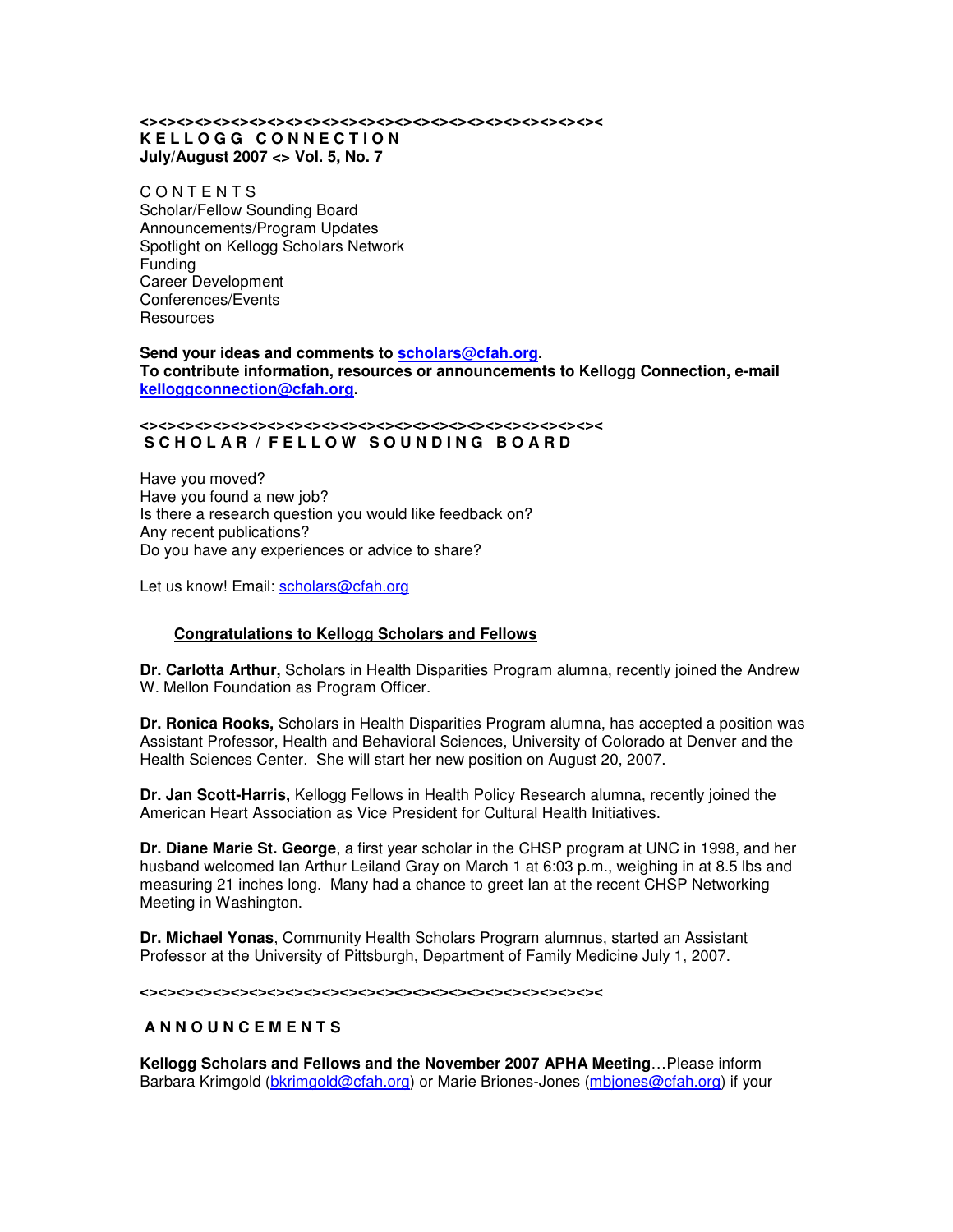abstract has been selected for the November APHA meeting and provide information regarding your presentation.

**Save the Date! The Kellogg Health Scholars Program and Kellogg Fellows in Health Policy Research Program will co-host a reception for the Kellogg Scholars and Fellows and Friends of the Programs** on Monday, November 5, 2007, from 6:00 p.m. to 9:00 p.m., at Busboys and Poets, 2021 14th Street, NW, Washington, DC. The reception, held in conjunction with the 2007 APHA Annual Meeting, is a wonderful networking opportunity. Please RSVP to Marie Briones-Jones (mbjones@cfah.org) by *Friday, October 19.*

## **Save the Date! 6 th Annual Disparities in Health in America: Celebrating Scholar Entrepreneurs June 21-27, 2008**

# **The University of Texas M.D. Anderson Cancer Center Houston Texas**

The goal of this workshop is to provide a comprehensive approach to the issue of health disparities and celebrate 10 years of Social Entrepreneurs Working Toward Social Justice. Participants will be exposed to introductory knowledge and experiences related to the complex social, behavioral and medical determinants of populations' health. Hopefully, this will enable them to understand the origins of health disparities within a population and to conceptualize programs and policies to reduce and eliminate those disparities. While attending, health professionals will hear about the latest findings of specific research that demonstrates wide disparities in health among certain populations. It is our hope to create an awareness of factors that currently contribute to wide disparities in health so that attendees might address health disparities within a biopsychosocial approach. Dr. Lovell Jones, Kellogg Health Scholar Program (KHSP) Site Director at MD Anderson Cancer Center, plans to invite all of the Kellogg scholar and fellow alumni as well as the 2006-2008 Kellogg Health Scholars to make presentations at this workshop. Please email Dr. Jones, lajones@mdanderson.org, regarding your current contact information, your accomplishments and whether or not such a meeting to begin to network across cohorts as well as setup a way all can stay in contact is of interest to you. Given the upcoming election and the need to keep this issue active with Presidential and Congressional candidates, we feel that such a network is crucial to successfully keeping this issue not only alive, but effectively addressing health disparities. We will be sending out a call for abstracts for those among the alumni who would like to be considered as presenters. We are planning to have all 15 current Kellogg Health Scholars present at the 6th Annual Workshop, similar to presentations at the 4th and 5th Annual Workshop.

# *Do We Have Your Most Updated Contact Information?*

*Please update our files if your email or mailing address has changed or will change. We want to keep our Scholars network as up-to-date and well-connected as possible! Please send any changes to dtorresen@cfah.org or mbjones@cfah.org.*

**<> <> <> <> <> <> <> <> <> <>**

# SPOTLIGHT ON KELLOGG SCHOLARS NETWORK

Meet Community Track-Kellogg Health Scholar, **Dionne M. Smith, Ph.D., M.A.Ed….**

Dr. Dionne Smith, a Kellogg Health Scholar at the University of North Carolina Chapel Hill School of Public Health training site, is working with Project GRACE (Growing, Reaching, Advocating for Change & Empowerment), an academic-community partnership aimed at eliminating health disparities in African American communities. Her current research is focused on understanding multiple determinants of health as they relate to HIV/AIDS prevention in two rural African American communities. Preliminary findings from this community-based participatory research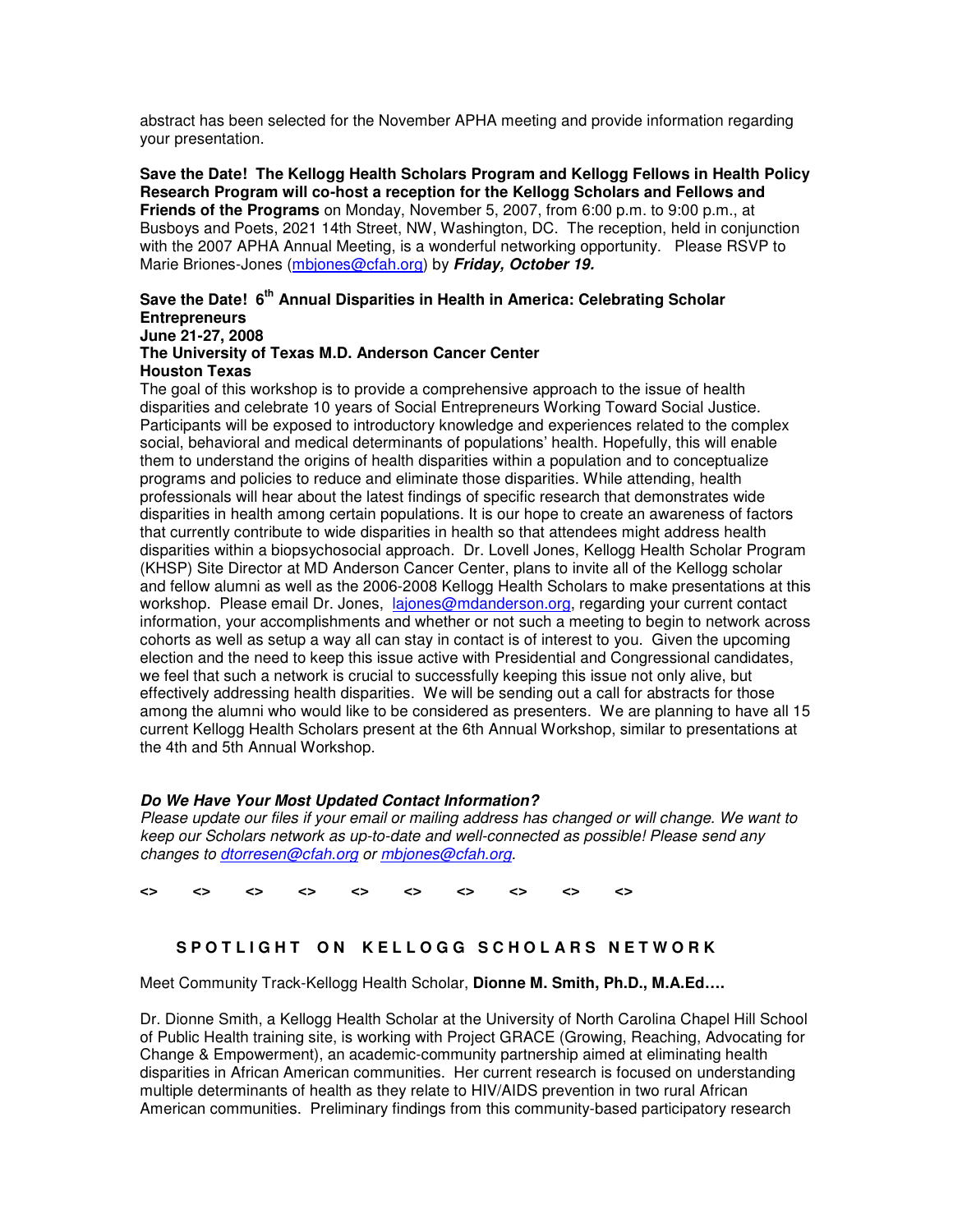point to the need for comprehensive sex-education curriculum in schools, and identify linkage between the lack of recreational opportunities and high-risk sexual behavior.

During the June KHSP Networking meeting in Washington DC, Dr. Smith visited (along with her academic and community mentors) the office of Congressman G. K. Butterfield who represents the district where Project GRACE takes place. In reporting on the team's experience on the Hill, Dr. Smith stated:

"During our meeting with Congressman Butterfield we shared the work that we are doing with Project GRACE...As a result, he expressed an interest in helping with our efforts to get the lay community and faith community involved in our work. In addition, he offered to collaborate with us in hosting an "AIDS Awareness Summit" AND he offered to fund the entire event. The summit was solely his idea. He gave us the name and contact info for his staffer in the Williamston, NC office who will assist with the coordination. My community mentor will share the news with the research steering committee in an effort to collaboratively work with the Congressman on planning the AIDS Awareness Summit. *I must share that this experience underscores the critical connection between academe, community, and policy as well as the power of the connection to effect the change that we are all working towards in our communities."*

Dr. Smith earned a Ph.D. in Psychology from The University of Tennessee-Knoxville in August of 2004. She received her M.A.Ed. in Counselor Education from Wake Forest University and her B.A. in Sociology from The University of Virginia. From 2004-2006 she was a research fellow in the Department of Mental Health at the Johns Hopkins Bloomberg School of Public Health. In 2005, she was named a National Center on Minority Health & Health Disparities Scholar. Her dissertation research explored the attitudes of mental health utilization by African American female students at a Predominantly White Institution.

**<> <> <> <> <> <> <> <> <> <>**

**F U N D I N G**

**National Institutes of Health**

**Health Research with Diverse Populations (R01) Grant**

**(PA-07-409)**

**Opening Date: August 1, 2007 (Earliest date an application may be submitted to Grants.gov)**

**Letters of Intent Receipt Date(s): Not required.**

**NOTE: On time submission requires that applications be successfully submitted to Grants.gov no later than 5:00 p.m. local time (of the applicant institution/organization). Application Submission/Receipt Date(s): Standard dates apply, please see http://grants1.nih.gov/grants/funding/submissionschedule.htm**

Purpose. The purpose of this Funding Opportunity Announcement (FOA) is to invite grant applications for biological, behavioral, social, addictive, and mental health research related to the health of lesbian, gay, bisexual, transgender, intersex, and other diverse populations. Proposed research should be appropriate for the missions of one or more of the participating Institutes. - Mechanism of Support. This FOA will utilize the NIH Research Project Grant (R01) award mechanism. Research applications that better fit under other award mechanisms, including the NIH Small Research Grant (R03) (see http://grants.nih.gov/grants/guide/pa-files/PA-06-180.html), the NIH Academic Research Enhancement Award (R15) (see

http://grants.nih.gov/grants/guide/pa-files/PA-06-042.html), and the NIH

Exploratory/Developmental Research Grant (R21) (see http://grants.nih.gov/grants/guide/pa-

files/PA-06-181.html) are encouraged to be submitted under those other mechanisms. -Funds Available and Anticipated Number of Awards. Awards issued under this FOA are contingent upon the availability of funds and the submission of a sufficient number of meritorious applications. Announcement details at http://grants.nih.gov/grants/guide/pa-files/PA-07-409.html.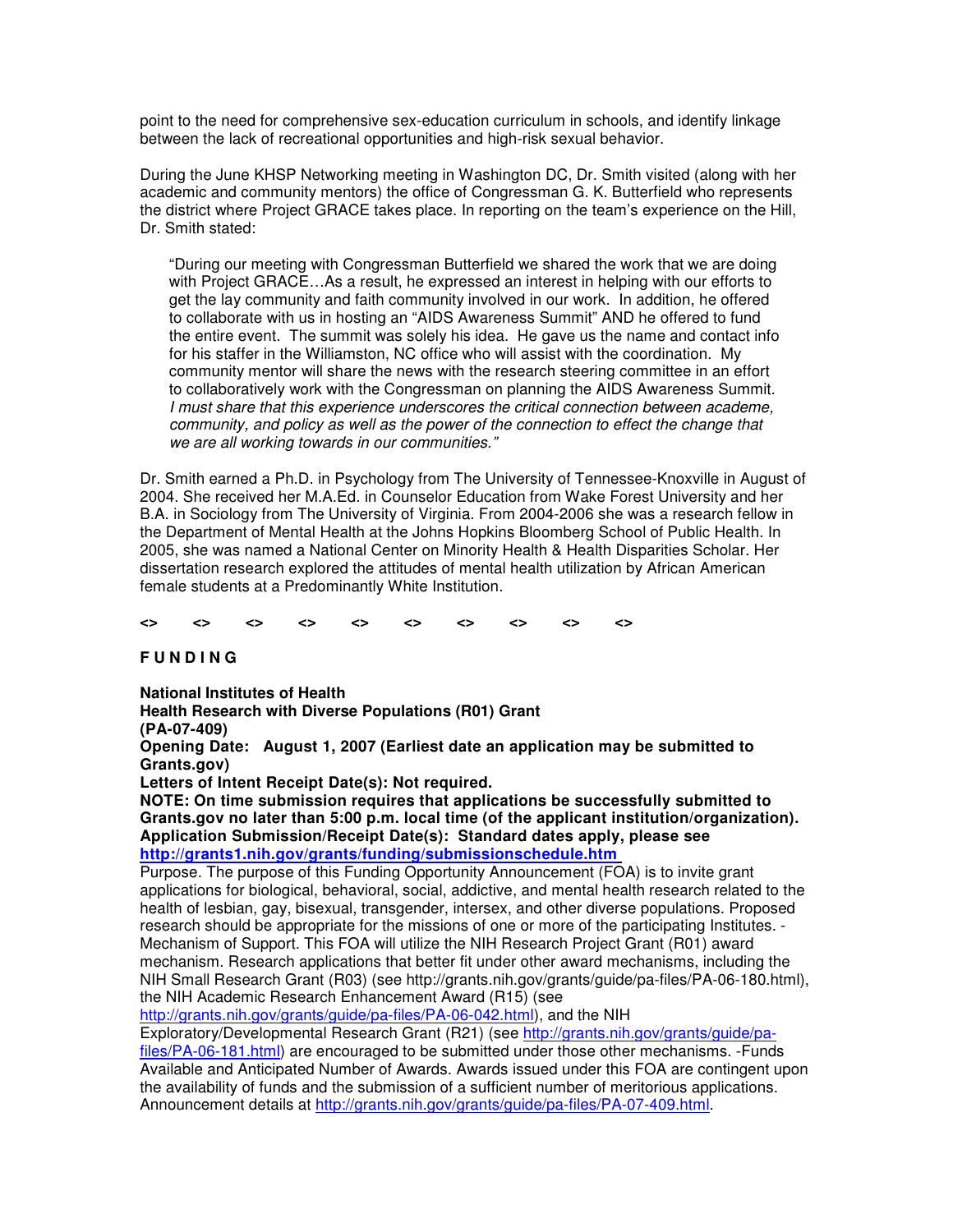### **Sociology Initiatives Foundation Funding for Research that Supports Social Change Deadline: August 15, 2007**

The Sociological Initiatives Foundation provides grants of \$5,000 to \$15,000 to support research that supports social change. The Foundation specifically supports research that focuses on: \*Clear social policy objectives; \*Institutional and educational practices; \*Legislative and regulatory changes; \*Organizing previously unorganized groups; \*Building collective community capacity and/or power (such as expanding membership base); \*Linguistic issues, such as literacy, language maintenance and expansion, multilingualism and its implications, and their possible intersection with social and policy issues. The Foundation supports projects that address institutional rather than individual or behavioral change and/or research and initiatives that provide insight into sociological and linguistic issues that may be useful to specific groups and or communities. It supports projects that have an explicit research design and a concrete connection to public or community impact. The research should ideally build an organization or constituency's potential to expand public knowledge, impact policy, and create social change. Complete guidelines and on-line concept application are available at <http://commorg.wisc.edu/sif >. Contact Prentice Zinn at pzinn@grantsmanagement.com or 617-426-7080, x307.

#### **The Robert Wood Johnson Foundation**

## **Special Solicitation for Tobacco Policy Change: A Collaborative for Healthier Communities and States**

#### **Deadline: September 14, 2007**

The Robert Wood Johnson Foundation (RWJF) is pleased to announce a special solicitation for Tobacco Policy Change: A Collaborative for Healthier Communities and States. Since 2004, grantees of Tobacco Policy Change have advocated for policies to decrease tobacco use and exposure. Under a new special solicitation, prospective grantees will apply their skills and experience to advance tobacco and other public health policies. Organizations who propose projects in Indian Country or the following states are eligible to apply: Ala., Ariz., Fla., Ga., Ind., Ky., La., Mich., Miss., Mo., N.C., Ohio, Okla., S.C., Tenn., Texas, W. Va. and Va. To learn more visit www.tobaccopolicychange.org.

### **National Institutes of Health**

#### **Reducing Health Disparities Among Minority and Underserved Children (R01) (PA-07-392)**

#### **Opening Date: September 5, 2007 (Earliest date an application may be submitted to Grants.gov)**

**Letters of Intent Receipt Date(s): Not Applicable**

**NOTE: On time submission requires that applications be successfully submitted to Grants.gov no later than 5:00 p.m. local time (of the applicant institution/organization). Application Submission/Receipt Date(s): Standard dates apply, please see http://grants1.nih.gov/grants/funding/submissionschedule.htm**

Purpose. This Funding Opportunity Announcement (FOA) issued by the National Institute of Nursing Research (NINR), National Institute of Child Health and Human Development (NICHD), National Heart, Lung, and Blood Institute (NHLBI), National Institute on Alcohol, Alcoholism, and Alcohol Abuse (NIAAA), National Cancer Institute (NCI), and National Institute of Arthritis and Musculoskeletal and Skin Diseases (NIAMS), National Institutes of Health (NIH), solicits Research Project Grant (R01) applications from institutions/organizations that propose to conduct research to reduce health disparities among minority and underserved children. Specifically, this initiative focuses on ethnic and racial minority children and underserved populations of children such as: children from low literacy, rural and low-income populations, geographically isolated children, hearing and visually impaired children, physically or mentally disabled children, children of migrant workers, children from immigrant and refugee families, and language minority children. Specific targeted areas of research include biobehavioral studies that incorporate multiple factors that influence child health disparities such as biological (e.g., genetics, cellular, organ systems),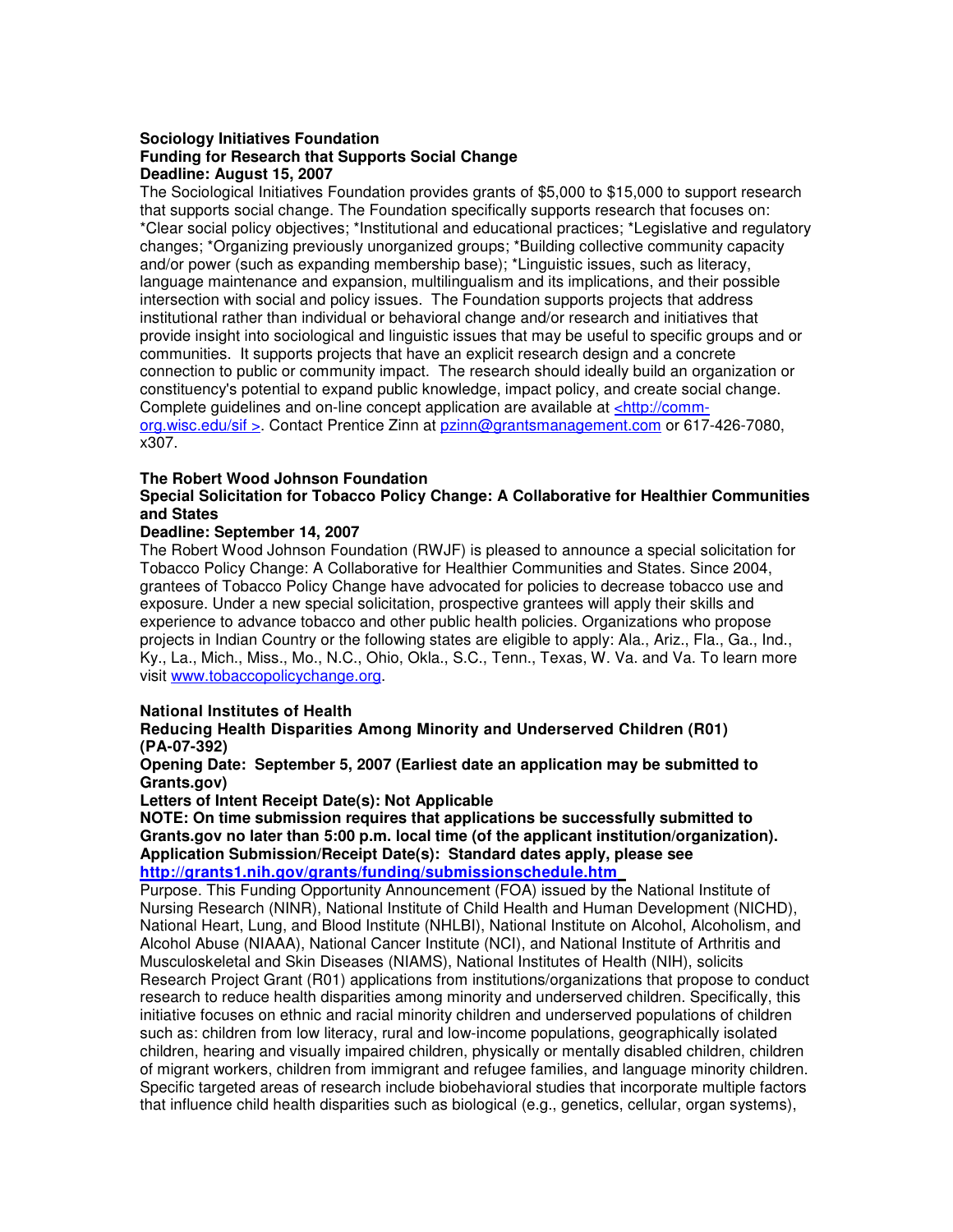lifestyle factors, environmental (physical and family environments), social (e.g., peer influences), economic, institutional, and cultural and family influences; studies that target the specific health promotion needs of children with a known illness and/or disability; and studies that test and evaluate the cost effectiveness of health promotion interventions conducted in nontraditional settings. Announcement details at http://grants.nih.gov/grants/guide/pa-files/PA-07-392.html.

### **The William T. Grant Foundation**

## **Request for Proposal: Intervention Research to Improve Youth-Serving Organizations Deadline: October 4, 2007**

The William T. Grant Foundation is pleased to announce the 2007 Request for Proposals (RFP) for Intervention Research to Improve Youth-Serving Organizations. This RFP is one element in the Foundation's broader effort to build theory and evidence about how to improve schools and youth organizations at the point of service. The Foundation recently made awards from last year's edition of the RFP; information about those grants will be posted to the Foundation's website later this month. To download the RFP and descriptions of previous awards visit the Foundation's website at http://www.wtgrantfoundation.org/info-url\_nocat3042/info-

url\_nocat\_show.htm?doc\_id=287117&attrib\_id=11707. For more information, contact Susan Zuckerman, ph: 212-752-0071, ext. 325; email: szuckerman@wtgrantfdn.org or info@wtgrantfdn.org.

**<> <> <> <> <> <> <> <> <> <>**

# **C A L L F O R S U B M I S S I O N S**

**Call for Breakout Sessions: Association for Community Health Improvement Spring Training for Health Champions Conference Omni Hotel Atlanta, GA March 5-7, 2008 Deadline: August 3, 2007**

#### You are invited to submit a proposal to share your work, expertise and accomplishments in one of 30 Breakout Sessions that will be the core of the educational program. ACHI is committed to delivering a high quality program at its national community health and community benefit conference, and to making a real difference in health systems and health status. To that end, we have established specific submission guidelines that focus on practical lessons grounded in experience, results and replicability. Also this year, we'll be providing all selected speakers with assistance on preparing engaging and clear presentations. All submissions must be made online. Guidelines and forms can be found at

http://www.communityhlth.org/communityhlth/conf2008/annualbreakouts08.html. Conference Topic Tracks (see full descriptions online): \*Minimizing Chronic Disease: Strategies for Social Determinants; \*Maximizing Coverage: Proven Programs and Innovative Proposals; \*Harnessing Data: Health Systems to Health Outcomes; \*Delivering Community Benefit: Management Tools and Community Strategies (co-sponsored by Catholic Health Association and VHA, Inc.); \*Breaking Silos: Public Health and Health System Partnerships. For more conference details, visit http://www.communityhlth.org/communityhlth/conf2008/annual08.html. Write to Katie Gesicki (kgesicki@aha.org) with any questions.

# **Request for Information (RFI): NIH System to Support Biomedical and Behavioral Research and Peer Review**

# **Notice Number: NOT-OD-07-074**

**Response Date: August 17, 2007 at 5:00 PM EST http://grants.nih.gov/grants/guide/noticefiles/NOT-OD-07-074.html**

The National Institutes of Health (NIH) is seeking comments(1) regarding NIH's support of the biomedical and behavioral research, including peer review, with the goal of examining the current system to optimize its efficiency and effectiveness. The NIH is especially interested in creative suggestions, even if they involve radical changes to the current approach. BACKGROUND: The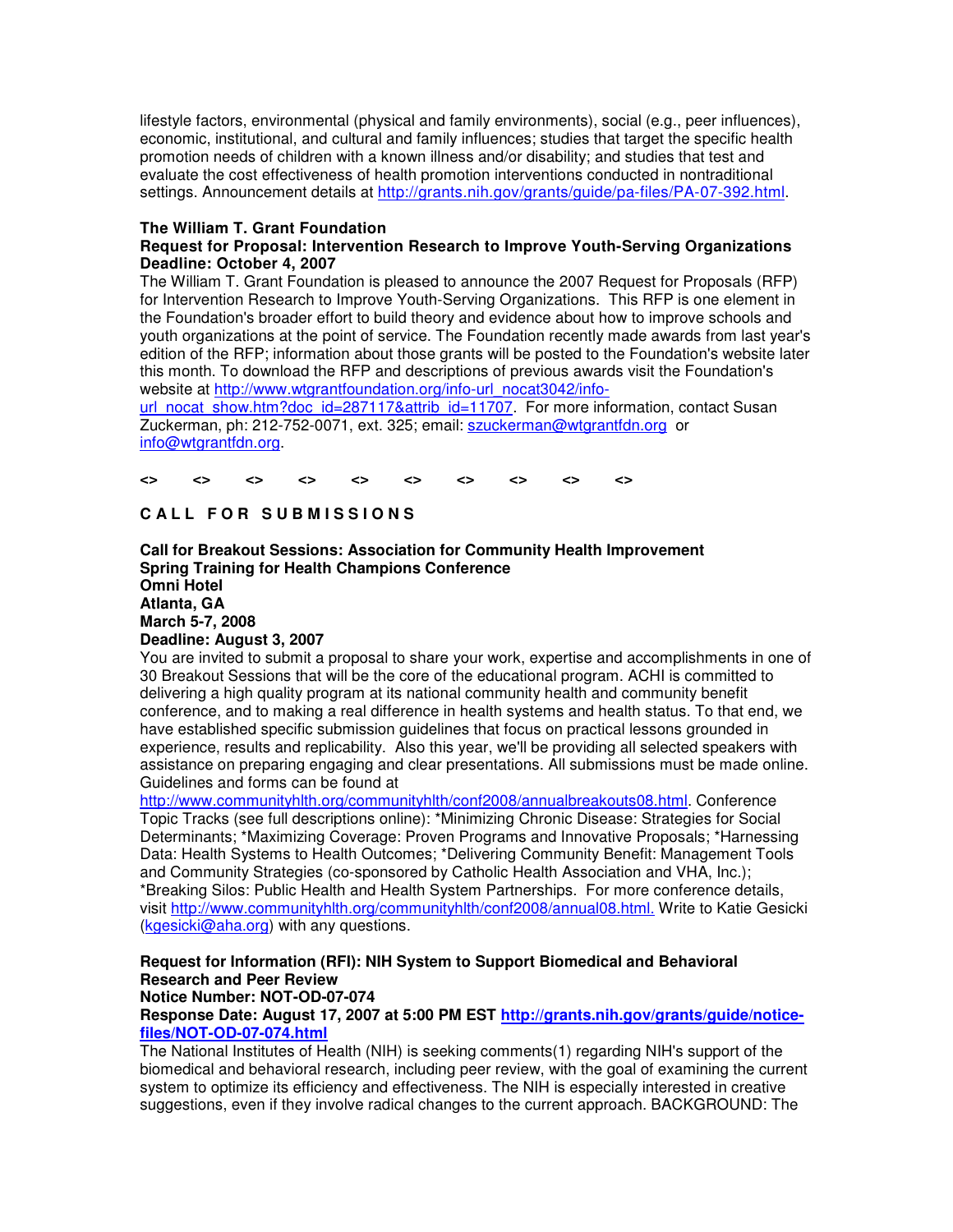NIH enjoys a longstanding history of supporting the most promising and meritorious biomedical and behavioral research using a broad range of approaches, strategies and mechanisms. A cornerstone of the system employed by NIH to support biomedical and behavioral research is the two-tiered peer review process. The first tier of the selection process is a rigorous peer review system that evaluates and rates the scientific and technical merit of the proposed research. The second tier of review is conducted by the NIH National Advisory Councils. These Councils are composed of scientists from the extramural research community and public representatives, and they ensure that the NIH receives advice from a cross-section of the US population in the process of its deliberation and decisions. The second tier of review does not reassess the scientific rating the application receives in the first level of review; rather, it considers applications in the context of Institute or Center program priorities and portfolio balance, to provide funding recommendations to the NIH Institute or Center director. Together, these two tiers of review inform NIH funding decisions. NIH recognizes that the biomedical and behavioral science enterprise has grown increasingly complex, in part, related to the remarkable advances in science. Continued analysis of the entire system employed by NIH to support biomedical and behavioral research is required to ensure that NIH will continue to meet the needs of the biomedical and behavioral research community and the public-at-large. NIH has formed a Working Group of the Advisory Committee to the NIH Director

(http://www.nih.gov/about/director/acd/index.htm) to gather information from the external community and explore possible enhancements to all aspects of the system used by NIH to support biomedical and behavioral science, including the two-tiered review process. The Working Group is asking for your opinion on how NIH can best meet the challenges of supporting science in the 21st century in the face of an increased load on the peer review system resulting from a steady rise in applications and the increased complexity of biomedical and behavioral science. Ultimately, NIH wants to ensure that the most meritorious science is supported while minimizing bureaucratic burden on applicants and the NIH itself. The efforts of this Working Group will complement ongoing Center for Scientific Review (CSR) activities designed to streamline and improve the efficiency of the current peer review system, including shortening the review cycle and the length of applications, as well as enhancing the use of electronic reviews (for more information, please see http://cms.csr.nih.gov/AboutCSR/CSRInitatives.htm). INFORMATION REQUESTED: NIH and the Working Group welcome your comments on these CSRs current activities; however, we would particularly like your opinion, as a reviewer, applicant, or member of the public, on how to enhance the system employed by NIH to support biomedical and behavioral research, including the peer review process. The NIH is especially interested in creative, concrete suggestions to the following questions, for strengthening over the long term any and all aspects of our system for identifying the most meritorious and innovative research for support: \*Challenges of NIH System of Research Support Please describe any specific challenges presented by NIH's support of biomedical and behavioral research such as the current array of grant mechanisms, number of grants awarded per investigator, and the duration of grants. \*Challenges of NIH Peer Review Process Please describe any specific challenges presented by the current peer review process at NIH. SOLUTIONS TO CHALLENGES: Please concisely describe specific approaches or concepts that would address any of the above challenges, even if it involves a radical change to the current approach. CORE VALUES OF NIH PEER REVIEW PROCESS: Please describe the core values of NIH peer review that must be maintained or enhanced. PEER REVIEW CRITERIA AND SCORING: Are the appropriate criteria

(http://grants.nih.gov/grants/guide/notice-files/NOT-OD-05-002.html) and scoring procedures (http://cms.csr.nih.gov/NR/rdonlyres/B2CFE17E-AA1C-46E5-BADB-

FDBF2FBBEE80/11892/CSRScoringProcedure090706.pdf) being used by NIH to evaluate applications during peer review? If not, are there changes in either that you would recommend? CAREER PATHWAYS: Is the current peer review process for investigators at specific stages in their career appropriate? If not, what changes would you recommend? HOW TO SUBMIT A RESPONSE: Responses will be accepted until August 17, 2007 through the following Web site http://grants.nih.gov/grants/guide/rfi\_files/rfi\_peer\_review\_add.htm and e-mail address PeerReviewRFI@mail.nih.gov. The form will limit the length of each response to the number of characters identified. The collected information will be analyzed and may appear in reports.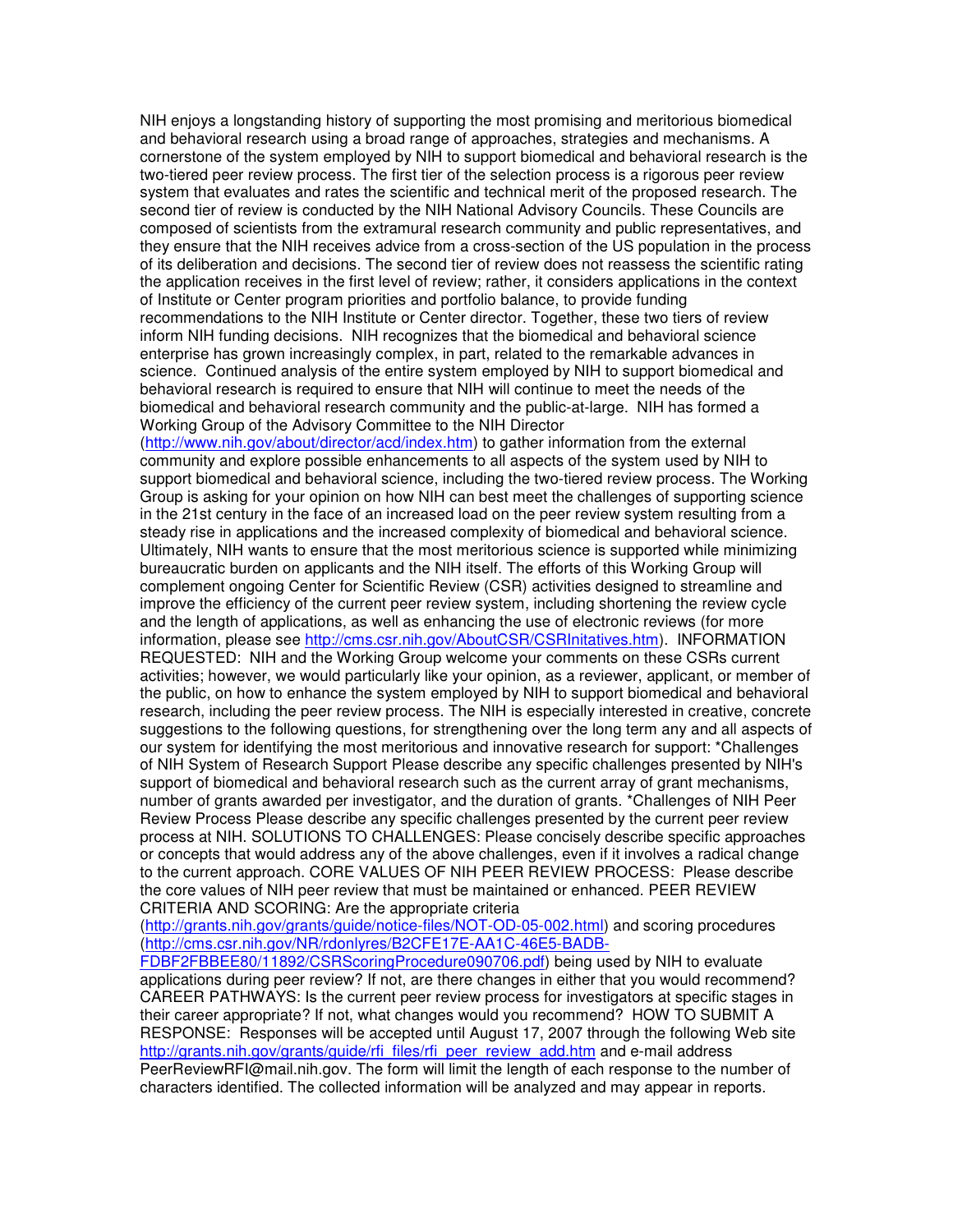Although the NIH will try to protect against the release of identifying information there is no guarantee of confidentiality. A summary of the results obtained from the responses to this RFI will be available to the public on the NIH Peer Review website http://enhancing-peer-review.nih.gov. INQUIRY: Inquiries concerning this Notice may be directed to: Attention: Peer Review RFI, Office of the Director, NIH, 1 Center Drive, Building 1/114, Bethesda, MD 20892-0189, E-mail: PeerReviewRFI@mail.nih.gov. Respondents will receive an on-screen confirmation acknowledging receipt of their responses, but will not receive follow-up individualized feedback on any suggestions. No basis for claims against the NIH shall arise as a result of a response to this RFI, or from the NIHs use of such information as either part of its evaluation process or in developing any subsequent policy or announcement. *This RFI is for planning purposes only and should not be construed as a solicitation for applications or an obligation on the part of the government. The government will not pay for the preparation of any information submitted or for the government's use of that information.*

#### **Request for Information: NIH's National Center for Research Resources Strategic Plan, 2009-2013 Deadline: August 24, 2007**

#### NIH's National Center for Research Resources (NCRR) is seeking your input as we develop a new Strategic Plan covering 2009 - 2013. NCRR is a \$1 billion-a-year research center that enables NIH-funded researchers across the country to translate basic discoveries into improved patient care. To ensure that NCRR continues to meet the needs of biomedical investigators, they would like your input on six questions, which were published in the Federal Register on July 6, 2007. They invite you to complete their user-friendly response form, available at NCRR's Strategic Planning Web site: www.ncrr.nih.gov/strategicplan, by August 24, 2007. Your responses will help guide the discussion at NCRR's upcoming December 2007 Strategic Planning Forum. If you have any questions, please contact the NCRR Office of Science Policy and Public Liaison at 301-435-0866 or e-mail to planeval@mail.nih.gov. Here are the six questions: (1) What are the most significant trends, developments, and/or needs in biomedical research that are likely to materialize over the next five years, and what can NCRR do to be prepared to respond to them? (2) From the standpoint of achieving the broadest impact among investigators, what new or expanded research resources and/or animal models should be developed over the next five to eight years? (3) The recently-introduced CTSA (Clinical Translational Science Award) Program seeks to transform the local, regional and national environment for clinical and translational science, thereby increasing the efficiency and speed of clinical and translational research. What considerations will be most crucial to the long-term success of this initiative? (4) Despite significant progress, research institutions serving predominantly minority and underserved populations face stiff challenges. What can NCRR do to most effectively support the long-term advancement of these institutions? (5) NCRR has, and will continue to, work closely with many federal and private sector institutions, agencies, and organizations. Looking forward, what organizations should NCRR seek out for future partnerships to most effectively support, expand, and advance its programs and services? (6) Is there anything else you would like to add that would be helpful to NCRR?

### **Invitation to Participate – The PAR Outcomes Project Meeting at the Living Knowledge conference in Paris August 30-September 1, 2007**

This is an invitation to participate in an international project to document the outcomes of participatory action research (PAR). We will have an initial meeting at the Living Knowledge conference in Paris, August 30-September 1. The purpose of the meeting is to discuss the challenges involved in assessing impact, measuring "good practices" and documenting PAR outcomes. We are also considering whether to apply for funding to support the documentation project. This project is important because participatory action researchers are reporting increasing difficulty getting funding for science shops, PAR projects, and related activities. Several universities are already participating in this project but we are seeking more partners so please feel welcome to pass this invitation along to other PAR practitioners. I have a small grant supporting the establishment of a network of participatory action researchers who are interested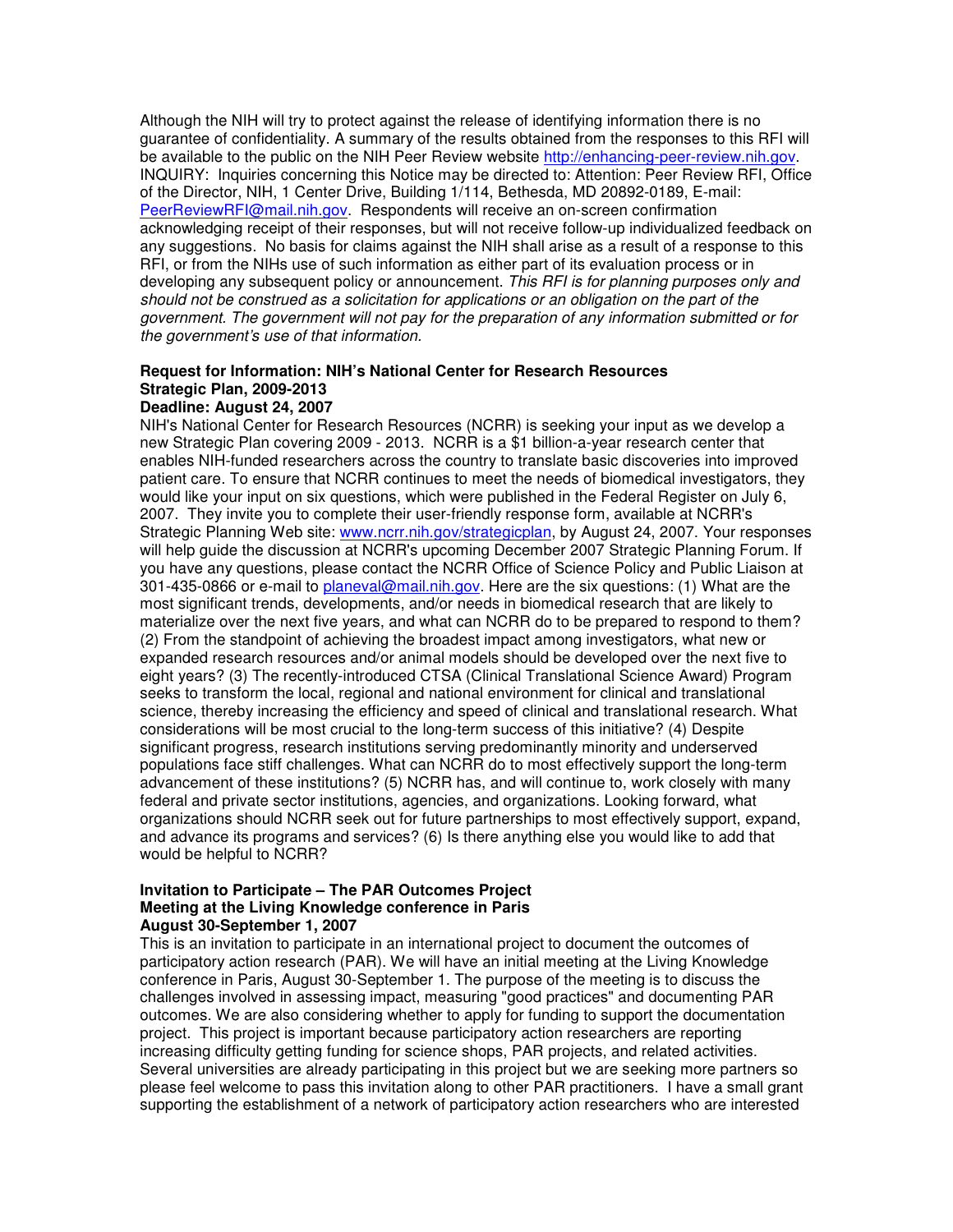in discussing how to document the outcomes of PAR for the purpose of better establishing the legitimacy of the practice. That grant is supporting the Paris meeting and a graduate assistant, Trish O'Kane, who is handling our email correspondence. Please contact her by email at pokane@wisc.edu if you plan on attending the Paris meeting or would like more information about this project. There is also a project website, http://comm-org.wisc.edu/wcbr, where you can learn more about the project. The initial meeting of this project is y supported by the World Universities Network. Randy Stoecker, Associate Professor, Center for Community and Economic Development Department of Rural Sociology University of Wisconsin, Phone: (608) 265-8256, Fax: (608) 263-4999, e-mail: rstoecker@wisc.edu.

**Call for Research Presentations on Environmental Justice North Carolina Environmental Justice Network Environmental Justice Summit Historic Franklinton Center Bricks, Edgecombe County, NC October 19-20, 2007 Deadline: September 7, 2007**

North Carolina's 9th Annual Community-Based Environmental Justice Summit will be held October 19-20, 2007 at the Historic Franklinton Center at Bricks, Edgecombe County, NC. Community members, government officials, environmentalists, students and researchers will participate. The Summit seeks to raise public awareness about environmental justice; connect communities in need with technical resources; support and encourage community-driven research; help communities and policy makers address problems of environmental injustice; and, bring about positive changes in public health and the environment by promoting social and environmental justice. This announcement is a call for research presentations on environmental justice. We invite submissions that address environmental justice topics from any disciplinary perspective, including environmental sciences, social sciences, humanities, law, journalism, public health and medicine. Researchers who have conducted community-driven or communitybased research are encouraged to present in collaboration with community groups. Research presentations (approximately 15 minutes in length) will be given at a plenary session on Friday afternoon, October 19. Please submit a title, author(s) and abstract (250 words or less) of your research by September 7, 2007 to: Steve Wing, Department of Epidemiology, School of Public Health, CB#7435, UNC, Chapel Hill, NC 27599-7435, 919-966-7416, steve\_wing@unc.edu. Abstracts may be submitted by mail or e-mail using the attached form. E-mail submissions should have a subject line indicating "EJ Summit Abstract." Abstracts will be reviewed by the Environmental Justice Summit Coordinating Committee. Notification of acceptance for presentation will be sent by September 21. Authors will be expected to submit a final version of the abstract following the Summit for inclusion in conference proceedings.

## **Call for Contributions and Provisional Reservations -- International Action Learning Conference Henley-on-Thames**

**Oxfordshire, UK March 17-19, 2008 Deadline: September 7, 2007**

This conference aims to bring together practitioners, academics and managers to celebrate and advance the ideas and practices of action learning worldwide. The aim is to create a conversation between diverse contributors and participants via thematic provocations, papers and presentations, practical workshops and reflective plenary sessions. This conference is for all those with an interest in action learning for personal development and systems improvement in commercial, public service, 'third sector'and community contexts. To ensure an interactive method of working and to make best use of the facilities and surroundings, they have set a delegate limit at 120 people. PAPERS, WORKSHOPS AND CONTRIBUTIONS: The programme will reflect a wide variety and a rich mixture of ideas and practice. Outlines of proposed contributions by 7th September 2007 please for: (i) Refereed papers: abstracts of up to 300 words; (ii) Accounts of Practice, work in progress or workshops: outlines of 100 - 200 words. A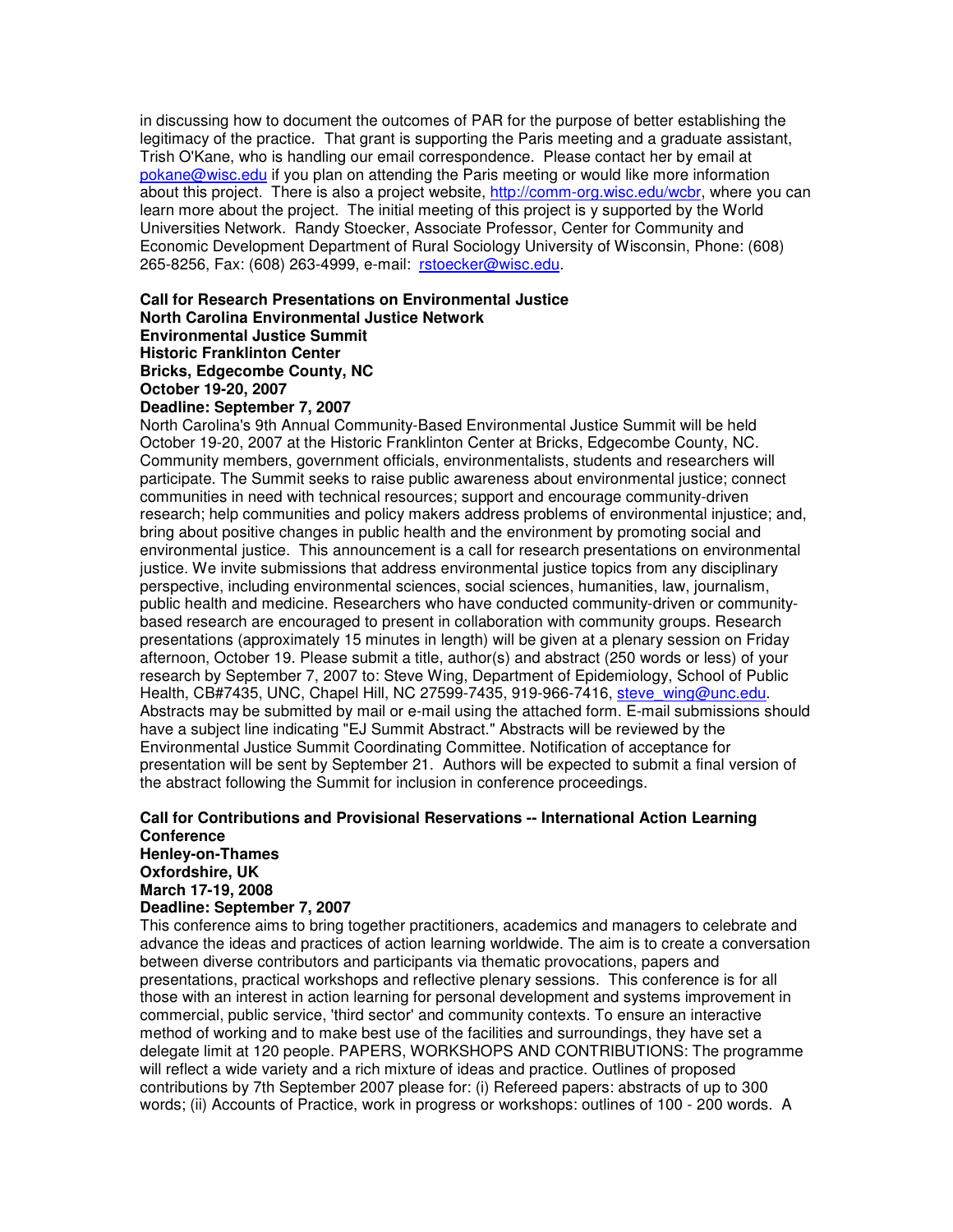special issue of Action Learning: Research and Practice will follow the conference. For more information on the journal, visit http://www.tandf.co.uk/journals/titles/14767333.asp. VENUE: Henley Management College is a leading international business school located in fine parkland on the banks of the River Thames. The excellent learning environment is conducive to lively debate and quiet reflection. Leisure facilities include an outdoor swimming pool, gym, squash and tennis courts. COST: The all-in Conference rate will be £360 (this 'Early Bird'rate applies until 31.12.07) including all accommodation and meals. All participants will receive a one-year subscription to the Journal, Action Learning: Research and Practice. CONFERENCE ORGANIZING GROUP: This conference is organized by a group associated with the Journal Action Learning: Research and Practice: Mike Pedler (Henley Management College); Kiran Trehan (University of Lancaster); Jeff Gold (Leeds Metropolitan University); Sue Pritchard (Bath Consultancy Group); Helen James (Henley Management College) with support from Joe Raelin (Northeastern University, USA). TO SEND YOUR PROPOSAL AND/OR BOOK YOUR PROVISIONAL PLACE CONTACT: Helen James, Henley Management College, Greenlands, Henley-on-Thames, Oxfordshire RG9 3AU, United Kingdom, email: helen.james@henleymc.ac.uk, Tel: +44 (0)1491 571454 ext 2113.

#### **Call for Applications: NIH 2008 Council of Public Representatives Deadline: September 14, 2007**

The Director of the National Institutes of Health is seeking applicants to fill vacant appointments for the 2008 Council of Public Representatives (COPR) Roster. Applications are due Friday, September 14, 2007, and are available online at http://copr.nih.gov/application.asp. COPR is a federal advisory committee, made up of members of the public, who advise the NIH Director on issues related to: \*Public input and participation in NIH activities \*Public input and participation in the NIH research priority setting process \*NIH outreach programs and efforts. The COPR is made up of 21 people from across the country who have been chosen to represent the public through an open application process. They are patients, family members of patients, health care professionals, scientists, health and science communicators, and educators. By serving as a public voice to the NIH, COPR Members -- \*Bring important matters of public interest to NIH leadership. \*Help increase public participation in the many NIH activities and initiatives that affect the public. \*Increase public understanding of the NIH and its programs. The COPR meets two times a year on the NIH campus in Bethesda, Maryland. COPR Members also participate in NIH initiatives and take part in public outreach activities throughout the year. NIH is planning to hold a teleconference for potential COPR applicants in August, and will send a notice on the date and time in the coming weeks. Information about the date, time and dial-in information will be posted at http://copr.nih.gov/application.asp. Learn more about COPR at http://copr.nih.gov/index.asp. If you have any questions, please feel free to contact Kelli L. Carrington, M.A. Acting Executive Secretary, NIH Director's Council of Public Representatives, Office of Communications and Public Liaison National Institutes of Health at phone: 301-594-4575, fax: 301-435-6372 e-mail: carringk@mail.nih.gov.

## **Call for Papers: What's the Use of Race? Center for the Study of Diversity in Science, Technology, and Medicine Massachusetts Institute of Technology Cambridge, Massachusetts April 25-26, 2008**

### **Deadline: October 15, 2007**

Despite long-standing critiques of the concept of race from biologists, anthropologists, and social scientists, race continues to thrive as a category of analysis among scholars, pundits, and the conventional wisdom. State and federal institutions routinely collect data about race and ethnicity. The National Institutes of Health requests that researchers include racially and ethnically diverse populations in their studies. Journals in fields as diverse as genetics, public health, and sociology report data on race and ethnicity and use these variables as significant factors in their analyses. This pursuit of race has produced overwhelming documentation of racial disparities, from birth rates to education, income, crime, punishment, disease, medical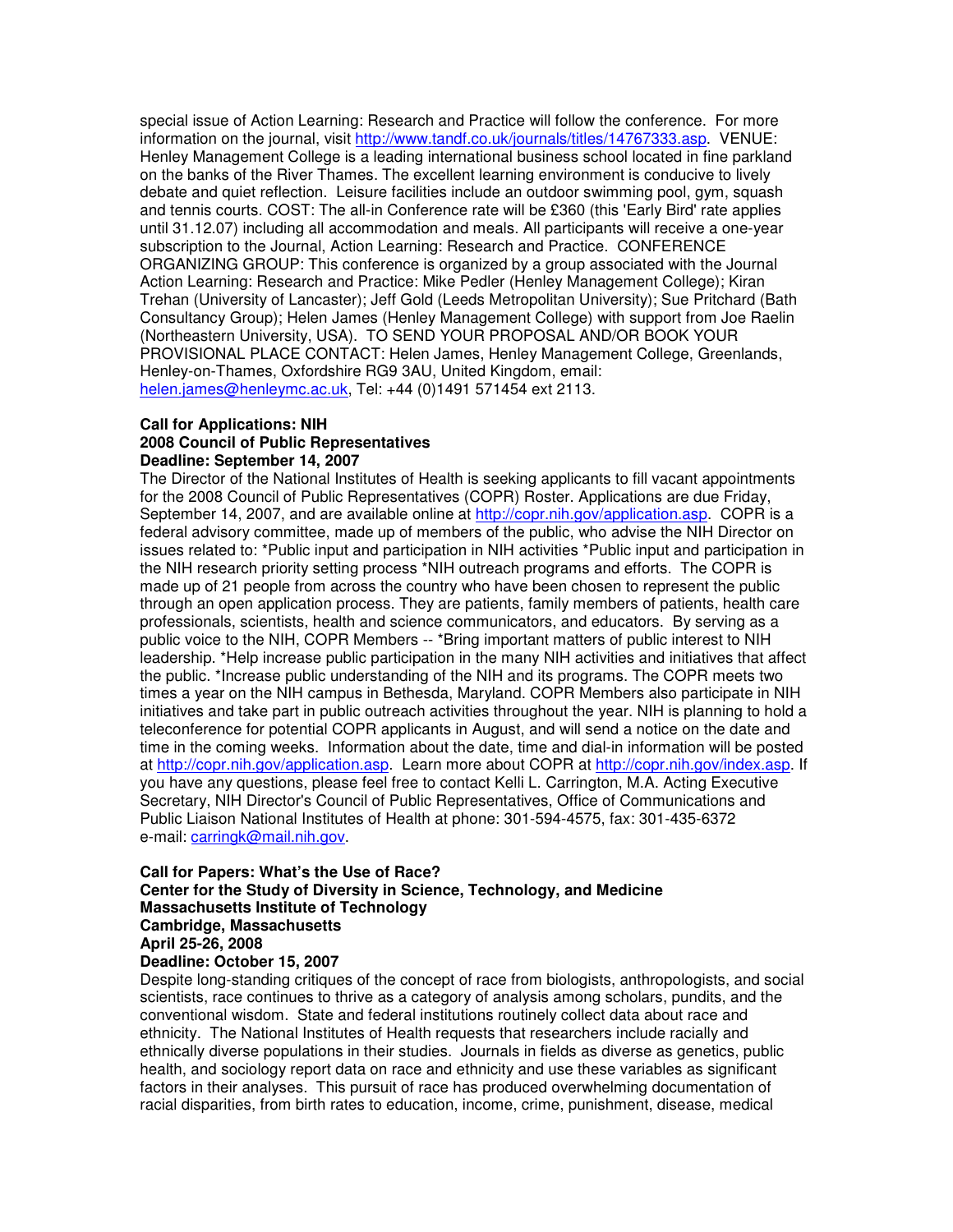treatment, and life expectancy. While many scholars believe that research must consider race if it is to understand fully human biology and experience, critics argue that race is a hollow and misleading concept that leads to invidious distinctions. While advocates of social justice argue that racial disparities must be documented before they can be alleviated, our vast knowledge of disparities has not yet led to decisive social or political action against them. What should be done? Should the concept of race be invoked to further the goals of science or social justice? Do racial and ethnic distinctions produce natural categories for scholarly or political analysis? Do the benefits of including diverse populations in research outweigh the potential harm caused by reifying racial and ethnic distinctions? Will efforts to improve the precision of these categories with subtler distinctions based on ancestry or genetic markers increase the utility of the resulting data? What role do funding agencies (whether governmental or philanthropic) and journal editors have as gatekeepers for the appropriate use of racial and ethnic categories? What hopes and conflicts are embedded in analyses of race as a scientific, medical or social category? This conference invites papers from any discipline -- medicine, history, anthropology, epidemiology, STS, genetics, sociology, law, ethics, and others -- that consider these debates about the uses of race. We hope to describe and explore the competing interests that have made studies of race simultaneously feared and desired. Abstracts (300 words or less) should be submitted by October 15th to: David S. Jones, M.D., Ph.D., 77 Massachusetts Avenue E51-290, Cambridge, MA 02139, dsjones@mit.edu (email submissions preferred). Additional information at www.web.mit.edu/csd.

## **Environmental Protection Agency (EPA) Announces Building Healthy Communities for Active Aging Awards**

## **Deadline: October 17, 2007**

The Environmental Protection Agency recently announced an award program to recognize outstanding community planning and strategies that support active aging. The Building Healthy Communities for Active Aging Awards will be presented to communities that demonstrate the best and most inclusive overall approach to implementing smart growth and active aging at the neighborhood, tribe, municipality, county and/or regional levels. Applications are due Oct. 17. Application, award guidelines and entry rules can be found at www.epa.gov/aging/bhc/awards/.

#### **Call for Papers on Ethical Considerations in Community-Based Participatory Research! The Journal of Empirical Research on Human Research Ethics Deadline: November 1, 2007**

Call for papers for a special issue of The Journal of Empirical Research on Human Research Ethics. For details, visit http://depts.washington.edu/ccph/pdf\_files/CFP-JERHRE-CBPR.pdf.

# **Call for Proposals – Community-University Partnerships: Connecting for Change, Community-University Exposition 2008 (CUexpo 2008) Victoria, BC Canada May 4-7, 2008**

# **Deadline: November 15, 2007**

View the call for proposals at http://www.uvic.ca/research/ocbr/cuexpo/call.html.

Community-University Exposition 2008 (CUexpo 2008) is jointly hosted by an extensive group of community organizations and the University of Victoria. Community-Campus Partnerships for Health is a conference supporting organization. Meeting on the traditional territories of the Salish peoples, CUexpo 2008 will offer a unique opportunity for field visits throughout the region. CUexpo 2008 will bring together community and university partnerships from every part of Canada with important stories from work in other parts of the world in community-based research. So please come to tell your stories, share the results of your research projects, celebrate your achievements, learn from others about the complex nature of this work and meet others with whom to work in the future. COMMUNITY-UNIVERSITY RESEARCH PARTNERSHIPS: Community-university research partnerships provide the opportunity for community members to work directly with experienced researchers to define a problem, conduct research, interpret findings, and apply results to bring about positive change in their communities.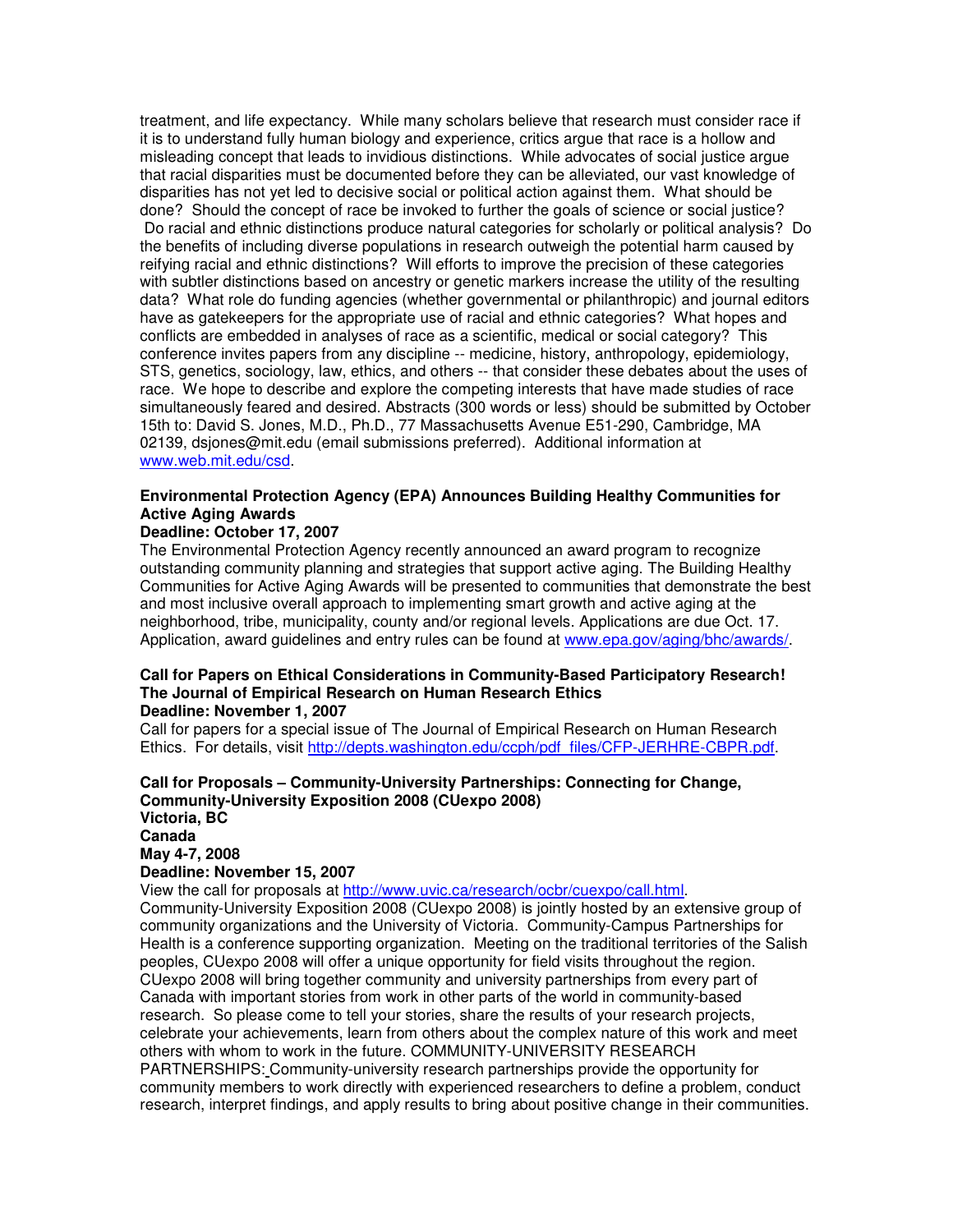This approach involves new and creative methods of research to meet community needs and produce results that are important and useful to community, academics and policy makers. Community- based research is an exciting movement of learning and growing for all involved. Through these partnerships, community members and academics build research skills and gain increased confidence, increase democratic participation, and influence change in the lives of all living in the region. GOALS FOR CUEXPO 2008: \*Celebrate existing and create additional opportunities for new community-university partnerships. \*Support and legitimize research that is collaborative, community-based and leads to positive policy and program change. \*Create a space for policy makers and university and community representatives to take action on research, resource-sharing and research ethics. \*Provide opportunities for networking across sectors, across Canada and world-wide. \*Increase community engagement with UVic for Victoria, First Nations and Vancouver Island communities. \*Create enjoyable and meaningful relationships, experiences and learning opportunities for all. THEMES: \*Community-university engagement, partnerships and ethics; \*Life-long learning, adult and popular education; \*Environmental and social justice; \*Youth engagement; \*Green economic development, community/green mapping and/or climate change; \*Aboriginal perspectives and issues of cultural diversity; \*Women, social change, equity and inclusion; \*Homelessness, housing, poverty or food security; \*Health promotion and well-being. For more information, visit

http://www.uvic.ca/research/ocbr/cuexpo/index.html or contact Mary ORourke, maireco@telus.net.

## **Call for Papers on Social-Political Forces Affecting Racial/Ethnic Minorities: Cultural Diversity and Ethnic Minority Psychology Journal**

Cultural Diversity and Ethnic Minority Psychology seeks to publish theoretical, conceptual, research and case study articles that promote the development of knowledge and understanding, application of psychological principles, and scholarly analysis of social-political forces affecting racial/ethnic minorities. Especially welcome are articles that: (a) advance the contributions of psychology in the understanding of issues related to people of color through research, including the development of appropriate research paradigms; (b) promote the education and training of psychologists in matters regarding people of color, including the special issues relevant to the delivery of services to minority populations; and (c) advance the accumulation of knowledge related to diversity and multiculturalism, with particular attention to the wider society and the formation of public policy. You can get more information on the journal and submission process by going to the following link: http://www.apa.org/journals/cdp/.

**<> <> <> <> <> <> <> <> <> <>**

## **C A R E E R D E V E L O P M E N T**

# **WHO, HIA, Rome Office Technical Officer Deadline: August 3, 2007**

I should like to draw your attention to the vacancy notice for a fixed-term position for Technical Officer (Health Impact Assessment Methods & Strategies). The vacancy is available at: https://erecruit.who.int/public/hrd-cl-vac-view.asp?o\_c=1000&jobinfo\_uid\_c=6867&vaclng=en

**Minority Faculty Career Development Seminar Sonesta Hotel & Suites Coconut Grove Coconut Grove Miami, Florida September 8 - 10, 2007 Enrollment limited to 60 participants.**

The Minority Faculty Career Development Seminar is a three day professional development seminar designed for junior faculty (senior fellows, instructors, and assistant professors) who are members of underrepresented minority groups and who aspire to positions of leadership in academic medicine. Enrollment is limited to 60 participants. We hope you will assist in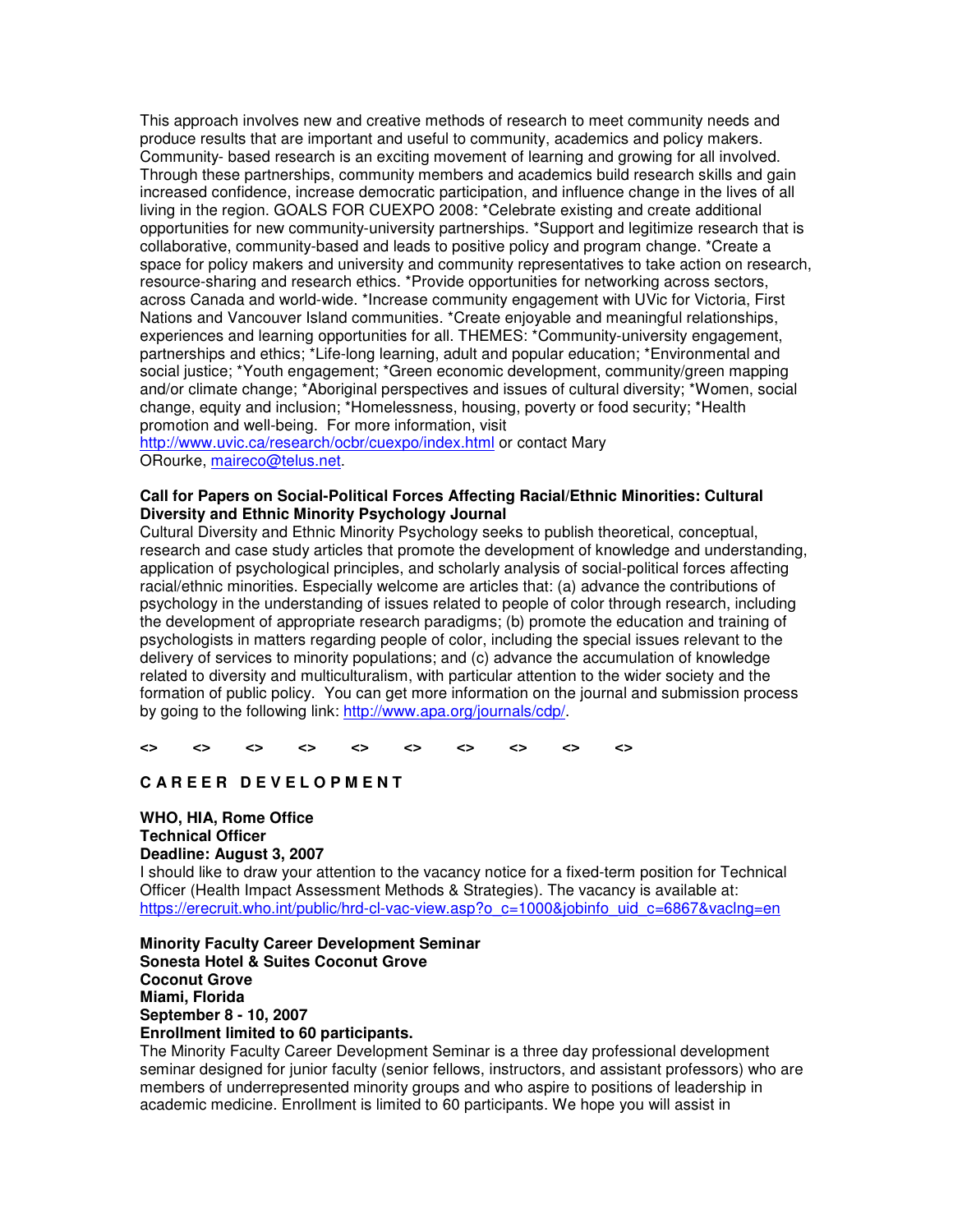disseminating information about this seminar to your colleagues. OBJECTIVES: \*To assist participants in identifying their professional development goals and designing a career path. \*To provide attendees with an understanding of the realities of advancement in academic medicine through the exploration of the requirements for appointment, promotion, and tenure, as well as to assist attendees in planning their own progress through the system. \*To assist attendees in developing key professional competencies in academic and organizational leadership. \* To identify personal and professional skills that are key to academic advancement and provide opportunities for the development. \* To assist participants in identifying and coping with special challenges facing minority faculty. \*To present National Institutes of Health (NIH) research funding and training opportunities for faculty. \* To help participants expand their network of colleagues and role models. To view the agenda, visit

http://www.aamc.org/meetings/specmtgs/minfac07/program.pdf. Registration fee is \$800. Online registration is available only until 8/29/07. To register by mail or fax, download the registration form at http://www.aamc.org/meetings/specmtgs/minfac07/registrationform.pdf. To make your hotel reservations call 305-529-2828 by August 10, 2007 . Be sure to identify yourself with the AAMC in order to receive the group rate. The room rate is \$139.00 Single/Double plus a tax of 13% and a per day charge of \$5.00.

#### **Association of Reproductive Health Professionals (ARHP), Washington, DC Director of Development**

The Association of Reproductive Health Professionals (ARHP) is seeking a highly-experienced, skilled fundraiser to fill the key position of director of development. We're looking for an effective communicator who is motivated by reproductive health education and advocacy, who understands the nuances of foundation and industry fundraising, and can expertly balance selfconfidence with authenticity and knowledge of the field. This is an executive-level position that is perfect for someone who wants to make a difference. Visit www.arhp.org/dirdev for more information and application instructions.

## **Baystate Health, Springfield, MA**

### **Director, Center for Quality and Safety Research (DCQSR)**

THE ORGANIZATION: Baystate Health (BH) is the leading provider of healthcare services in western Massachusetts, serving 800,000 residents in Hampden, Hampshire and Franklin Counties as well as parts of Berkshire and Worcester Counties and northern Connecticut. The System, as a whole, employs over 10,000 New England residents and has gross annual revenues totaling approximately \$1.3 billion. BH has been named one of the nation's top 100 integrated healthcare networks by SMG Marketing Group for the last three years. BH is known for high quality care, exceptional management, commitment to medical education, and recent major enhancements in participation in regional research initiatives. As a major teaching and research facility, Baystate Medical Center (BMC) has more than 280 residents in nine residency programs and 14 fellowships. BMC is the western campus of the Tufts University School of Medicine and is the largest clinical training site for Tufts medical students. In addition BMC provides clinical experiences for over 800 nursing and allied health education students in the fields of radiology, respiratory therapy, physical therapy, and other disciplines. CHALLENGE: BH's commitment to quality and infrastructure to support has promoted the development of BH's legitimacy and visibility on a national basis, and allowed for contributions to the national literature in quality and patient safety. Nonetheless, the research element in quality and patient safety has been identified as a growth opportunity for BH in the coming years, along with several other strategic research initiatives. This research effort in quality and patient safety capitalizes on existing activity and efforts. An active and productive dedicated research unit in quality, outcomes, and patient safety will complement BH's strategic vision to be a national leader in these efforts. Additionally, scholarly output in operational effectiveness and performance improvement will actively engage faculty and enhance internal efforts to improve quality and patient safety. Medical education efforts will evolve at both the undergraduate and graduate levels, with a greater emphasis on quality aspects of healthcare as well as patient safety. With all these elements in mind, a decision has been made to formally inaugurate the role of Director, Center for Quality and Safety Research to lead the research arm, and a search has been initiated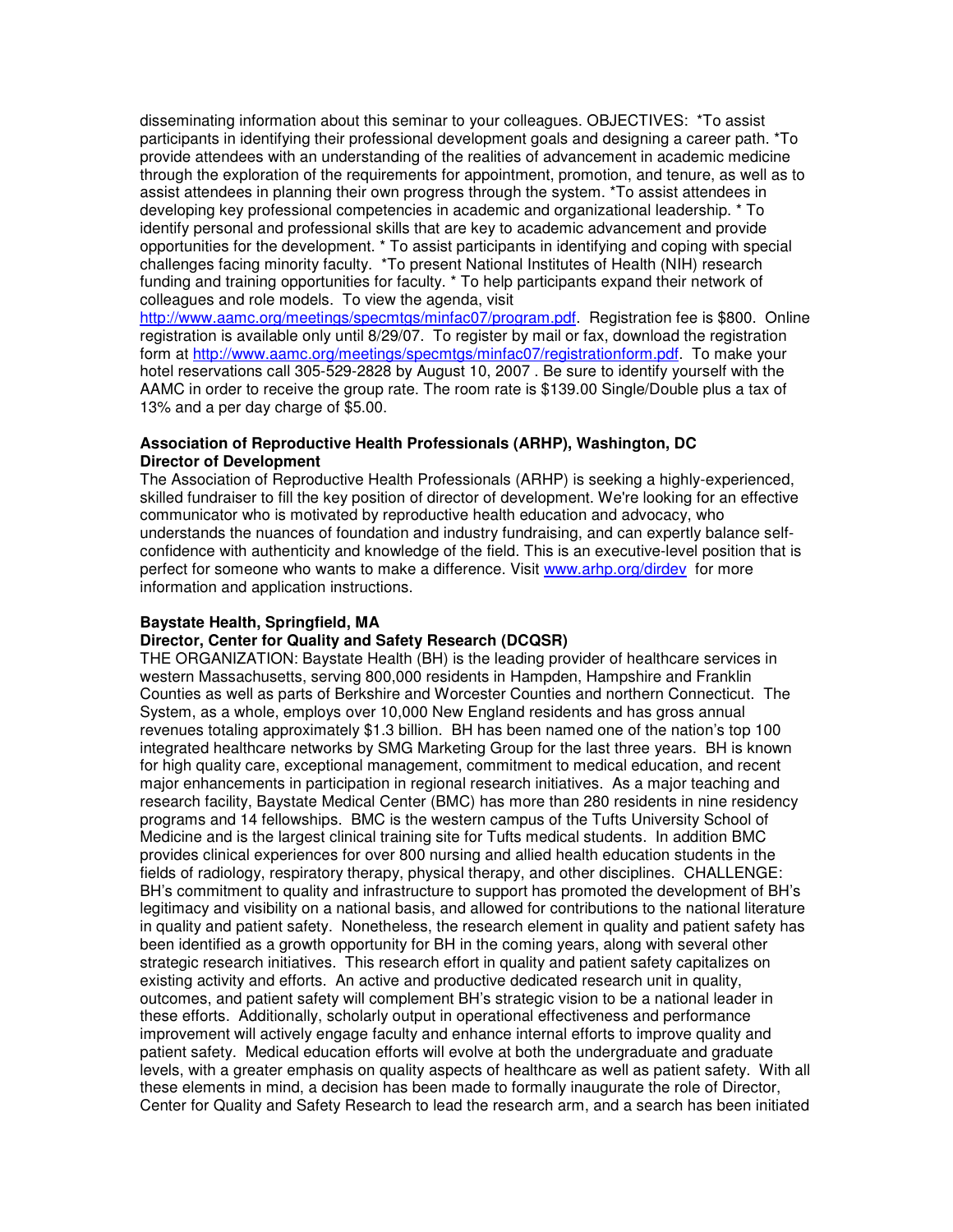to identify candidates for this important position. The strategic thrust overall for the Director, Center for Quality and Safety Research is to recruit, mentor and develop faculty, generate extramural funding, and to achieve national recognition for BH in presentations, leadership in professional societies, and publications. GOVERNANCE: The Center for Quality and Safety Research will be a research arm of the Division of Healthcare Quality (DHQ) at BMC with strong relationships with all the academic departments. The DCQSR will direct the research efforts and will help to prioritize the resources and coordinate the activities of study participants and investigators. The Director will report both to the VP of Healthcare Quality and Senior VP of Academic Affairs at BMC, who is also the Dean for Baystate Medical Center for Tufts University School of Medicine. Where appropriate, research questions will be derived from the national priority areas and from the internal goals of BH members and by research interest(s) of faculty in the center and in other academic departments. COLLABORATION: A basic tenet of this research cluster is collaboration. Quality and Patient Safety issues cut across all academic departments. While there are overarching principles that may be of interest to only those in administrative quality (improvement methods, informatics etc), most of the issues of healthcare delivery and safety are unique to specific Departments and the opportunity to tap this interest and work collaboratively will take advantage of this common goal. The Director for the Center will also collaborate with health services researchers at Tufts University School of Medicine. The School is currently applying for a Clinical Translational Science Award (CTSA) from NIH. The agenda for research in BH's Center for Quality and Safety Research will align with this and other initiatives at Tufts and its other hospital affiliates. GOALS AND OBJECTIVES: In the first eighteen months to two years, the DCQSR will be expected to make demonstrable progress in the following: \*Establish strong linkages with all quality constituencies throughout BH, BMERF, and with affiliates internally and externally, inclusive of Premier colleagues, other academic centers, with special emphasis on Tufts and the University of Massachusetts-Amherst, and healthcare agencies. \*Assess the resources and personnel in the Division of Healthcare Quality, along with needs in the Center for Quality and Safety Research, and identify a strategic plan for the next five years. The strategic plan should include provision for leveraging existing research efforts and collaboratives, adding personnel as necessary. In the absence of a DCQSR, the following is a rough outline of the anticipated and realistic development and evolution of the Division in a fiveyear time frame: \*2 Assistant Professor junior faculty hired by the Director; \*1 PhD researcher at the Assistant or Associate Professor level (in process redesign, organizational change or nursing); \*1 PhD level Biostatistician; \*1 Master's Prepared Research Coordinator; \*Fellow(s) – a growth of the Quality/Hospitalist Fellowship; \*1 Administrative Assistant; \*Current DHQ and departmental faculty as part time researchers; \*Identify interdisciplinary opportunities at BH, building on collaboratives with nursing, pharmacy, and other support groups. \*Put together an infrastructure that supports research efforts as well as a fellowship. \*Promote publications in national peer-reviewed journals, presentations at national meetings of IHI, the National Patient Safety Forum, and AHRQ, and leadership in relevant professional societies. It is anticipated in year one, the DCQSR is hired along with key support staff, including the biostatistician, the administrative assistant, and the Ph.D. researcher. In year two, one junior faculty and the research coordinator are added. In year three, the second junior faculty is added. Total 5 year expected investment will approach \$2M with an expectation that the Center will need \$250k per year in support from BH from year 5 on, though at this point the Center will be able to support the majority of its own costs through grants and other funding sources, optimally with at least \$500,000 in external funding. CANDIDATE SPECIFICATIONS - Experience: Ideally, candidates will: \*Be board certified with qualifications from institutions of high repute. \*Optimally be an MD or an MD/Ph.D., or possibly a PhD. The strongest qualified candidates will be considered regardless of educational background. \*Have led a successful research program in healthcare quality, patient safety, health policy, evidence-based medicine, or translational research. \*Have a track record of successfully attracting extramural funding, preferentially from AHRQ and other Federal agencies. \*Have served as a leader in multidisciplinary, cross-Departmental research efforts. \*Have demonstrated success in attracting, mentoring, and developing junior faculty, inclusive of their becoming independently funded. \*Have significant legitimate productivity in publications in peer-reviewed journals. \*Be at the Associate Professor level or above. ATTRIBUTES SOUGHT: \*Have a clear understanding of the mentorship role. \*Able to work with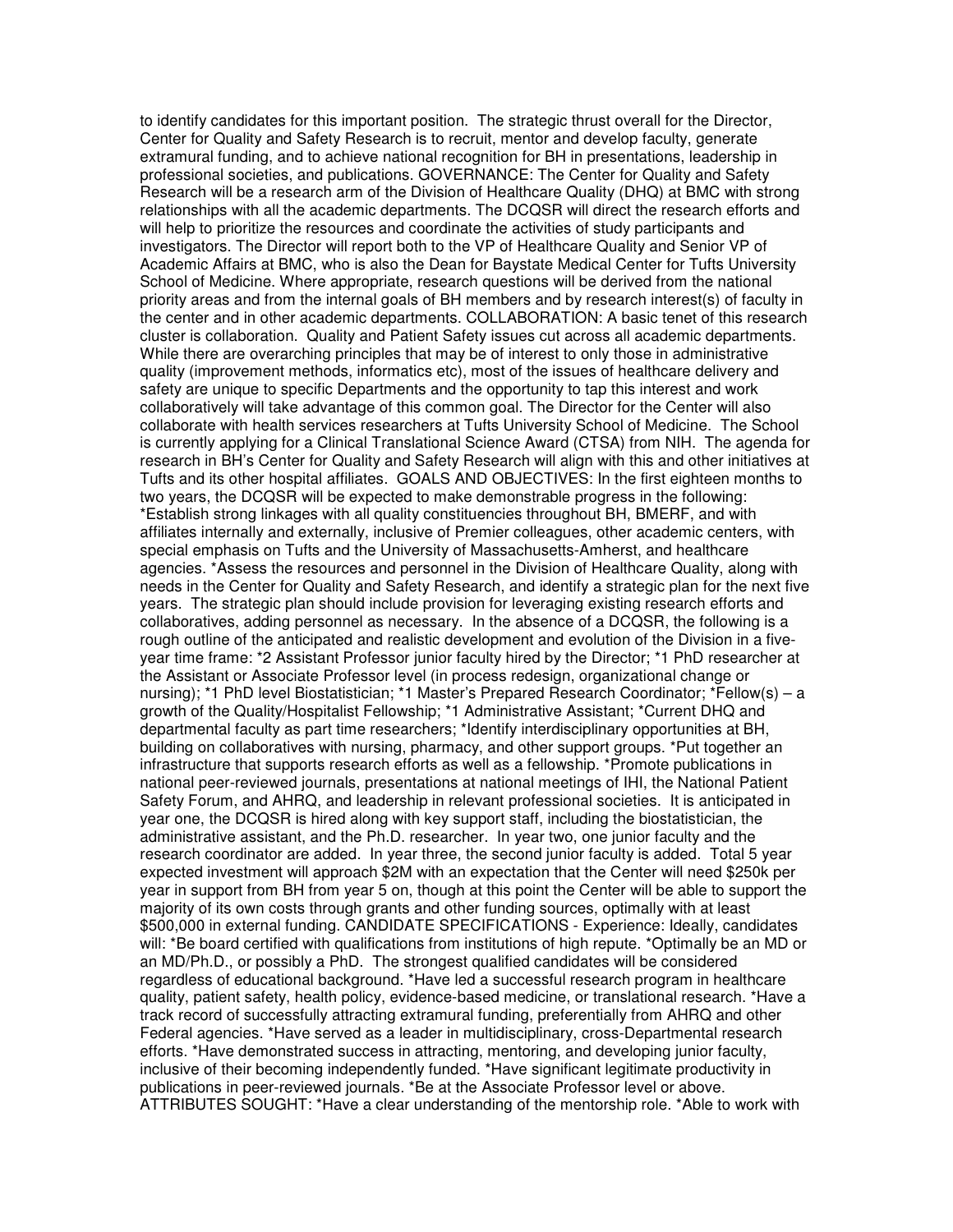a variety of colleagues in widely different disciplines. \*Intellectually stimulated by the definition of quality and how to measure it. \*Needs to see the Baystate opportunity as being resource-rich, with colleagues, collaborators, data, and institutional support. \*Needs to be a self-starter, driven by implementation of tactics and programs as defined by strategic plan. \*Will have minimal ego and share projects, authorship of publications, and credit for collaborative successes. If interested, please contact Linda Komnick at Witt/Kieffer, lindak@wittkieffer.com or 847-304-8754.

## **Boston University School of Public Health Department of Maternal and Child Health Announcement of Open Faculty Position Assistant or Associate Professor**

The Department of Maternal and Child Health is seeking a new faculty member at the assistant or associate level to contribute to our teaching, research and practice activities. We are a wellestablished, growing and vital department, with eight full-time faculty members and programs leading to a Masters of Public Health (MPH) and a Doctor of Public Health (DrPH). BACKGROUND: The MCH Department at BUSPH brings ecological, developmental and genderbased perspectives to its mission of improving the health of women, families and communities through its research, education and practice. We do so in partnership with grassroots organizations, advocates, local, national and international government agencies. Public health challenges currently at the center of our work include race- and class-based health disparities; urban health initiatives to promote women's health; evidence-based childbirth practices and the midwifery model of care; the interface of medicine and public health for substance abuse treatment and health promotion; access to holistic and family-centered care families and children with special needs; mental health screening and services for women and children in pediatric settings; and innovative longitudinal data systems and surveys to assess MCH population needs and services. Our educational program is supported by a training grant from the Maternal and Child Health Bureau, and includes a broad-based curriculum, in addition to research and practice fellowships, initiatives in family-centered care and cultural competence, and an MCH Leadership Program. QUALIFICATIONS: Applicants must have a doctoral degree in public health or a related discipline, such as a social science, epidemiology, demography, and may have a clinical degree. Experience in teaching and demonstrated ability to initiate and successfully conduct research and practice in the field of MCH is required. We seek candidates who are committed to working with students from diverse backgrounds. DESCRIPTION OF DUTIES: - Develop and teach core department courses as well as upper level electives in MCH. - Conduct and obtain funding for practice-based research that produces substantive contributions to the field of MCH. - Participate in extracurricular educational activities in the Department, including the MCH Leadership Program, Fellowship Program, and "Preparation for the Demands of Practice" seminar series. - Serve as advisor to students enrolled in Masters and Doctoral programs. - Supervise masters and doctoral student research. - Perform appropriate committee and professional service within the University. - Work with community partners in consultation and research-related roles. SALARY: Dependent upon individual qualifications. TO APPLY: Submit a statement of interest and qualification, detailed curriculum vitae and arrange for four letters of reference to be sent to: Chair, MCH Search Committee, c/o Negin Royaee, Department of Maternal and Child Health, Boston University School of Public Health, 715 Albany Street Ste 528W, Boston, MA 02140, royaeen@bu.edu.

## **The Charles B. Wang Community Center, New York, NY Research and Evaluation Director**

The Charles B. Wang Community Health Center is seeking a research and evaluation director. The Health Center is a non-profit federally qualified community health center established in 1971 that primarily serves low-income, uninsured or under-insured Asian Americans living in New York City metropolitan areas. The mission of the Health Center is to provide high quality, culturally relevant, and affordable health care and education, and to advocate on behalf of the health and social needs of underserved Asian Americans. In 2006, the 3 clinical sites of the Health Center served more than 35,000 patients and completed 140,000 patient visits. The main responsibilities of the research and evaluation director include the following: \*Direct the development,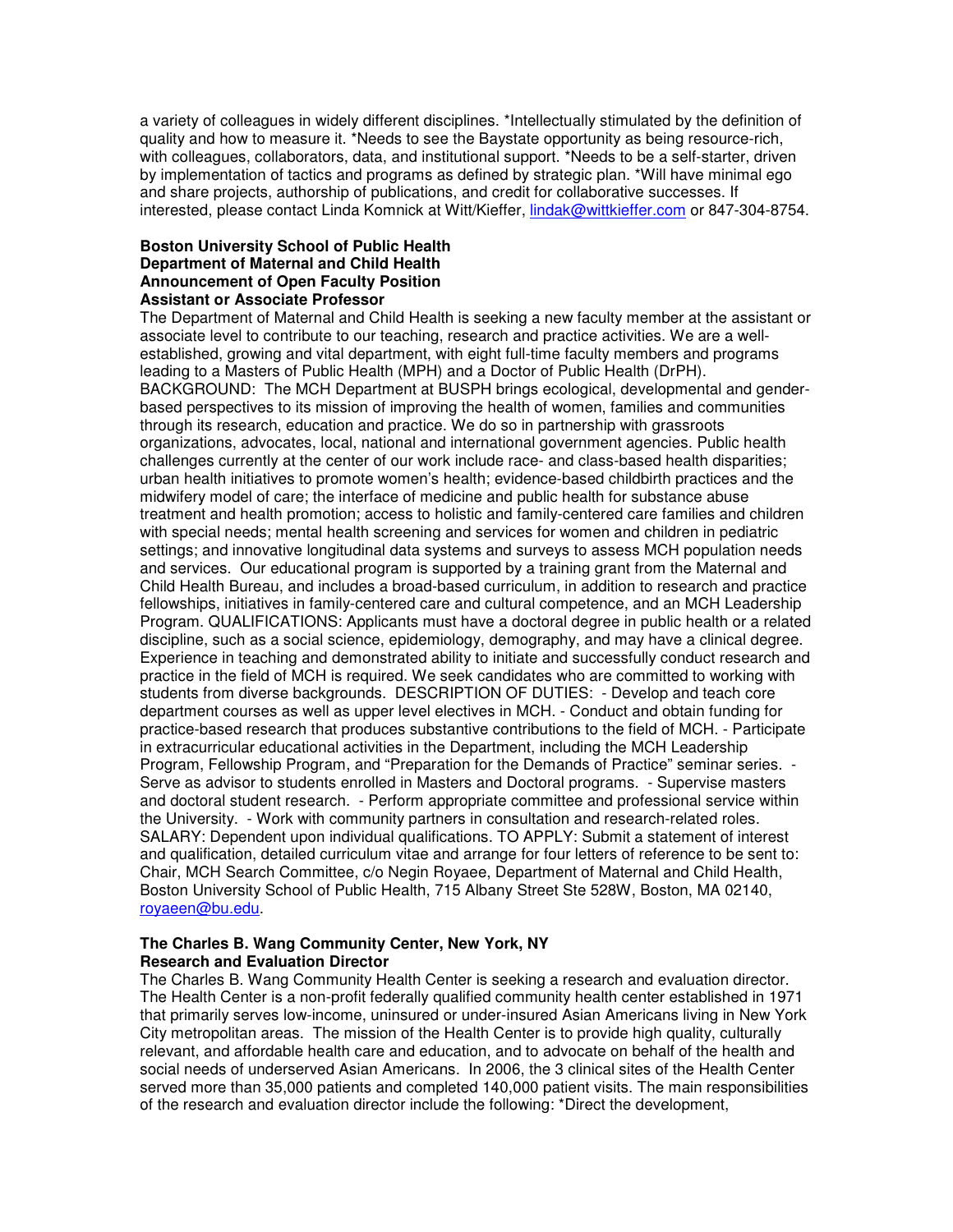implementation, and evaluation of assigned research projects; \*Serve as project evaluator for grant funded projects; \*Develop research protocols and monitor research compliance with regard to IRB regulations and established protocols; \*Develop presentations of research data and findings; \*Provide oversight of research operations and administration; \*Develop research policies and procedures for the Center; \*Contribute to the development and writing of research proposals for submission to federal, state and city agencies, foundations and other funding sources; \*Provide consultation and technical support for clinical teams to complete research and evaluation related activities; \*Conduct in-service training and provide mentorship for staff in the areas of research and evaluation; \*Lead in research needs assessment and strategic planning activities to establish core research functions and agenda for the Center; \*Represent the Health Center in activities with partners and outside agencies. The candidate should hold a doctoral degree in Public Health, Psychology, Social Work, or health related fields and possess research background and experience, qualitative research a plus; have management and administrative experience in public health or related field; demonstrated skills in team leadership, staff supervision, and staff training; demonstrated knowledge and skills of Asian American communities and of health service research; excellent writing and communication skills required; and bilingual in Chinese preferred. Interested applicant can fax/email resume to Thomas Tsang, MD, MPH, Chief Medical Officer at (212) 379-6929 or ttsang@cbwchc.org or mail to Charles B Wang Community Health Center, 268 Canal Street, New York, NY 10013.

#### **Dana-Farber Cancer Institute, Boston, MA Center for Community-Based Research (CCBR) Research Scientist Position**

The Center for Community-Based Research (CCBR) announces a Research Scientist position. CCBR conducts community-based research in cancer prevention and early detection, particularly related to reducing cancer disparities. This non-tenure track position is intended for a mature scientist who wishes to participate in an active program of research. The successful candidate will be responsible for participating in the development and implementation of funded communitybased research studies, providing on-going scientific oversight to study staff on study design issues during the development and implementation phases, overseeing development and implementation of evaluation measures, collaborating on data analysis and manuscript preparation, and development of new research initiatives. Candidates should have a background in cancer prevention, early detection, and/or health promotion in worksite and community-based settings. Experience working with working class populations and racially/ethnically diverse populations minorities is strongly preferred. Experience with behavioral interventions highly desirable. Candidates should show initiative and be proactive in addressing research methodological and implementation issues, and be good at problem-solving. Candidates should hold a doctoral degree in sociology, public health, psychology, or related fields within the social and behavioral sciences. Strong communication and writing skills are a must, and a minimum of 1-3 years of post-doctoral experience working in a research setting is required. This position will provide an opportunity to work on a variety of research projects in public health settings, to be involved in project development and evaluation, and to gain grant writing and manuscript writing experience. The Dana-Farber Cancer Institute is a world-leader in cancer prevention, clinical cancer care and basic research. Interested candidates should submit an electronic copy of the curriculum vitae, along with complete contact information for at least three references, and a cover letter describing their research experience, career goals, and a statement of research interests to: Glorian Sorensen, Ph.D., M.P.H., The Dana-Farber Cancer Institute, Center for Community-Based Research, 44 Binney Street LW 703, Boston MA 02115, glorian\_sorensen@dfci.harvard.edu.

## **Human Impact Partners (HIP), San Francisco, CA Deputy Director**

ABOUT HIP: Human Impact Partners envisions a Bay Area in which (1) race, class and other arbitrary attributes do not determine health outcomes; (2) the health of all communities is improved; and (3) the prevalence of preventable disease is reduced. To achieve our vision: \*Human health must be a primary consideration in public policy decisions and, in particular, in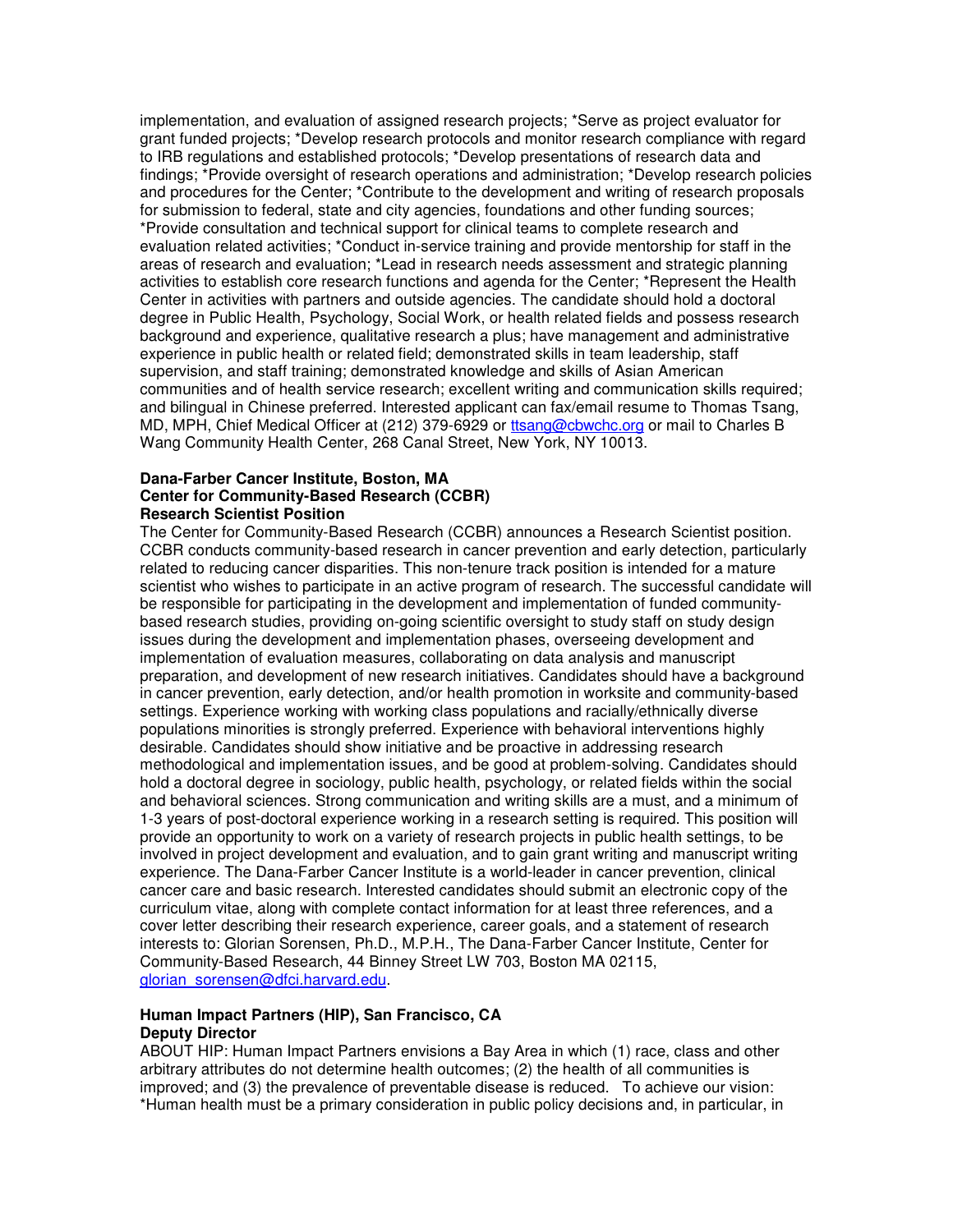decisions that affect the quality of the environment; \*Community residents must have the information, tools and power they need to influence decisions that affect the health of individuals in their communities; and \*Decision-makers must understand the full costs and potential health impacts of their decisions, as well as implicit trade-offs between health and other objectives. HIP's mission is to prevent disease and reduce health inequities in underserved communities in the San Francisco Bay Area. To pursue this mission, we are developing and applying new tools for the Health Impact Assessment (HIA) of public policy and development plans. HIA refers to a diverse set of methods and tools for evaluating the public health, environmental, and social equity effects of public decisions. We work in partnership with neighborhood residents and city and county officials to develop and apply HIA methods and to ensure their use, value, and efficacy. Ultimately, we envision that HIA will become a routine practice both for making healthier public decisions and for including affected stakeholders in those decisions. Jonathan Heller, HIP's Director, and Rajiv Bhatia of the San Francisco Department of Public Health, founded HIP in the summer of 2006. To date, we have conducted and supported HIA in the context of land use development but aim to expand this practice to other policy domains. We are looking to build a diverse staff as we grow. For more details about HIP, please visit our webpage at www.humanimpact.org. ABOUT THE POSITION: We are looking for our second full-time staff person – another "partner" - to participate in moving HIP from the pilot phase to the next level in order to take on additional projects and to create an optimally effective organization. This person will participate in all the following activities and take the lead in some of them: \*Facilitating and carrying out Health Impact Assessments (screening, scoping, analysis, reporting, and evaluation) of government policies and land use development projects in collaboration with community groups and other stakeholders including public health officials; \*Strategic planning for HIP; \*Grant writing and other fundraising; \*Outreach to new communities to start new projects; \*Developing materials for training and conducting outreach; \*Building stakeholder groups consisting of residents, CBOs, public health officials, planners, developers and other interests; \*Carrying out legislative strategies for institutionalizing HIA; \*Creating new quantitative forecasting tools for predicting health impacts of public policies, plans and projects; \*Reviewing current social, physical and health sciences literature to develop an evidence base for HIA. This is an exciting opportunity to help shape and build a young organization, and will require a range of demonstrated skills and abilities, including: \*strategic thinking; \*working with a range of stakeholders including community residents, elected officials, government and public health officials, media and funders; \*carrying out and coordinating projects independently from start to finish; \*understanding public health literature, epidemiological studies, and quantitative models used to predict impacts; \*writing grants, reports and other material; \*supervision of future staff. QUALIFICATIONS - REQUIREMENTS: \*Completion of a master's degree in Public Health, Epidemiology, or a related field; \*At least 5 to 7 years of related job experience, preferably in public health; \*Strong interpersonal skills; \*Strong communication skills, both written and oral; \*Strong quantitative skills (e.g., in Epidemiology, Biostatistics, Analytic Modeling); \*Ability to think strategically; \*Ability to work both independently and as part of a team. Additionally, experience in one or more of the following is an asset for this position: \*Participatory research and working with communities; \*Leading and managing projects; \*Public policy and/or land use project analysis; \*Grant-writing and/or fundraising; \*Staff management. In addition to English language fluency, mastery of at least one additional language commonly spoken in the SF Bay Area is highly desirable for this position. SALARY: negotiable, based on experience. START DATE: negotiable, but probably Summer 2007. TO APPLY, please submit a cover letter, resume including at least three references, and a brief writing sample to Jonathan Heller at  $ich@humanimpact.org$ .

## **Morehouse College, Atlanta, GA Tenure-track at the rank of Assistant Professor Department of Sociology Application Review: Begins on December 17, 2007 Deadline: January 15, 2008**

Morehouse College, The Department of Sociology seeks applications for a tenure-track position at the rank of Assistant Professor to begin August 18, 2008. The principal area of expertise should be criminology/criminal justice. It may be combined with other areas of teaching and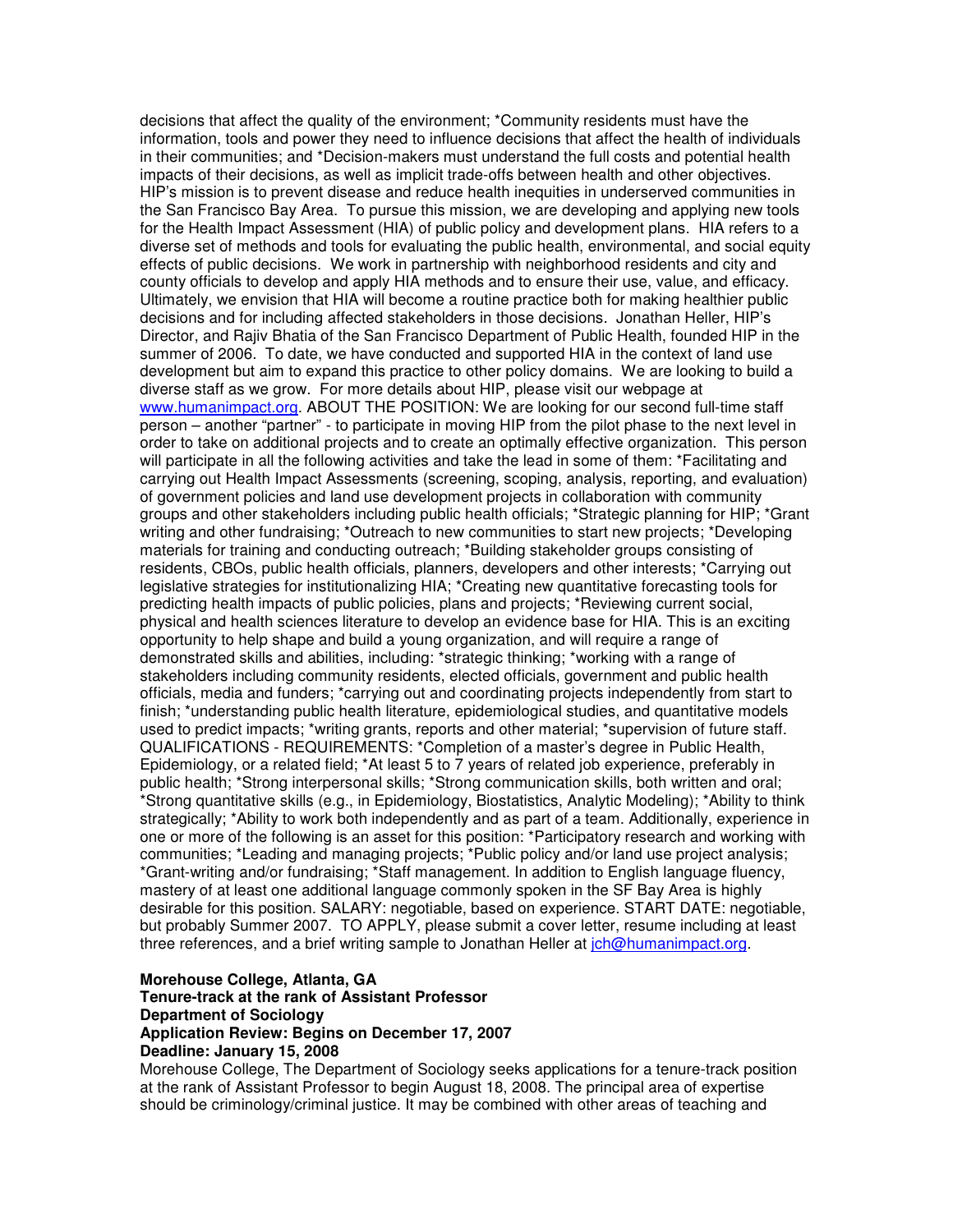research such as methodology and statistics, demography and environment, world cultures, or sociocultural aspects of health and health care. The successful candidate will demonstrate a strong commitment to teaching undergraduates, an active research and publication agenda, and promise for obtaining external research funding. A Ph.D. in Sociology is required at the time of appointment. Applicants should submit a letter of application, a curriculum vita, a sample syllabus, a professional writing sample, and names and addresses of three references who can evaluate scholarly achievement and potential. These materials should be sent to: Obie Clayton, Chair, Department of Sociology, Morehouse College, 830 Westview Drive, SW, Atlanta, Georgia 30314-3773. To ensure full consideration, completed applications must be received by January 15, 2008. Review of applications will begin December 17, 2007 and continue until the position is filled. Visit <http://www.morehouse.edu/>www.morehouse.edu for additional information.

## **NYC Department of Health and Mental Hygiene Division: Division of Disease Control/ Communicable Disease Title: City Research Scientist I Salary: \$58,859 - \$73,871 Location: 125 Worth Street, New York, NY http://www.nyc.gov/html/doh/html/hr/career.shtml**

#### **JVN #816080205BT**

JOB DESCRIPTION: The NYC DOHMH Bureau of Communicable Disease is responsible for tracking over 60 infectious diseases and investigating disease outbreaks in New York City. Advances in information technology and health informatics have increased demand for persons skilled in data management, quality control and analysis. The Bureau seeks a qualified individual to: \*Manage, clean and analyze communicable disease data; \*Monitor disease reports received through the Electronic Clinical; Laboratory Reporting System (ECLRS) to assure proper transfer and data quality; \*Write and debug SAS programs for statistical analysis, including descriptive statistics, time-trend and cluster analysis, and outbreak detection algorithms; \*Develop and evaluate new protocols for data QA\QC and analysis; \*Create and maintain disease outbreak databases in ACCESS; \*Participate in weekly rotation to analyze and report notifiable disease data to the Centers for Disease Control and Prevention (CDC); \*Assist staff with management and analysis of epidemiological data and respond to ad hoc data and analysis requests; \*Train and support surveillance staff in the use of the Communicable Disease Surveillance System (CDSS); \*Design supplemental investigation form screens in CDSS to capture epidemiological information about reported infectious diseases; \*Generate reports using Crystal Reports; \*Write summary reports and research papers describing surveillance methodologies and results; \*Participate in conferences, meetings, and seminars related to infectious disease surveillance; \*Contribute to planning and implementation of agency emergency response activities. PREFERRED SKILLS: Demonstrated aptitude for maintaining, manipulating and analyzing highquality public health databases. Experience with SAS and relational databases, including ACCESS. Experience with complex queries of MS-SQL databases. Knowledge of and interest in infectious diseases. Excellent writing and interpersonal communication skills. QUALIFICATION REQUIREMENTS: (a) A Doctorate degree from an accredited college or university with specialization in an appropriate field of physical, biological, environmental or social science and one (1) year of full-time experience in a responsible supervisory, administrative or research capacity in the appropriate field of specialization; or (b) A Master's degree from an accredited college or university with specialization in an appropriate field of physical, biological, environmental or social science and three (3) years of responsible full-time experience in the appropriate field of specialization, including one (1) year of full-time experience in a responsible supervisory, administrative or research capacity in the appropriate field of specialization; or (c) Education and/or experience that is equivalent to (a) or (b) above. However, all candidates must have a master's degree in an appropriate field of specialization and one (1) year of full-time experience in a responsible supervisory, administrative, or research capacity as described in (b) above. NOTE: IF YOU WERE EDUCATED IN A FOREIGN SCHOOL, YOU MUST SUBMIT A FOREIGN DEGREE EVALUATION WITH YOUR RESUME. NOTE: NEW YORK CITY RESIDENCY IS REQUIRED.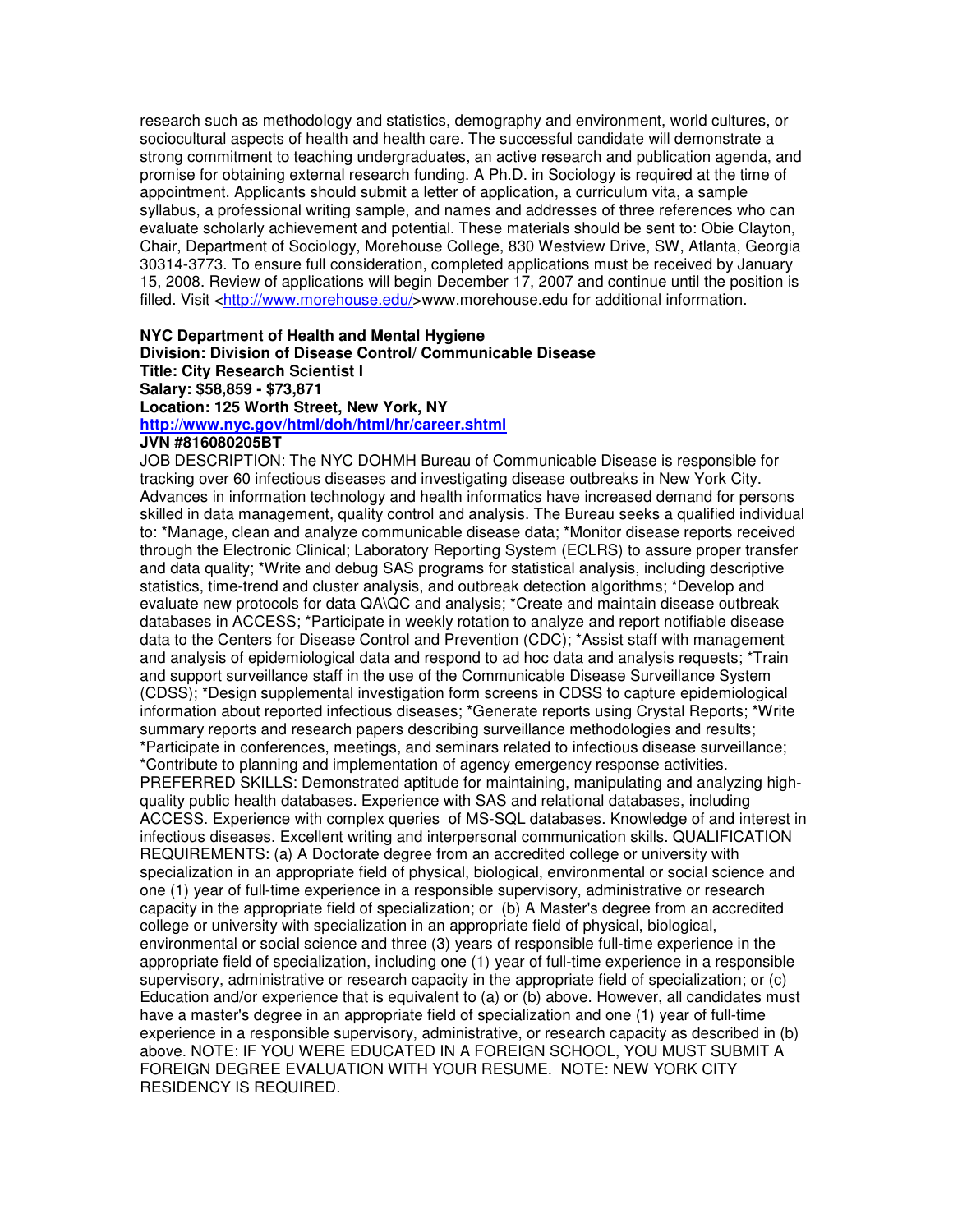# **RAND Health, Santa Monica, CA**

## **Project Associate**

RAND Health is seeking a full time bilingual (English/Spanish) Project Associate to work on various community health research projects. RAND Health is a division of the RAND Corporation, a non-profit research organization based in Santa Monica, CA. Project Associates are expected to perform research support tasks under moderate supervision of RAND researchers. They may provide both quantitative and qualitative support to research projects and carry out analytic tasks in their areas of expertise. RESPONSIBILITIES MAY INCLUDE: \*Conducting phone and/or inperson survey interviews and focus groups; \*Conducting behavioral observations in community settings; \*Performing literature reviews; \*Assembling data and conducting qualitative or quantitative analyses; \*Preparation of draft documents and presentations. In addition, the Project Associate may have responsibilities for managing research project operations including preparing and monitoring budgets, coordinating teams of researchers, managing project support staff, representing the project to external audiences and collaborators, organizing conferences, coordinating IRB approvals, and overseeing the production of final reports. QUALIFICATIONS: \*MA/MS degree in sociology, anthropology, psychology, public health, or other related discipline required, and at least 3 years of relevant work experience. \*Applicants with a BA/BS, strong language skills, and 6 years of relevant work experience may also apply. \*Communicate clearly and effectively in Spanish and English, both orally and in writing. \*Minimum or 3 years experience required. SPECIFIC TECHNICAL SKILLS REQUIRED/PREFERRED: \*Survey research skills demonstrated in coursework and work experience; \*Experience collecting and analyzing behavioral observational and/or qualitative data; \*Experience with community-based participatory research and/or experience working collaboratively with diverse community leaders/organizations; \*Ability to train and supervise research support staff (e.g., interviewers); \*Ability to work effectively as a member of multi-disciplinary teams; \*Ability to manage large research projects; \*Must also be highly motivated, organized, flexible, and demonstrate a strong commitment to RAND's core values of quality and objectivity. APPLICATION PROCESS: RAND accepts applications only through our website, http://www.rand.org/jobs. Click "Find a Job at RAND," and click on the "Advanced Search" link. Enter 1980 in the "Job Opening ID" box and click "Search." Follow the prompts for application submission.

## **University of California, Los Angeles Assistant Professor, Clinical Psychology Department of Psychology**

**http://jobs.psyccareers.com/jobdetail.cfm?job=2614388&keywords=&ref=1**

The UCLA Department of Psychology invites applications for an assistant professor position in clinical psychology. Candidates should have a well-defined and innovative program in any area of clinical research and will be expected to offer both undergraduate and graduate courses. Send a curriculum vitae and statement of research interests, and also arrange for three letters of recommendation to be sent to: Clinical Psychology Search Committee (Job #: 0875-0708-01), Department of Psychology, Box 951563, UCLA, Los Angeles, CA 90095-1563. Application review will begin on October 15, 2007.

#### **University of California, Los Angeles Assistant/Associate Professor Social Disparities in Health/Social Epidemiology Department of Community Health Sciences School of Public Health**

The Department of Community Health Sciences in the UCLA School of Public Health seeks to fill a tenure-track faculty position. Our multidisciplinary faculty has a strong history of ongoing research and graduate education (M.P.H., M.S.P.H., Dr.P.H., Ph.D. programs) in social dimensions of health and health disparities. Hiring will most likely be at the assistant or associate professor level, although candidates at all levels are invited to apply. Candidates must have a doctoral degree and demonstrate: substantial independent research in the social, psychological, epidemiologic and/or cultural dimensions of health with a focus on disparities; prior success in obtaining extramural funding, research publications, and interdisciplinary collaborations; a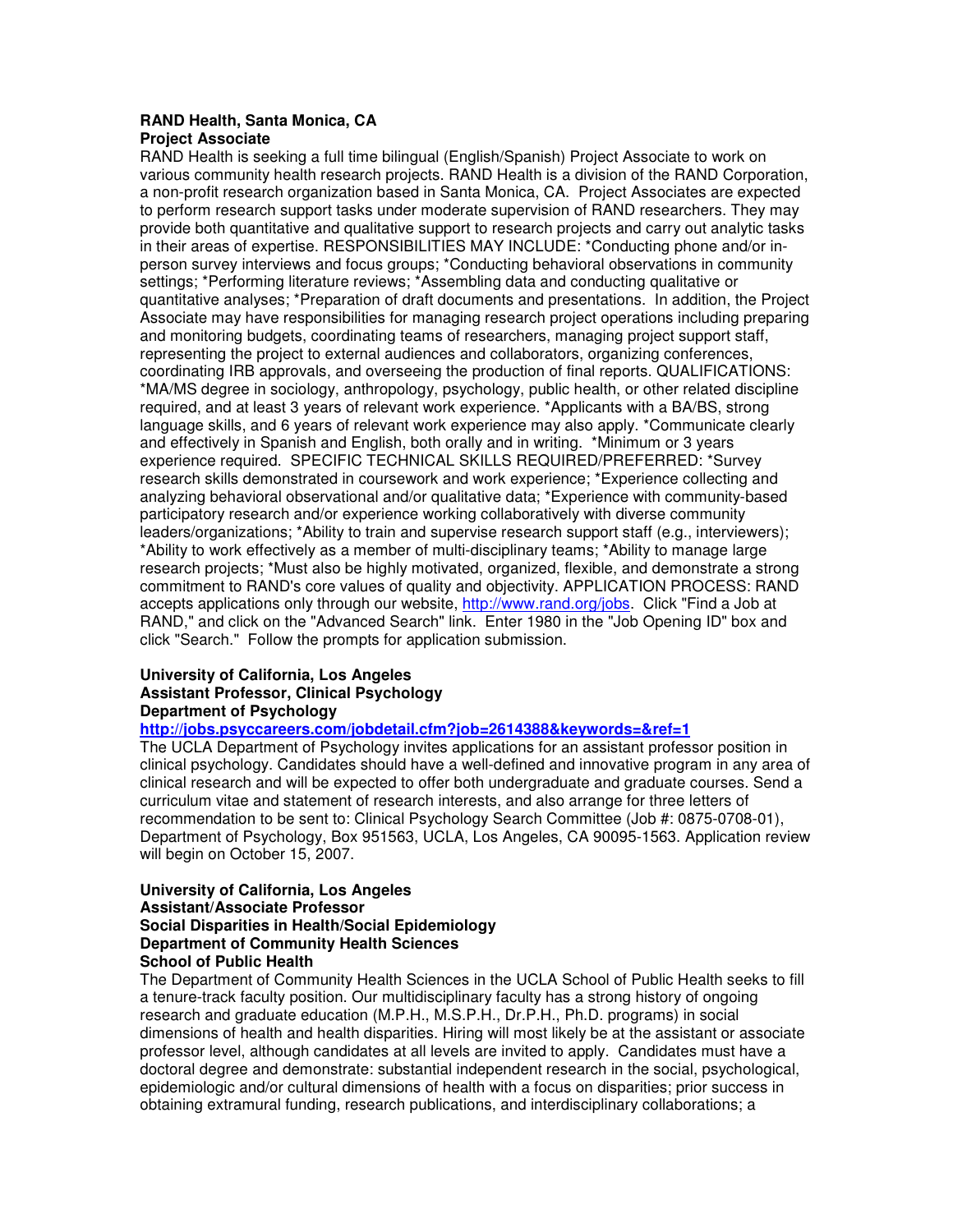commitment to interdisciplinary research; and excellence in teaching. Specialty can be in any field; reproductive health and/or demography, maternal and child health, health behavior, emergencies and disasters, nutrition, or mental health preferred. An orientation toward global health is desirable. Send curriculum vitae, statement of research interests, and contact information for at least three references to the address below. Review of applications will commence in Fall 2007 and continue until the position is filled. Judith M. Siegel, Ph.D., M.S.Hyg., Chair, Health Disparities Search Committee, Department of Community Health Sciences, UCLA School of Public Health, 650 Charles E. Young Drive South, Los Angeles, CA 90095-1772, Email: jmsiegel@ucla.edu, Phone: (310) 206-6442, Departmental website: http://www.ph.ucla.edu/chs.

# **UCLA School of Nursing**

## **Health Disparities Research in Vulnerable Populations Pre-and Post Doctoral Training**

The UCLA School of Nursing has been awarded a 5-year Ruth L. Kirschstein Institutional Research Training Grant (T32) from the National Institute of Nursing Research, NINR. This training program began enrolling students in 1995 and is focused on preparing nurse scholars to conduct and disseminate research in the area of health disparities among vulnerable populations and to build nursing science in this area. Three predoctoral and two postdoctoral trainee positions are available in 2007-2008. Vulnerable populations are defined as ethnic racial minorities, people living in poverty, and marginalized/stigmatized persons who experience differential patterns of morbidity and mortality and life expectancy. The training program is affiliated with other centers in the School of Nursing. Three predoctoral trainees must be enrolled as doctoral students in the UCLA School of Nursing PhD program and will be required to take a sequence of designated doctoral courses, seminars, research apprenticeships, scholarly writing, presentation requirements, and completion of a dissertation. Postdoctoral trainees will have individualized training programs based upon their academic research and methodological needs as well as selected seminars, and other activities, and will develop and submit a research grant proposal for external funding before the end of their traineeship. Evaluation of both predoctoral and postdoctoral trainees will be assessed by the progress of trainees toward designed benchmarks. The program is open to U.S. citizens and those possessing a valid green card. For more information or application information, please contact: Adey Nyamathi, ANP, PhD, FAAN, Principal Investigator/Director or Felicia Hodge, DrPH, Co-Principal Investigator/Co-Director, UCLA School of Nursing, 700 Tiverton, Box 951702, Los Angeles, CA 90095-1702, 310-825- 8405 (phone), 310-206-7433 (fax), anyamath@sonnet.ucla.edu.

#### **University of Iowa Prevention Research Center Department of Community and Behavioral Health The University of Iowa**

**College of Public Health**

## **Professor or Associate Professor, Director, University of Iowa Prevention Research Center (UI PRC)**

The Department of Community and Behavioral Health, College of Public Health, The University of Iowa is currently recruiting a dynamic leader to serve as the Director of the UI PRC. This position will be filled as a tenure track appointment at the Professor or Associate Professor rank. We are seeking an individual who has a doctorate or equivalent professional degrees (MD with MPH) in Behavioral Science, Social Science, Community Health, Health Promotion and/or Health Education or related areas. Sustained national recognition for a productive program of research, scholarship or creative work of high quality is required. A consistent record of high-quality teaching, including continued successful direction of doctoral candidates to the completion of their degree programs is required. An outstanding record of extramural research funding and publication is essential and should be commensurate with years of professional service. Previous work in the areas of community based participatory research and/or program evaluation is highly desired. Successful candidates will be expected to maintain the Department levels of academic productivity in research, service and teaching, and to work closely with other academic units within The University of Iowa to effectively continue a commitment to collegiality and interdisciplinary collaboration. Salary and rank will be commensurate with experience. The chair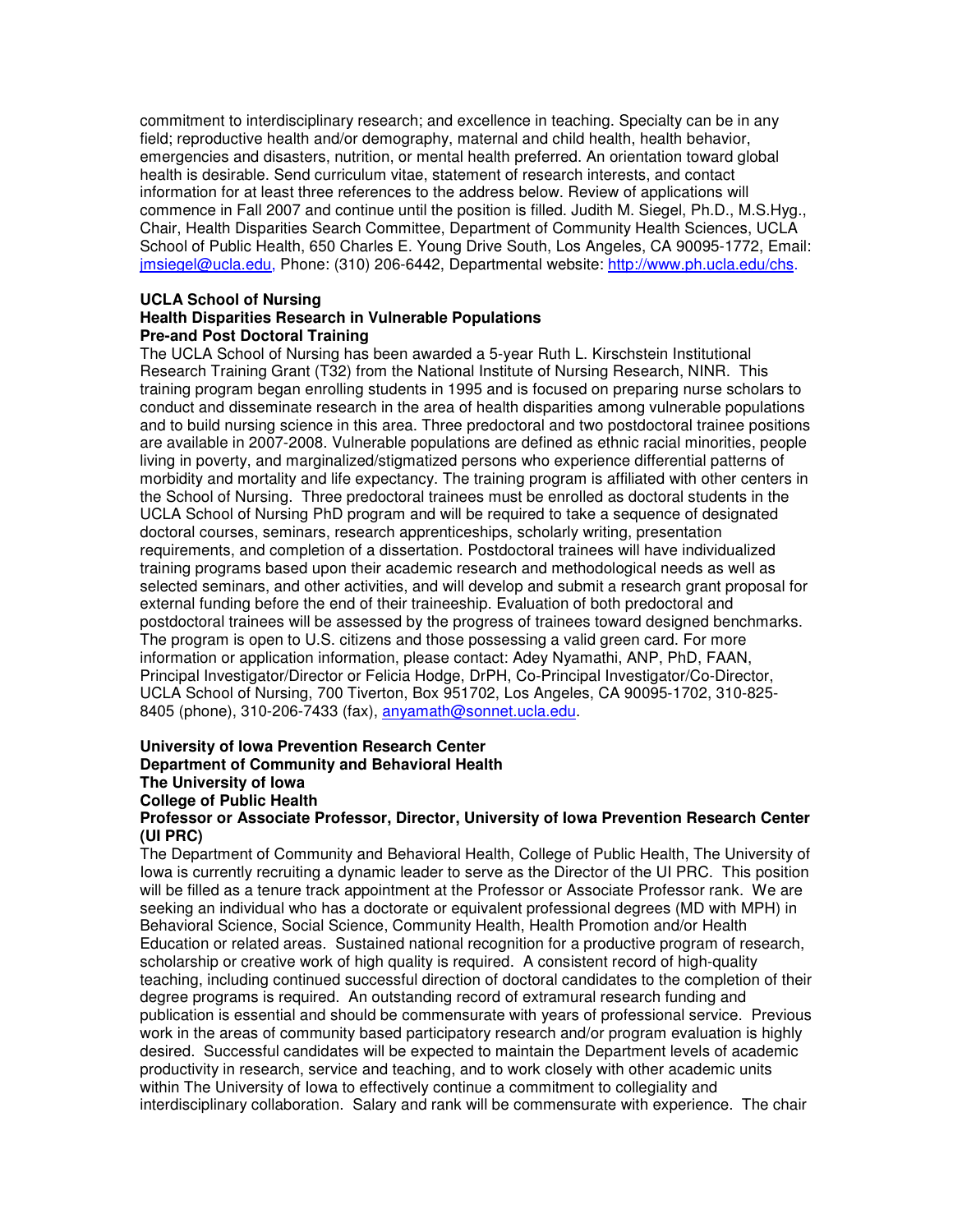of this search is Joe Coulter, PhD, joe-coulter@uiowa.edu. *The University of Iowa Prevention Research Center* is a CDC Prevention Research Center with the theme of improving health in rural communities. Initiated in October 2002, the UI PRC began working with community leaders in Sigourney, Iowa, a rural community in Keokuk County. The initial demonstration project is intended to improve the community's eating and exercise habits through a variety of intervention activities throughout the year. *The Department of Community and Behavioral Health* is one of the five established Departments in the accredited College of Public Health. The Department is currently in the next phase of building with strong support within the College, the University, and the public health community. The Department offers degrees at the MPH, MS, and PhD levels. Visit our website at http://www.public-health.uiowa.edu/cbh/index.html. The current College of Public Health has over 70 full-time faculty, 200 professional staff and 40 support staff who work with an annual budget of \$45 million, \$32 million of which comes from extramural research funding. The College of Public Health has five Departments: Biostatistics, Community and Behavioral Health, Epidemiology, Health Management and Policy and Occupational and Environmental Health. These academic units have successful teaching and research programs. *The University of Iowa* is located in a vibrant small city that offers affordable housing, award winning public schools, excellent arts and entertainment and accessible recreational facilities. We are located within a 4-5 hour drive of Minneapolis, Chicago, Kansas City, and St. Louis. Walking on city streets, you'll hear several languages spoken, and pass restaurants that specialize in foods of several cultures. There are ten diversity organizations for staff and professionals on campus. Among the 350 student organizations at Iowa, more than 25 have been formed by students of various ethnic groups. Ten fraternities and sororities exist for students of color. Our community is a place that celebrates and is enhanced by the differences represented by this rich mixture of world views. *Commitment to Diversity --* One of the top goals of the Department of Community and Behavioral Health and the College of Public Health is to enhance diversity among faculty, staff and students. We are committed to recruiting culturally diverse faculty and students of the highest caliber. The University of Iowa, among the first public universities in the United States to admit women and minorities, has a long history of being committed to equal employment opportunity for all, regardless of race, national origin, color, creed, religion, sex, age, disability, veteran status, sexual orientation, gender identity, or associational preference. The Associate Dean of Diversity for the College of Public Health is Joe Dan Coulter, joe-coulter@uiowa.edu. Successful candidates will need to demonstrate job-related experience with and/or a commitment to diversity in the work/academic environment. Screening of applications will begin immediately and continue until the position has been filled. Send letter of application, curriculum vitae, and names of three references to: Dr. Joe Coulter, Search Committee Chair, Attn: Robert Svetly, Department of Community and Behavioral Health, College of Public Health, The University of Iowa, 200 Hawkins Drive, E 227 General Hospital, Iowa City, IA 52242.

#### **University of Michigan School of Public Health Prevention Research Center Of Michigan Assistant Research Professor**

The Prevention Research Center of Michigan (PRC/MI) strives to embody excellence in public health research, practice, and policy through long-term partnerships based on trust and equality. The PRC/MI is a partnership of the University of Michigan School of Public Health (UMSPH), community-based organizations (CBOs), local health departments, the Michigan Department of Community Health, and health service and advocacy groups. The Center conducts communitybased prevention research aimed at improving the health status and reducing morbidity and mortality among populations experiencing a disproportionate share of poor health outcomes. The five-year research agenda of the PRC/MI is to develop, implement, and evaluate a model for reducing health disparities by integrating a social determinants of health community survey and qualitative assessment with a larger capacity building project focused on enhancing strengths and capability of all PRC/MI partners. As a member of the PRC/MI Management Team, the Assistant Research Professor will provide leadership for research projects and program evaluations, provide technical assistance to community organizations and agencies, initiate grant proposals, and prepare publications and other research products. DUTIES: \*Work collaboratively with the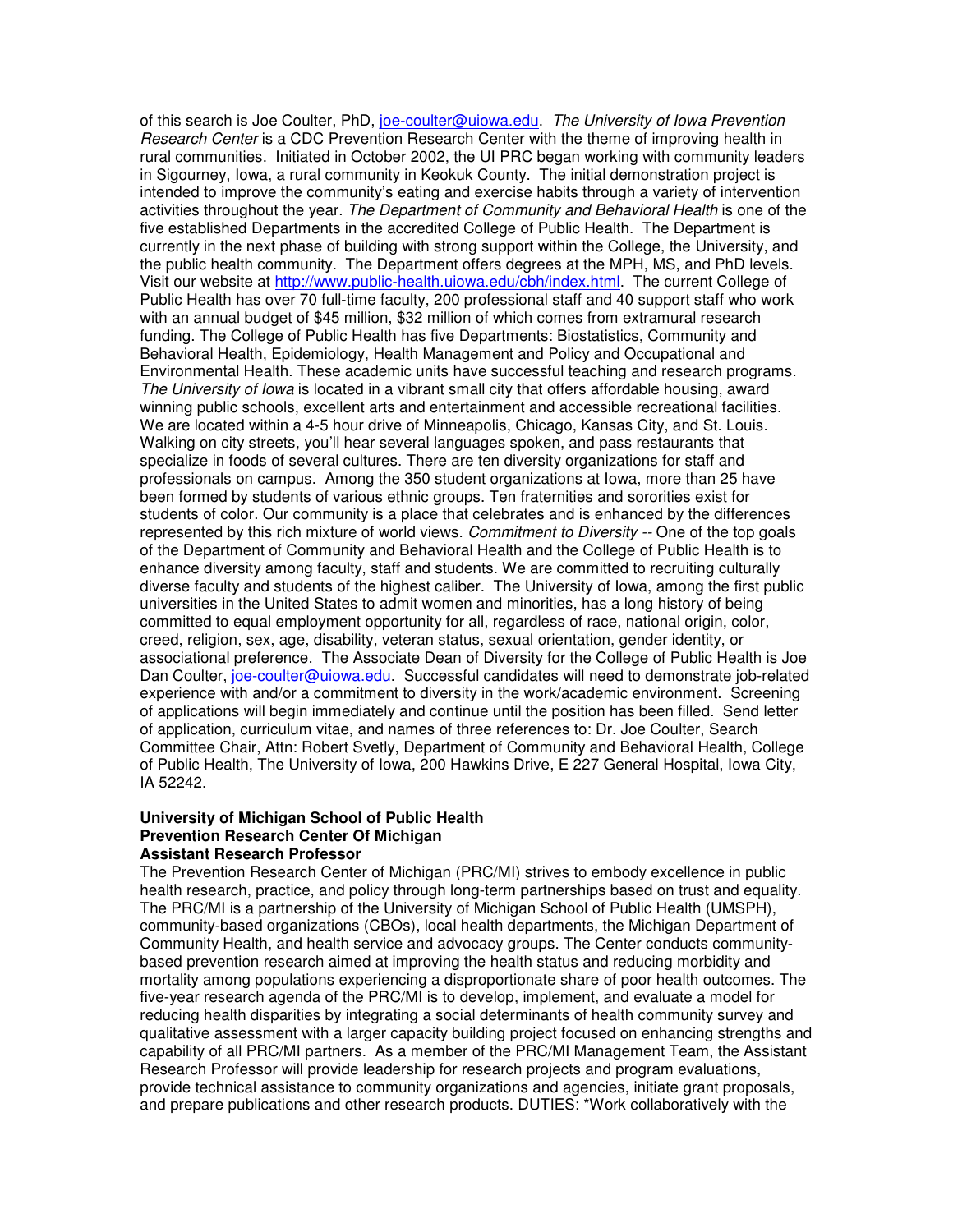School of Public Health management team, and the Community and State Boards to advance the goals and objectives of the PRC/MI. \*Develop proposals to federal, state and local funding agencies in collaboration with community, public health practice and academic partners. \*Direct the evaluation of the PRC/MI Capacity Building project, including the collection, management and analyses of evaluation data. \*Provide technical assistance to community organization partners in preparing grant proposals, designing evaluation plans and analyzing and interpreting data. \*Produce publications for peer reviewed journals. \*Produce research reports and presentations for academic and community audiences. \*Supervise graduate student research assistants. \*Assist in the evaluation of the PRC/MI and in the preparation of PRC/MI proposals and reports. QUALIFICATIONS: Ph.D. in public health, social science or related discipline. At least two years of experience working in community-based settings. Expertise in applied research methods, including evaluation design, quantitative and qualitative data analyses, and research proposal development. Evidence of scholarship, including publications and involvement in funded research. Resumes to: Susan Morrel-Samuels, PRC/MI Managing Director, UM School of Public Health, 109 Observatory Street, Ann Arbor, MI 48109-2029, (734) 647-0219, sumosa@umich.edu.

#### **University of Michigan**

#### **Postdoctoral position in new center for study of health disparities**

POSITION AVAILABLE. Available September 1. Postdoctoral position in new center for the study of health disparities at the University of Michigan. Focus of Center is on the study of how social and biologic factors interact in creating health disparities in cardiovascular disease. Areas of interest include but are not limited to social and race/ethnic disparities in cardiovascular risk, psychosocial factors and cardiovascular disease, neighborhood effects, interphase between mental health and cardiovascular disease, and gene-environment interactions. Opportunities for data analyses and development of publications using large cohort studies with rich social and biologic data. Excellent interdisciplinary environment with many opportunities for collaboration, training, and mentoring. Candidates should hold a PhD in epidemiology, sociology, or related discipline and have experience with quantitative data analyses, preferably with some health related focus. Applicants should send letter and curriculum vitae to Ana V. Diez Roux, Professor of Epidemiology, Associate Director Center for Social Epidemiology and Population Health, University of Michigan. adiezrou@umich.edu.

### **University of Minnesota Research Coordinator**

The Healthy Eating Research program, based in the Division of Epidemiology & Community Health, School of Public Health, University of Minnesota, seeks a 100% time Research Coordinator. Healthy Eating Research (HER) is a national research program funded by the Robert Wood Johnson Foundation (RWJF) and directed by Mary Story, PhD, RD. The purpose of this five-year, \$16 million national program is to support research on environmental and policy strategies to promote healthy eating among children to prevent childhood obesity, especially among populations at greatest risk, including low-income and racial and ethnic minority children (African-American, Hispanic, Native American and Asian/Pacific Islander). HER supports research teams nationwide from diverse disciplines working on a range of research projects related to healthy eating and obesity prevention. The successful candidate will work closely with staff located in the HER national program office and at RWJF, as well as program advisers, consultants, applicants, and grantees. This Academic Administrative position will report to the faculty program director and the assistant program director. The position is annually-renewable based on funding availability and job performance. This appointment is in the Division of Epidemiology & Community Health. Primary responsibilities for this position include: 1) coordinating development of solicitation materials related to Calls for Proposals, including Web site content, content for online grant application modules, and assuring adherence to process and deadlines; 2) coordinating communications related to diversity promotion initiatives, including first point of contact with the public and public relations (initiatives will include development of a new funding opportunity and mentor program for early-career investigators from diverse backgrounds);

3) coordinating/providing assistance to program grantees, including technical assistance,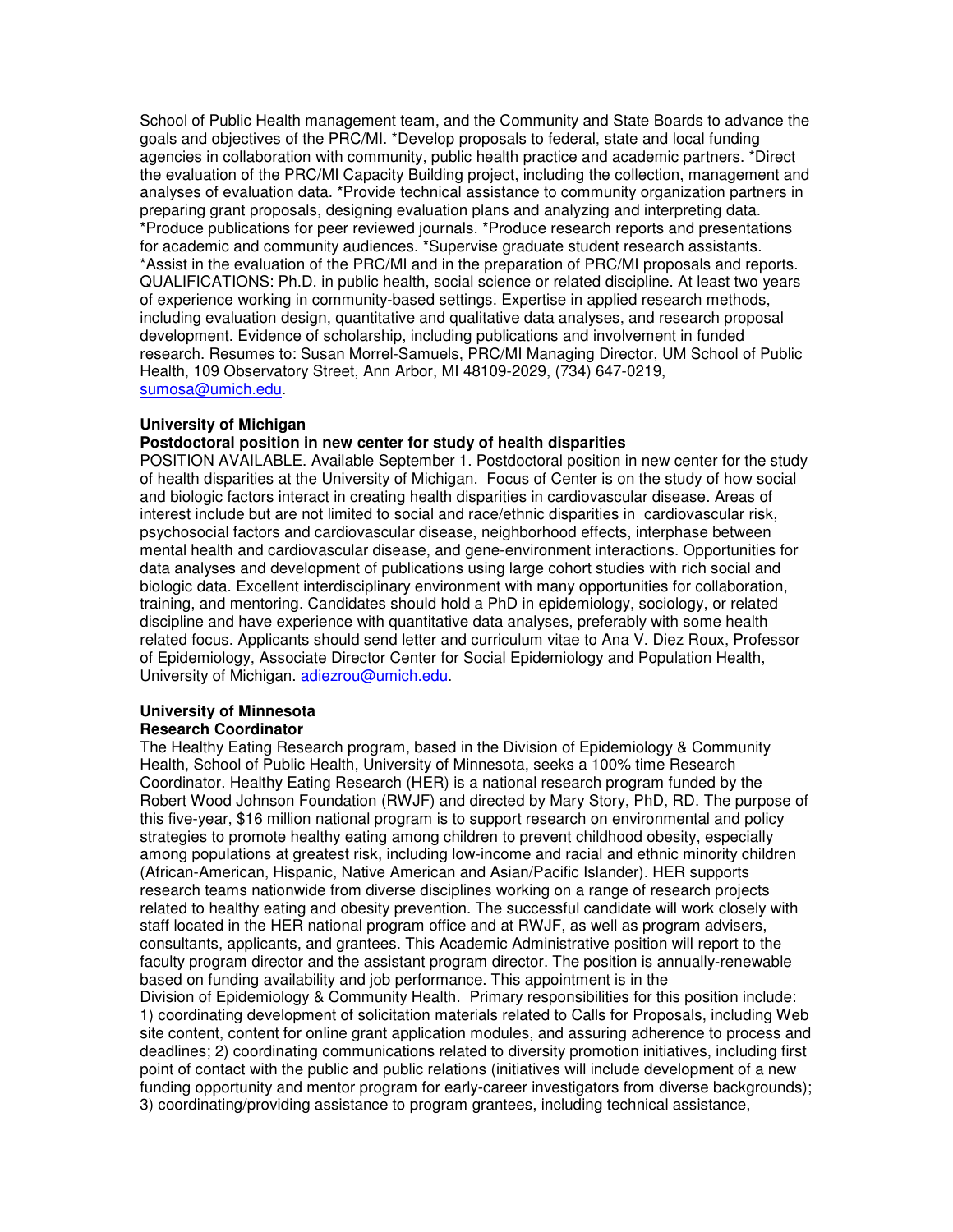collecting grantee reports, and budgetary oversight; 4) conducting literature searches and assisting with writing reports, research briefs, presentations, and manuscripts; 5) coordinating grantee working groups via listservs, conference calls, and Web site; 6) writing content for program Web site and extranets; 7) coordinating and planning local and national conferences and meetings; 8) maintaining program database and spreadsheets using Microsoft Access and Excel; 9) managing program information and providing regular reports to senior program management; 10) participating in collaborative efforts with other RWJF national program offices and staff; and 11) occasional travel within the U.S. to attend meetings and workshops. Specific requirements for this position include: 1) Master's degree in public health, public policy, public administration, nutrition, or related field, and a minimum of one year of experience in a research setting; 2) experience coordinating data collection and management; 3) experience with meeting planning and logistics; 4) budgetary skills and experience, including initial budget development and revisions; 5) excellent oral and written communication skills; 6) outstanding organizational and time management skills and attention to detail, including ability to document work and maintain thorough and organized electronic and paper shared files; 7) a work history demonstrating the ability to work independently and to take initiative, as well as ability to multi-task and work as a team member in a fast-paced, deadline-driven environment; 8) strong interpersonal skills and ability to work effectively with a variety of people; 9) strong computer skills, including Microsoft Office applications (Microsoft Word, Excel, PowerPoint, Outlook, Access) and literature search engines (e.g., Medline); 10) ability to adapt to changing situations and priorities; 11) must be able to travel within the U.S. Preference will be given to candidates with: 1) content knowledge and research experience related to healthy eating and obesity prevention; 2) personal or professional experience with organizations representing disadvantaged populations or communities of color; 3) Web software knowledge (e.g., MostlyWeb, SurveyMonkey, Dreamweaver) and Website management experience; and 4) experience working with public and not-for-profit health-related organizations. The successful candidate will be hard-working, flexible, take initiative to solve problems and be willing to fulfill different program tasks as needed. The position is available immediately and will remain open until a suitable candidate is identified and the position is filled. Applicants should submit a cover letter, resume and three references to http://employment.umn.edu/applicants/Central?quickFind=63467 Please reference requisition # 148960. Cover letter should be addressed to: Epidemiology and Community Health, University of

Minnesota, Attn: Joni Lemieux, 1300 South Second Street, Suite 300, Minneapolis, MN 55454.

## **University of South Carolina**

## **Faculty Positions in Child Obesity and Related Health Conditions**

The University of South Carolina invites applications to fill two tenure-track faculty positions, as part of a cluster hire, to build a program of interdisciplinary research in child obesity and related conditions affecting children and their families. This open rank recruitment is part of USC's Faculty Excellence Initiative to expand campus-wide areas of excellence. The primary appointments for these positions will be in the Arnold School of Public Health Department of Exercise Science, and in the College of Arts and Sciences Department of Psychology. Adjunct or joint appointments are possible, particularly with the ASPH Department of Epidemiology and Biostatistics and affiliation with the Center for Research in Nutrition and Health Disparities, the Research Consortium on Children and Families (RCCF), and/or Prevention Research Center is desirable. Relevant areas of obesity research may include: the impact of family systems including parenting styles and family functioning in underserved youth; etiologic, metabolic, genetic, and cultural aspects of obesity and associated health conditions in children and adolescents; the influence of psychosocial, family, community, environment or policy factors on physical activity or nutrition as relates to children; and/or development and delivery of appropriate interventions. Successful applicants are expected to lead their own research program and demonstrate potential to acquire external grant funding. Postdoctoral experience strongly preferred. Formal and non-formal teaching in the applicant's general area of expertise and consistent with the departmental needs is expected. Review of applications will begin immediately, and will continue until hiring is complete. Rank and salary will be commensurate with experience. Applications should include curriculum vitae, a cover letter detailing research directions and grant activity, examples of published research, as well as names and contact information for three references.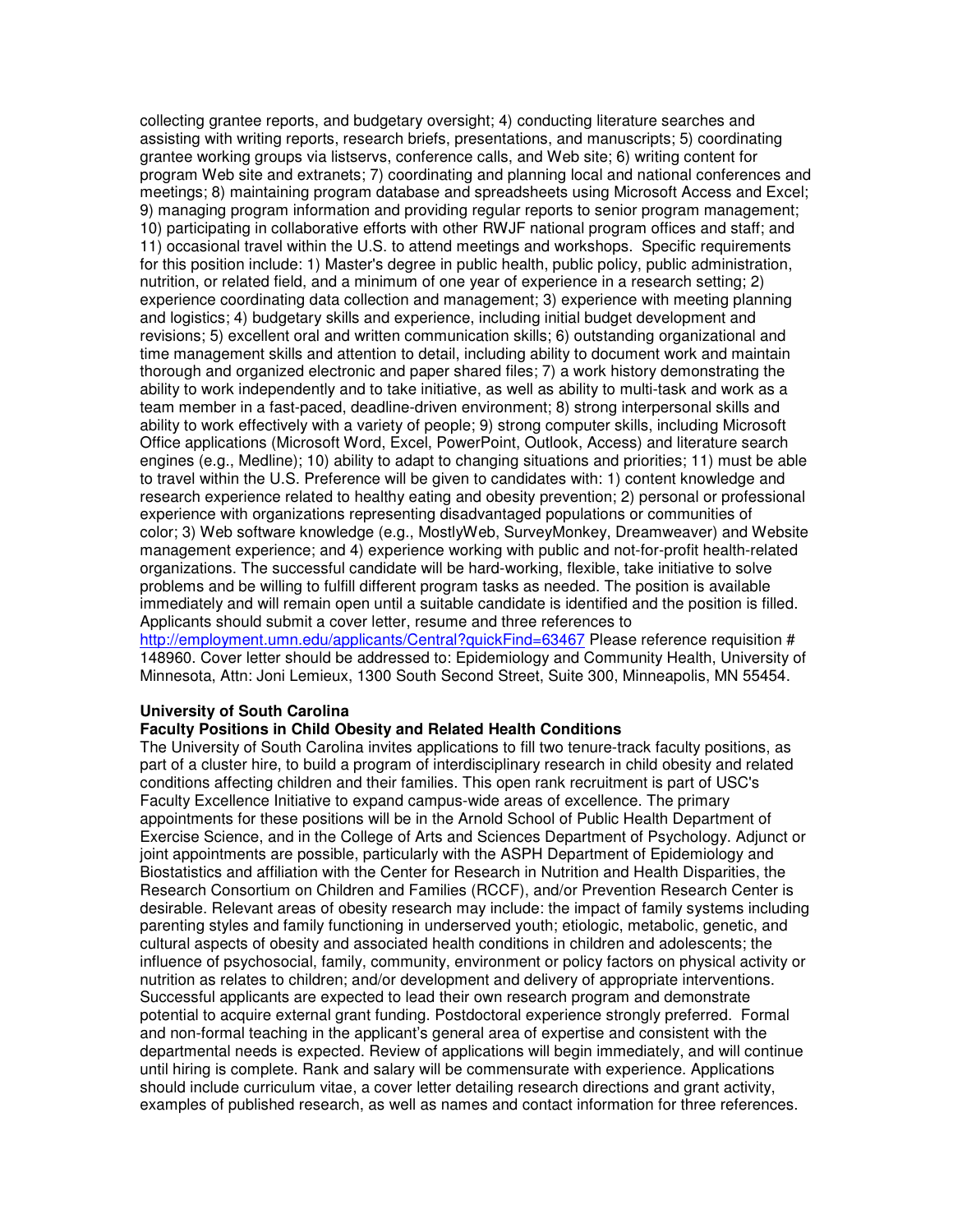Send applications and inquiries via email (srgause@gwm.sc.edu) or by postal mail to: Sarah G. Epting, Grants Coordinator, Center for Research in Nutrition and Health Disparities, 2718 Middleburg Drive, Columbia, SC 29204.

#### **The University of Texas Health Science Center at San Antonio Department of Epidemiology and Biostatistics Institute for Health Promotion Research Two Open Rank Tenure-Track Scholars**

The University of Texas Health Science Center at San Antonio is accepting applications for two open rank tenure-track scholars in its Institute for Health Promotion Research. We seek candidates who apply social science theory and methods to issues of health promotion, disease prevention and health disparities. Candidates may possess expertise in any of the following areas: epidemiology, bioinformatics, health promotion, health communication, health psychology, policy research, environmental/occupational health, screening, and survivorship. Qualifications include: 1) a terminal degree (PhD, DrPH, MD or equivalent) in social science, behavioral science, nursing, education, public health, or medicine; 2) a strong record or promise of extramural funding; and 3) a strong publication record for rank. We seek researchers who can contribute immediately to publications, grant writing, mentoring students and fellows, overseeing data management and analysis, and implementing research protocols. Special populations of interest include Latinos, and communities that are underserved or challenged educationally or economically. Candidates have the option of locating in San Antonio or at the university's regional campus in Harlingen, TX. The Institute for Health Promotion Research was created in October 2006 within the Department of Epidemiology and Biostatistics. Its experienced and productive team of 15 faculty and staff has focused on a variety of Latino behavioral research issues. For details, visit these websites: redesenaccion.org/ and saludenaccion.org/. Department information -- http://www.ceb.uthscsa.edu/. University information -- http://www.uthscsa.edu/. Applicants should send a letter describing areas of expertise, research interests, career goals, a current curriculum vita, and contact information (including email addresses) for at least 3 professional references to: Amelie G. Ramirez, DrPH, Institute for Health Promotion Research, 8207 Callaghan Road, Suite 110, San Antonio, TX 78230, PH 210-348-0255, Fax 210-348-0554, Email: ramirezag@uthscsa.edu. Applications will be accepted until the positions are filled.

#### **Yale Cancer Center National Cancer Institutes'Cancer Information Service Sr Research Coordinator - Northern Cluster**

Job Description and General Purpose: Reporting to the Cancer Information Service (CIS) Program Director at the Yale Cancer Center the CIS Senior Research Coordinator will be responsible for planning, developing and implementing the National Cancer Institute's Cancer Information Service's Research Agenda. The agenda will be applicable in the Northern Cluster which includes: the six New England States (Connecticut, Maine, Massachusetts, New Hampshire, Rhode Island and Vermont), New York, New Jersey, Pennsylvania, Delaware, Michigan, Indiana and Ohio. Essential Duties of Position: \*Execute Strategic Plan for research in the Northern Cluster that includes 13 states; \*Collaborate on and support currently funded CIS communications research studies; \*Support current research projects in the field by regular monitoring of research being conducted in other offices in the Northeast Cluster. Set regular meetings with offices to conduct trainings and discuss new and/or ongoing research; \*Work with investigators on research concepts and proposals. Concepts for collaborative research projects must involve the appropriate Senior Research Coordinator and Project Officer for Research. Senior Research Coordinators may be co-investigators on collaborative CIS research studies; \*Work with investigators, Program Directors, Partnership staff, and Information Service staff to implement research studies and disseminate findings. Plan and implement a regional "Science Day" to showcase Northeast Cluster research projects in the field, implement a model for regional research projects and gather new information for ongoing research projects; \*Promote the CIS Research Program and agenda by presentations and publications in appropriate venues and journals; \*Document efforts and update Project Office on progress of studies to ensure compatibility with CIS Research Agenda; \*Advise cluster research within Partnership Program to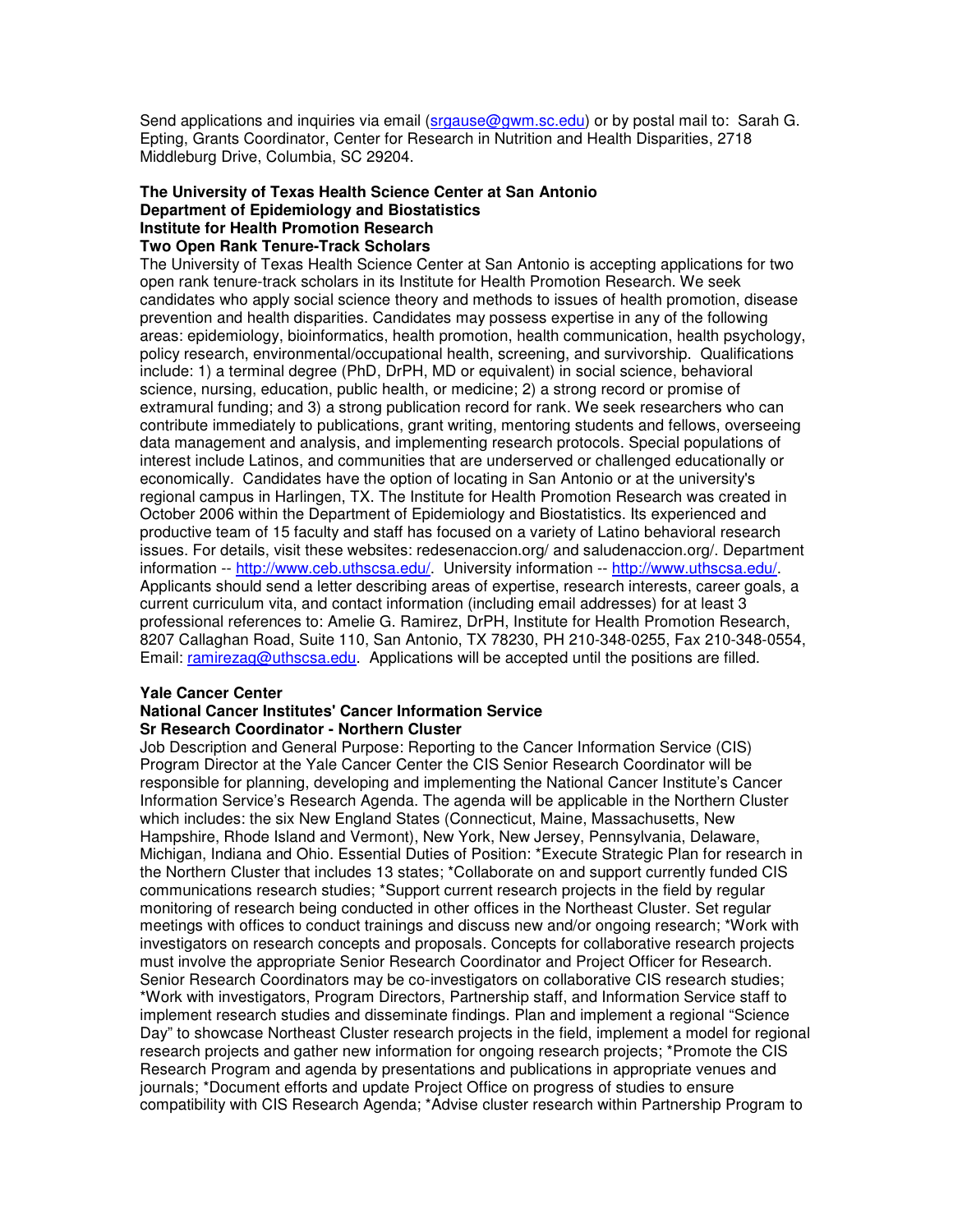initiate community involvement/collaboration in education efforts and participation in clinical trials. Overall Objectives of Position: \*Work closely with the National Cancer Institute to implement the CIS National Research Agenda in coordination with their direction and timeline; \*Represent and promote the CIS to the communications research community, fostering high quality research collaborations between CIS and external researchers; \* Establish new communications research partnerships and assist in maintaining existing ones to ensure that new and innovative collaborative research partners can be recruited in the community through the Partnership Program; \*Provide professional research support to the Project Office and Northern Cluster in proposal and protocol review, data analysis and publication; \*Function as a team with three other Senior CIS research Coordinators to provide research expertise and coordination across the Network; \*Adhere to Government policies, procedures and guidelines related to research. Position Requirements: (1) Ph.D preferred. (2) Thorough understanding of research design, quantitative and qualitative research methods and cancer prevention and control. (3) Demonstrated training in public health, health education or health communication. (4) Experience of at least 3-5 years as a contributing member of a research team and in design and implementation of qualitative and quantitative research studies. (5) Experience in critical assessment of research proposals and reports. (6) Excellent written/oral communications and presentation skills. (7) Experience in development of professional publications. Please visit www.yale.edu/jobs for more information.

#### **<> <> <> <> <> <> <> <> <> <>**

## $C$  **O NFERENCES AND EVENTS**

**NIH Conference on Building the Science of Dissemination and Implementation in the Service of Public Health Bethesda, MA September 10-11, 2007 Registration is open. Details at: http://obssr.od.nih.gov/di2007/index.html**

This trans-NIH conference is part of the Office of Behavioral and Social Sciences Research's new strategic prospectus which seeks to facilitate increased support for the science of implementation as a key avenue for moving behavioral and social science forward. Specifically, the prospectus calls for research to understand the factors which are promoting or impeding the adoption, adaptation, implementation, and maintenance of evidence-based practices by health providers, insurers, policy makers, and the public. This conference is also building on the momentum of three existing trans-NIH Funding Opportunity Announcements (FOAs) which aim to support dissemination and implementation research (Dissemination and Implementation Research in Health, PAR-07-086, PAR-06-520, and PAR-06-521; http://grants.nih.gov/grants/guide/pafiles/PAR-07-086.html; http://grants.nih.gov/grants/guide/pa-files/PAR-06-520.html; http://grants.nih.gov/grants/guide/pa-files/PAR-06-521.html. These FOAs seek to test models which will sustain evidence-based health behavior change, preventive, diagnostic, treatment, and quality of life improvement services into public health and clinical practice settings. For the purposes of this conference, organizers are utilizing the following definitions as put forward in the Program Announcements: Dissemination and Implementation Research in Health. Dissemination is the targeted distribution of information and intervention materials to a specific public health or clinical practice audience. The intent is to spread knowledge and the associated evidence-based interventions. Research on dissemination addresses how information about health promotion and care interventions are created, packaged, transmitted, and interpreted among a variety of important stakeholder groups. Implementation is the use of strategies to adopt and integrate evidence-based health interventions and change practice patterns within specific settings. Research on implementation addressed the level to which health interventions can fit within realworld public health and clinical service systems. This distinction is important because interventions developed in the context of efficacy and effectiveness trials are rarely transferable without adaptations to specific settings. Therefore, research is needed to examine the process of integrating evidence-based interventions into diverse practice settings that may be similar to but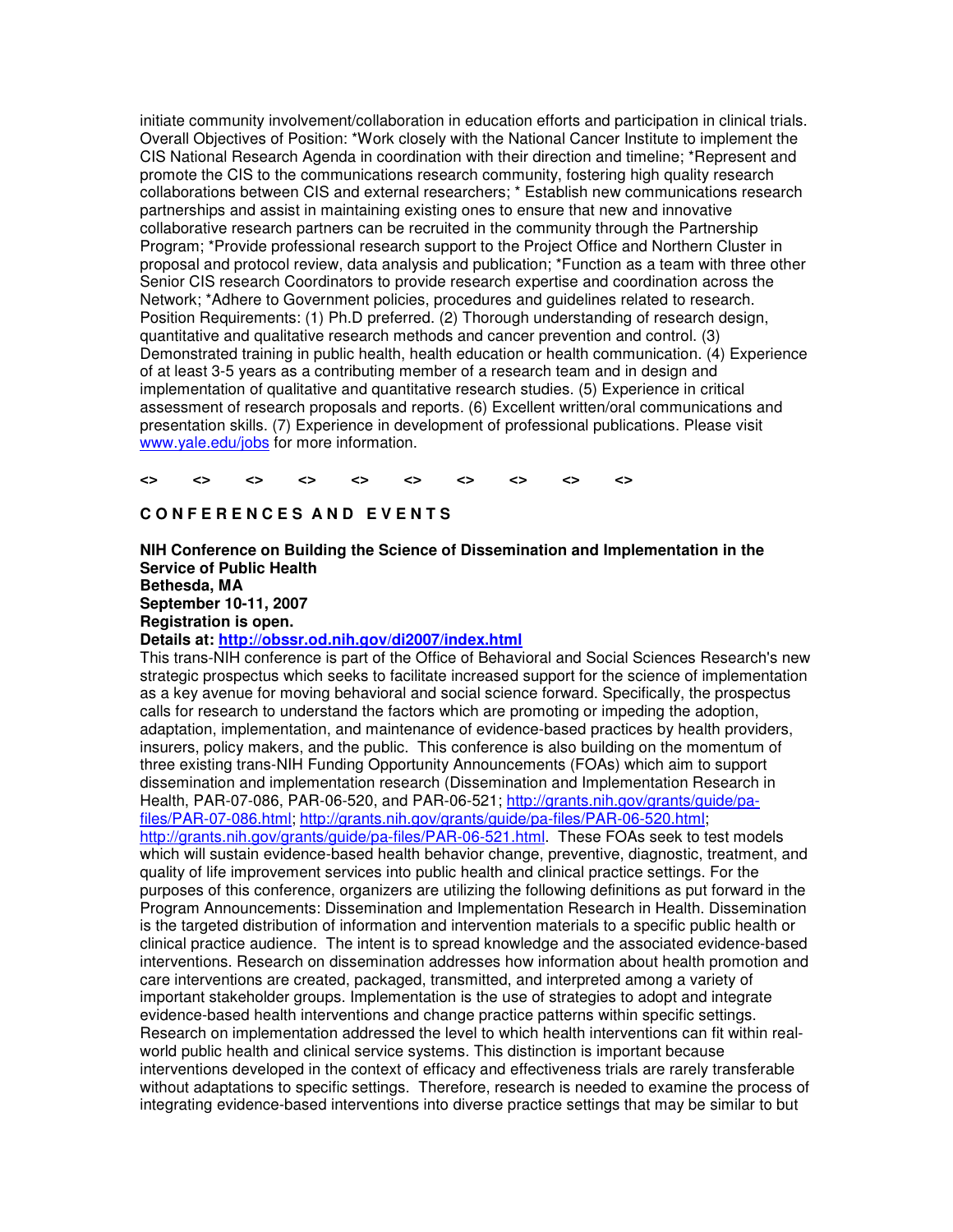also somewhat different from the ones in which the intervention was developed and tested. The goals of the conference are four-fold: \*To explicate the state of the theory, methods, and practice of dissemination and implementation research; \*To highlight where increased conceptual, empirical, and methodological development is needed, thus identifying challenges for the field; \*To foster dissemination and implementation science with the ultimate goal of improving public health through the availability, adoption, adaptation, and sustained maintenance of efficacious approaches that improve the quality of health and human services; and \*To recruit additional researchers and develop a diverse community of scientists, thus fostering the interdisciplinary collaborations necessary to pursue such complex and multidimensional dissemination and implementation research. The first day of the conference (September 10th, 2007) will consist of targeted science presentations and dialogues that will provide an in-depth review of the field of dissemination and implementation research. The second half-day (September 11, 2007) will consist of a technical assistance workshop for researchers who are interested in submitting an application under the current funding opportunity announcements. Interested participants must submit a two-page concept paper that includes no more than one page of specific aims and a one-page research design description. These concept papers will be used to provide feedback to participants and to organize content-specific discussion groups during the workshop concept paper guidelines. Participants are also encouraged to view the webcast of the initial technical assistance workshop, sponsored by National Institute of Mental Health and National Cancer Institute, which was held on March 26, 2007 prior to attending the September 11th workshop (http://www.scgcorp.com/dissem2007/index.asp; http://videocast.nih.gov/PastEvents.asp).

# **ICUH 2007 – 6 th International Conference on Urban Health**

**"Harnessing the Power of Technology to Achieve Behavior Change and Improve Urban Health"**

**Sheraton Baltimore City Center Hotel Baltimore, MD October 31- November 2, 2007**

**Registration is now open.**

Visit http://www.icuh2007.org/registration.html to register today and secure the early bird rate. Key conference organizational partners/sponsors are International Society for Urban Health, Johns Hopkins University School of Public Health, and the University of Maryland.

This conference is designed to: \*Bring together a diverse group of researchers, practitioners and policymakers; \* Challenge attendees to brainstorm about how technology might enhance their behavioral interventions, research or programs; \*Challenge attendees to think about how technology influences personal behavior and health outcomes; \*Encourage attendees to consider how technology might help (or harm) our attempts to address racial and ethnic disparities in the urban environment; \*Stimulate thought regarding the role of technology in behavioral interventions in developing nations; \*Promote transdisciplinary research, practice and policy collaborations.

# **Society for Public Health Education (SOPHE) 58th Annual Meeting Alexandria Mark Hilton Hotel**

# **Alexandria, VA**

## **October 31 – November 3, 2007**

The theme for this year's meeting, *Partnerships to Achieve Health Equity*, highlights a central focus of health education – the elimination of health disparities. SOPHE is particularly pleased to be partnering with two dynamic groups in addressing the conference theme: CDC's Racial and Ethnic Approaches to Health (REACH) Program and Eta Sigma Gamma, a national professional health education honorary on more than 200 college campuses. Eta Sigma Gamma is celebrating its 40th Anniversary. KEYNOTE PRESENTATION: Dr. David Satcher, Former U.S. Surgeon General and SOPHE Honorary Fellow will provide the keynote address. During his term as Surgeon General, elimination of health disparities was identified as one of two over-arching Healthy People goals and CDC launched the highly successful, community-based REACH program. OTHER PLENARY SPEAKERS include Dr. Carolyn Clancy, director of the Agency for Healthcare Research and Quality; Dr. David Hayes-Bautista of the UCLA School of Medicine;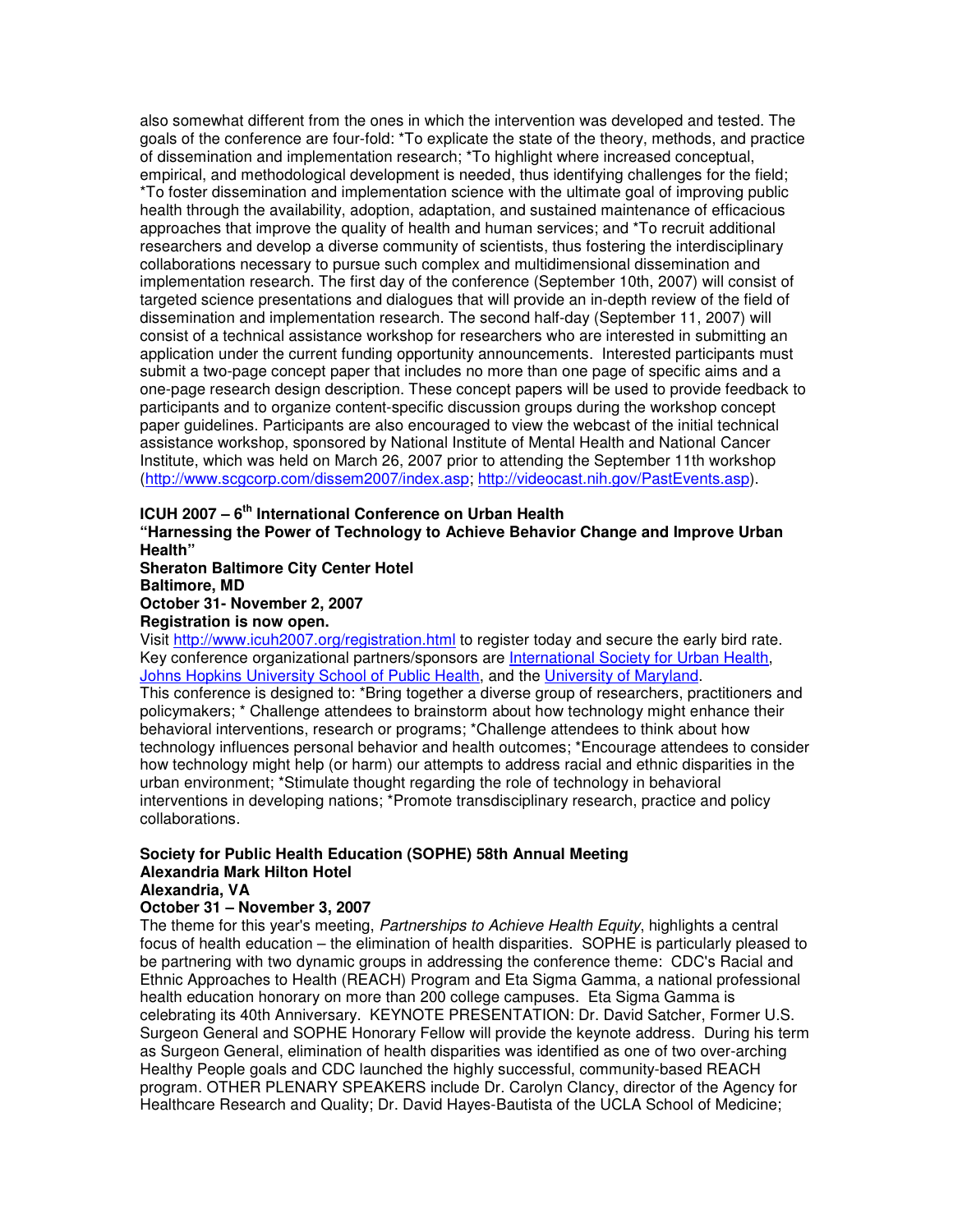Tawara D. Goode of the Georgetown University National Center for Cultural Competence; Dr. James S. Marks of the Robert Wood Johnson Foundation; Dr. Lawrence Green of the University of California at San Francisco; and Dr. Karen Glanz of the Emory Rollins School of Public Health. PROGRAM HIGHLIGHTS: \*6 pre- and post-conference skill building workshops; \*More than 90 plenary and concurrent sessions and 44 posters displayed through out the conference; \*Networking opportunities ; \*Meeting Mentoring Program – a great way for students/new professionals and seasoned health educators to learn from each other; \*Presentation of the 2007 Elizabeth Fries Health Education Award and lecture; \*Awards Banquet at the Ronald Reagan Building and International Trade Center; \*CHES and CE credits. REGISTRATION AND HOTEL: Registration information will be available soon on the SOPHE website (www.sophe.org). In the interim, hotel reservations can be made by contacting the Hilton at 1-800-HILTONS or 703/845- 1010. Ask for the Society for Public Health Education room block and the special conference rate of \$179 (sgl/dbl plus tax) before **October 16, 2007**. For more information or updates, see www.sophe.org.

#### **American Public Health Association, Community-Based Public Health Caucus Learning Institutes at the APHA November 3-7, 2007 Conference Registration is now open.**

In addition to sponsoring CBPR sessions throughout the conference, the Community-Based Public Health Caucus is sponsoring two Learning Institutes on CBPR at this year's American Public Health Association conference. Session #1008.0, Developing and Sustaining Community-Based Participatory Research Partnerships, will be offered on Saturday, November 3rd, from 9:00am to 5:00pm. The session is an outgrowth of work done by the ASPH/CDC Examining Community-Institutional Partnerships for Prevention Research Group - view the Group's curriculum online at www.cbprcurriculum.info). Session #2017.0, Community-Based Participatory Research: Working with Communities to Interpret and Analyze Data for Policy Change, will be offered on Sunday, November 4th, from 8:00am to 11:30am. For details on these Learning Institutes, visit http://www.apha.org/programs/education/APHA-Learning+Institute.htm. Registration is open now for these learning institutes and the conference as a whole (November 3-7). It's possible to register only for one or both learning institutes if you can't attend the whole conference.

**U.S. Department of Health and Human Services' Office of Disease Prevention and Health Promotion and the Centers for Disease Control and Prevention**

**2007 National Prevention and Health Promotion Summit: Creating a Culture of Wellness Hyatt Regency on Capitol Hill**

**400 New Jersey Avenue, NW**

**Washington, DC**

**November 27-29, 2007**

**Register as soon as possible and no later than October 27 to avoid higher registration fees. You must register by November 1 to be listed in the participant directory.**

The U.S. Department of Health and Human Services' Office of Disease Prevention and Health Promotion and the Centers for Disease Control and Prevention (CDC) will host the 2007 National Prevention and Health Promotion Summit: Creating a Culture of Wellness. Two national associations, the Directors of Health Promotion and Education and the National Association of Chronic Disease Directors, join in sponsoring this conference. For 2007, the National Prevention and Health Promotion Summit will occur in place of previous conferences, including the Secretary's National Prevention Summit and CDC's National Health Promotion Conference, the National Conference on Chronic Disease Prevention and Control, and the National Birth Defects and Developmental Disabilities Conference. We invite those partners who have a long history of supporting those meetings to join us, as we foster a culture of wellness that can help us reduce the disease burden and economic impact of some of the nation's leading causes of death and disability. For more information, visit

http://guest.cvent.com/EVENTS/Info/Summary.aspx?i=ca740841-1e81-4379-87eadefe1b8dc0ae.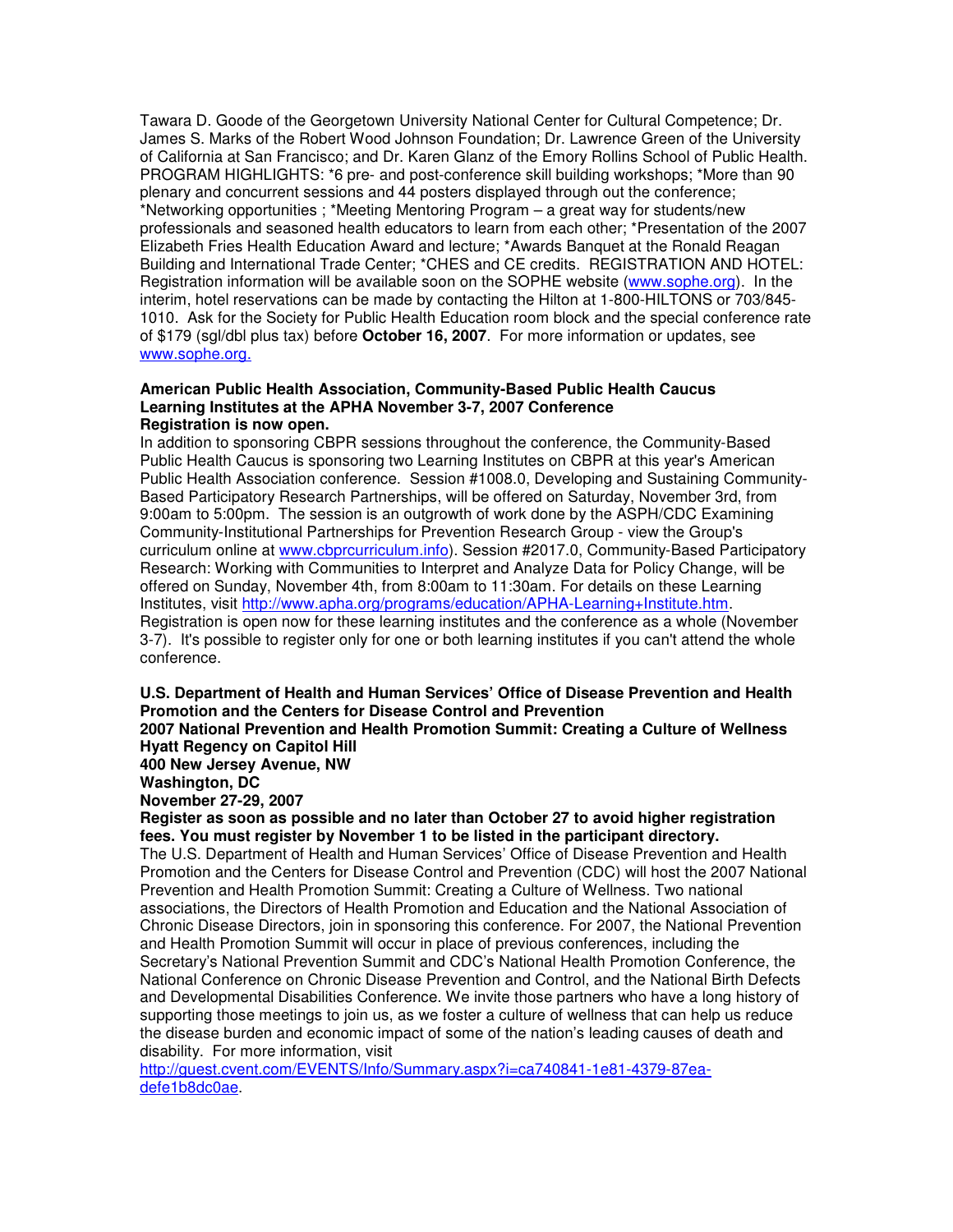#### **R E S O U R C E S**

#### **Publications**

#### **Canadian Institutes of Health Research**

#### **Guidelines for Health Research Involving Aboriginal People**

The Canadian Institutes of Health Research has released Guidelines for Health Research Involving Aboriginal People. They are available in html at http://www.cihr-irsc.gc.ca/e/29134.html and in PDF format at http://www.cihr-irsc.gc.ca/e/documents/ethics\_aboriginal\_guidelines\_e.pdf. Below are excerpts from the website. A sample research agreement from the Centre for Indigenous Peoples' Nutrition and Environment is posted at http://www.cihr-

irsc.gc.ca/e/29134.html#7. These Guidelines have been prepared by the Ethics Office of the Canadian Institutes of Health Research (CIHR), in conjunction with its Institute of Aboriginal Peoples' Health, to assist researchers and institutions in carrying out ethical and culturally competent research involving Aboriginal people. The intent is to promote health through research that is in keeping with Aboriginal values and traditions. The Guidelines will assist in developing research partnerships that will facilitate and encourage mutually beneficial and culturally competent research. The Guidelines will also promote ethics review that enables and facilitates rather than suppresses or obstructs research. These Guidelines are applicable to researchers carrying out research to which CIHR has made a financial contribution. The reader should note that these Guidelines are not regulations nor are they meant to be of general application. Rather, they are guidelines that should be followed by anyone who carries out research involving Aboriginal people in Canada if the research is funded by CIHR. The obligation on the researcher to abide by the Guidelines is contractual, i.e. it is voluntarily assumed by the researcher in return for the funding provided by CIHR. As these guidelines primarily address the special considerations that arise when carrying out research involving Aboriginal people, researchers must also refer to, and comply with, other Tri-Council and CIHR policies, as well as any applicable legislation and, for those to whom it applies, the Canadian Charter of Rights and Freedoms. Other agencies of government may impose additional regulatory or other requirements.

#### **The Commonwealth Fund**

**Aiming Higher: Results from a State Scorecard on Health System Performance (http://www.commonwealthfund.org/publications/publications\_show.htm?doc\_id=494551)** Released by the Fund's Commission on a High Performance Health System, the report ranks states on 32 indicators of access, quality, avoidable hospital use and costs, equity, and "healthy lives." While no state scored highly on each performance indicator, the health care system in certain states and regions is functioning markedly better than elsewhere.

**Community-Campus Partnerships for Health (CCPH) Theme Section of the Journal of Higher Education Outreach and Engagement!** The latest issue of the journal features 4 papers based on presentations made at the 2006 CCPH conference: (1) Engaging a University in Self-Assessment and Strategic Planning to Build Partnership Capacity: the UCSF Experience; (2) How to Avoid Stumbling While "Walking the Talk": Supporting the Promise of Authentic Partnerships; (3) The Community Impact Statement: A Prenuptial Agreement for Community-Campus Partnerships; and (4) Community-University Research Partnerships: Devising a Model for Ethical Engagement. To download and read the articles in the CCPH theme section, go to: http://depts.washington.edu/ccph/pastpresentations.html#ninthconf.

#### **Disparities in Health Care Are Driven by Where Minority Patients Seek Care Examination of the Hospital Quality Alliance Measures**

Romana Hasnain-Wynia, PhD; David W. Baker, MD, MPH; David Nerenz, PhD; Joe Feinglass, PhD; Anne C. Beal, MD, MPH; Mary Beth Landrum, PhD; Raj Behal, MD, MPH; Joel S. Weissman, PhD, *Arch Intern Med.* 2007;167:1233-1239.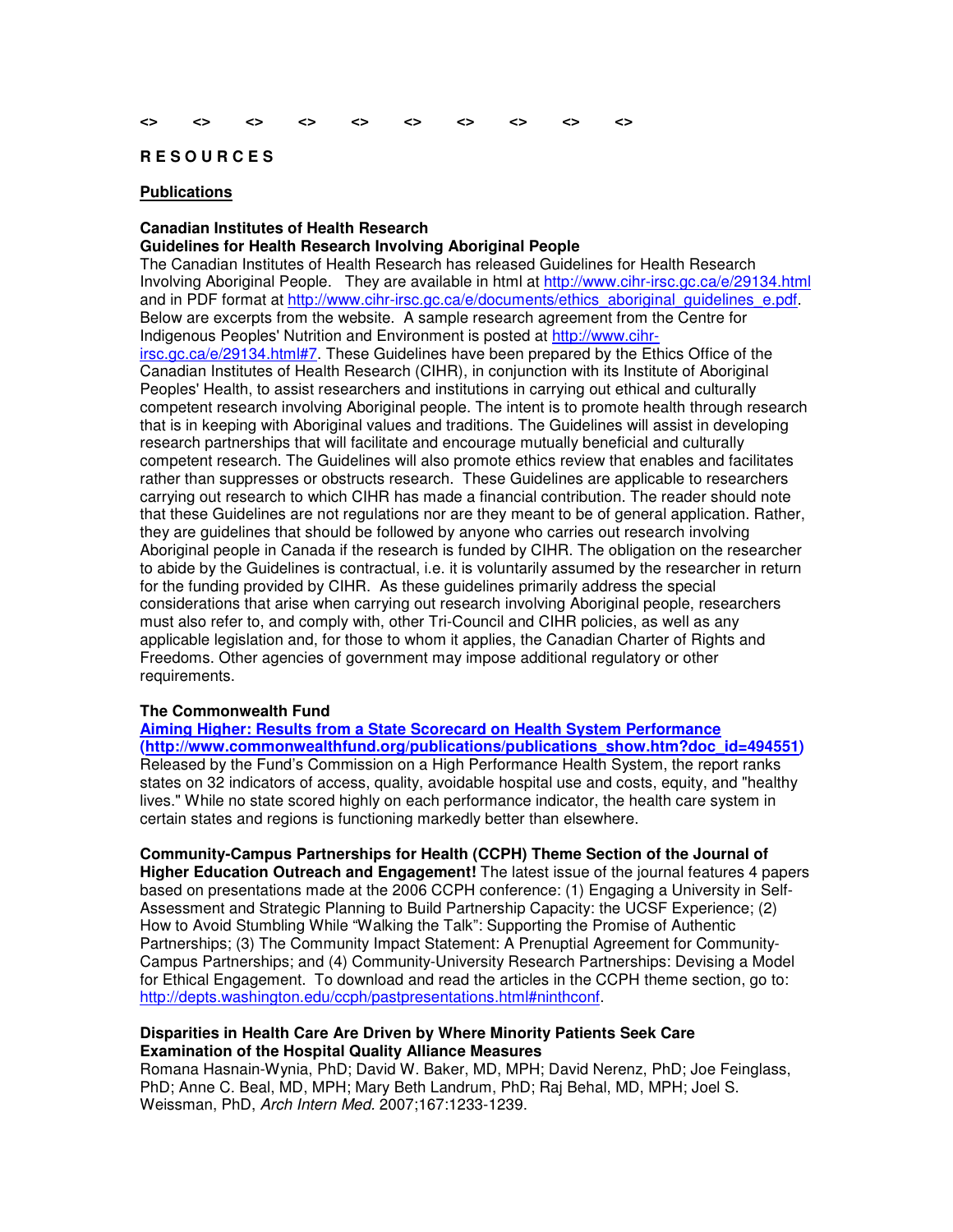BACKGROUND. Racial/ethnic disparities in health care are well documented, but less is known about whether disparities occur within or between hospitals for specific inpatient processes of care. We assessed racial/ethnic disparities using the Hospital Quality Alliance Inpatient Quality of Care Indicators. METHODS. We performed an observational study using patient-level data for acute myocardial infarction (5 care measures), congestive heart failure (2 measures), communityacquired pneumonia (2 measures), and patient counseling (4 measures). Data were obtained from 123 hospitals reporting to the University HealthSystem Consortium from the third quarter of 2002 to the first quarter of 2005. A total of 320 970 patients 18 years or older were eligible for at least 1 of the 13 measures. RESULTS. There were consistent unadjusted differences between minority and nonminority patients in the quality of care across 8 of 13 quality measures (from 4.63 and 4.55 percentage points for angiotensin-converting enzyme inhibitors for acute myocardial infarction and congestive heart failure [*P*<.01] to 14.58 percentage points for smoking cessation counseling for pneumonia  $[*P* = .02]$ ). Disparities were most pronounced for counseling measures. In multivariate models adjusted for individual patient characteristics and hospital effect, the magnitude of the disparities decreased substantially, yet remained significant for 3 of the 4 counseling measures; acute myocardial infarction (unadjusted, 9.00 [*P*<.001]; adjusted, 3.82  $[P<.01]$ , congestive heart failure (unadjusted, 8.45  $[P = .02]$ ; adjusted, 3.54  $[P = .02]$ ), and community-acquired pneumonia (unadjusted,  $14.58$   $[P = .02]$ ; adjusted,  $4.96$   $[P = .01]$ ). CONCLUSIONS. Disparities in clinical process of care measures are largely the result of differences in where minority and nonminority patients seek care. However, disparities in services requiring counseling exist within hospitals after controlling for site of care. Policies to reduce disparities should consider the underlying reasons for the disparities.

# **Eliminating Healthcare Disparities in America: Beyond the IOM Report Williams, Richard Allen (Ed.)**

## **2008, Approx. 500 p., 16 illus., Hardcover ISBN: 978-1-934115-42-8**

#### **Available: September 12, 2007**

"Orders should be placed right away and they will be classified as "back orders." When the book hits the warehouse, all the backorders will ship first so they will get their books before any postpub orders ... orders can be placed at 1-800-SPRINGER or at orders-ny@springer.com" Table of Contents: -- Preface Richard Allen Williams, M.D.; -- Introduction The Honorable Jesse L. Jackson, Jr.; -- Foreward Risa Lavizzo-Mourey, M.D.; -- Acknowledgements Richard Allen Williams, M.D. Underlying Causes of Healthcare Disparities -- 1. Historical Perspectives on Healthcare Disparities: Is the Past Prologue? Richard Allen Williams, M.D.; 2. Epidemiology of Racial and Ethnic Disparities in Health and Healthcare, George A. Mensah, M.D. , FACP, FACC, Maleeka Glover, ScD, MPH; 3. Cultural Diversity in Medicine and in Healthcare Delivery Richard Allen Williams, M.D. Current Problems -- 4. Healthcare and the Politics of Race, M. Gregg Bloche, M.D., J.D.; 5. Barriers to Eliminating Disparities in Clinical Practice: Lessons From the IOM Report, Joseph R. Betancourt, M.D., M.P.H. Angela Maina, B.S.; 6. Second-Class Medicine: Implications of Evidence-Based Medicine for Improving Minority Access to the Correct Pharmaceutical Therapy, Randall W. Maxey, M.D., Ph.D., Richard Allen Williams, M.D., John Sankofa; 7. The Diversity Benefit: How Does Diversity Among Health Professionals Address Public Needs? Brian D. Smedley, Ph. D. Approaches to Correcting the Problems -- 8. The Role of Health Plans in Eliminating Disparities, John W. Rowe, M.D. Laura Donna, M.B.A.; 9. Eliminating Healthcare Disparities Through Quality Improvement, Kevin Fiscella, M.D., M.P.H.; 10. Eliminating Racial Discrimination in Healthcare: A Call for State Healthcare Anti-Discrimination Law, Vernellia R. Randall, M.S.N., J.D.; 11. Quality of Care and Health Disparities: The Evolving Role of Government, Garth N. Graham, M.D., M.P.H.; 12. The Role of Communities in Eliminating Disparities in Healthcare: Getting Down to the Grass Roots, JudyAnn Bigby, M.D.; 13. The Potential Impact of Performance Incentive Programs on Racial Disparities in Healthcare Alyna Chien, M.D., M.S. Examples of What Works -- 14. Monitoring Socioeconomic Determinants for Healthcare Disparities : Tools From the Public Health Disparities Geocoding Project, Nancy Krieger, Ph.D.; 15. The Association of Black Cardiologists: A Small-Group Success Story, Richard Allen Williams, M.D.; 16. Breathe Easy In Seattle: Addressing Asthma Disparities Through Healthier Housing, James Krieger, M.D., M.P.H., Tim K. Takaro, M.D.,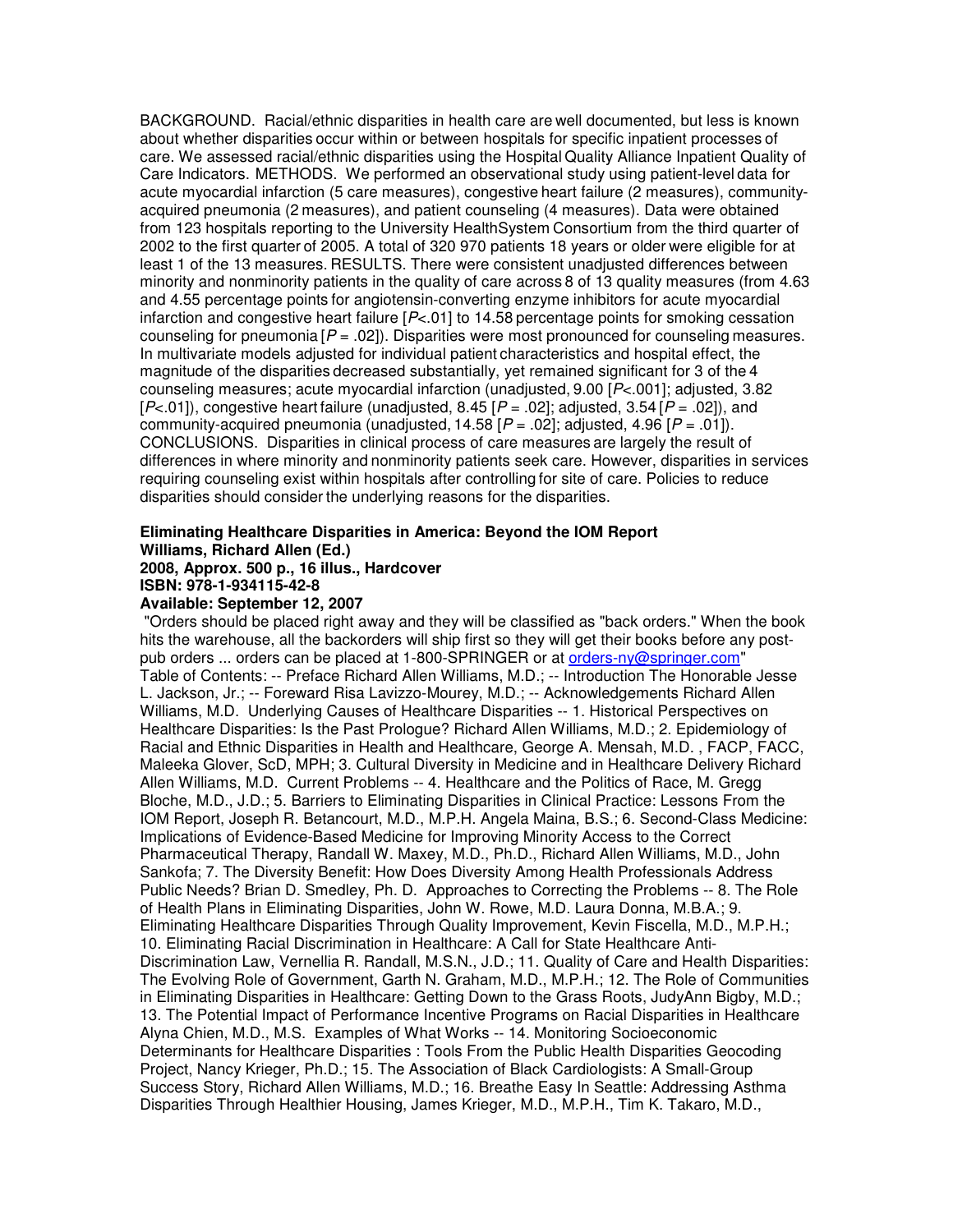M.P.H., M.S., Janice Rabkin, M.P.H., Ph. D.; 17. Access Health Solutions: A Minority Physician Network Model That Works, Kathy B. Jackson, Ph. D.; 18. Carolinas Association for Community Health Equity-CACHE: A Role Model for Community Health Organizations, Yele Aluko, M.D. Concluding Recommendations -- 19. Principles for Eliminating Racial and Ethnic Disparities in Healthcare, John Z. Ayanian, M.D., M.P.P. Richard Allen Williams, M.D.

# **Inclusion: The Politics of Difference in Medical Research Steven Epstein**

### **University of Chicago Press, 2007**

As a society, we have learned to value diversity. But can some strategies to achieve diversity mask deeper problems, ones that might require a different approach and different solutions? With Inclusion, Steven Epstein argues that in the field of medical research, the answer is an emphatic yes. Formal concern with diversity in American medical research, Epstein shows, is a fairly recent phenomenon. Until the mid-1980s, few paid close attention to who was included in research subject pools. Not uncommonly, scientists studied groups of mostly white, middle-aged men—and assumed that conclusions drawn from studying them would apply to the rest of the population. But struggles involving advocacy groups, experts, and Congress led to reforms that forced researchers and pharmaceutical companies to diversify the population from which they drew for clinical research. That change has gone hand in hand with bold assertions that group differences in society are encoded in our biology—for example, that there are important biological differences in the ways that people of different races and sexes respond to drugs and other treatments. While the prominence of these inclusive practices has offered hope to traditionally underserved groups, Epstein argues forcefully that it has drawn attention away from the tremendous inequalities in health that are rooted not in biology but in society. There is, for instance, a direct relationship between social class and health status—and Epstein believes that a focus on bodily differences can obscure the importance of this factor. Only when connected to a broad-based effort to address health disparities, Epstein explains, can a medical policy of inclusion achieve its intended effects.

### **Journal of Higher Education Outreach and Engagement (JHEOE)**

The latest issue of the Journal of Higher Education Outreach and Engagement features a section of 4 papers based on presentations made at the 2006 Community-Campus Partnerships for Health (CCPH) conference: \*Engaging a University in Self-Assessment and Strategic Planning to Build Partnership Capacity: the UCSF Experience - Naomi Wortis, Ellen Goldstein, Roberto Ariel Vargas, Kevin Grumbach; \*How to Avoid Stumbling While Walking the Talk: Supporting the Promise of Authentic Partnerships - Terri L. Shelton, James M. Frabutt; \*The Community Impact Statement: A Prenuptial Agreement for Community-Campus Partnerships - Susan Ann Gust, Catherine Jordan; \*Community-University Research Partnerships: Devising a Model for Ethical Engagement - Linda Silka, Paulette Renault-Caragianes. To download and read the articles, go to: http://depts.washington.edu/ccph/pastpresentations.html#ninthconf. To learn more about the Journal, visit http://www.uga.edu/jheoe/about.htm.

# **The psychosocial effects on health of socioeconomic inequalities Stephen Abbott**

#### **Critical Public Health, 17(2), 151-158 (June 2007) http://tinyurl.com/23cqgb**

Abstract: Socioeconomic inequalities are thought to impair health in a way that is independent of the effect of material deprivation on health. But the mechanisms whereby inequalities have such an effect have not been thoroughly explained or explored. Two linked but distinct mechanisms have been suggested: social comparison and hierarchical conflict. In the first case, people compare their social status with that of others, and where this comparison is to their disadvantage they experience negative emotions that impact on their health. Epidemiological data suggest that this is a large area effect but psychological studies of social comparison suggest that small-group comparisons are important for social comparison. No explanation as yet embraces both large and small scales, and much about social comparison and its possible effects on health is poorly understood. Hierarchical conflict has been well documented in non-human primate societies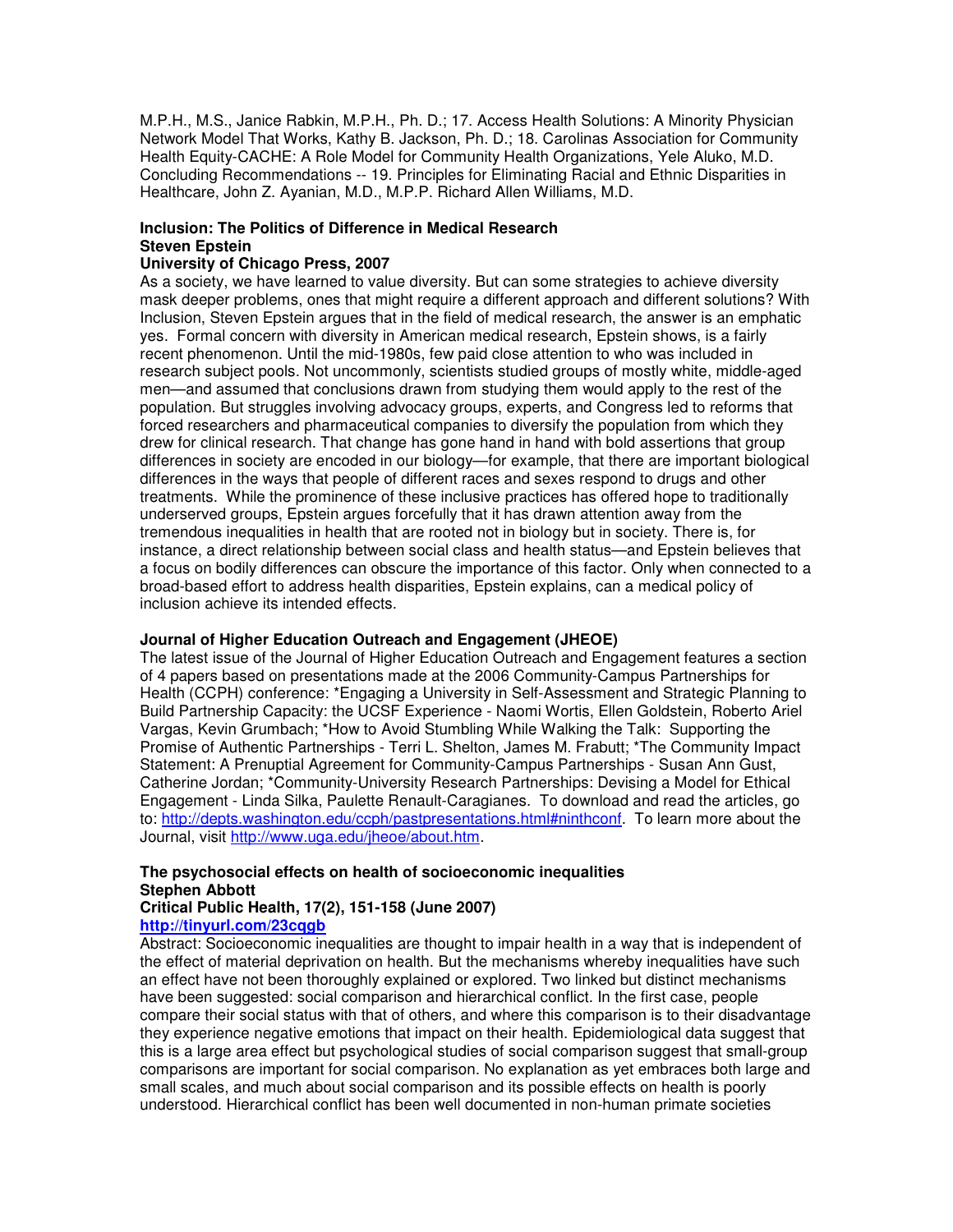(although with variable effects on health), and it is hypothesized that human hierarchies, in so far as they are structures based on domination, may affect health by means of the chronic stress associated with subordination. However, the degree to which human and non-human behaviour is comparable is unclear; nor is it clear that hierarchy as such is necessary conflictual: this may depend on how it is organized socially and experienced by subordinate groups. Much work needs to be done to understand both hypotheses, although at present the social comparison hypothesis appears to have more explanatory power.

#### *Racial Discrimination and Breast Cancer Incidence in US Black Women* **The Black Women's Health Study**

Teletia R. Taylor, Carla D. Williams, Kepher H. Makambi, Charles Mouton, Jules P. Harrell, Yvette Cozier, Julie R. Palmer, Lynn Rosenberg and Lucile L. Adams-Campbell American Journal of Epidemiology Advance Access originally published online on March 30, 2007 American Journal of Epidemiology 2007 166(1):46-54; doi:10.1093/aje/kwm056 Perceived discrimination may contribute to somatic disease. The association between perceived discrimination and breast cancer incidence was assessed in the Black Women's Health Study. In 1997, participants completed questions on perceived discrimination in two domains: "everyday" discrimination (e.g., being treated as dishonest) and major experiences of unfair treatment due to race (job, housing, and police). Cox proportional hazards models were used to estimate incidence rate ratios, controlling for breast cancer risk factors. From 1997 to 2003, 593 incident cases of breast cancer were ascertained. In the total sample, there were weak positive associations between cancer incidence and everyday and major discrimination. These associations were stronger among the younger women. Among women aged less than 50 years, those who reported frequent everyday discrimination were at higher risk than were women who reported infrequent experiences. In addition, the incidence rate ratio was 1.32 (95% confidence interval: 1.03, 1.70) for those who reported discrimination on the job and 1.48 (95% confidence interval: 1.01, 2.16) for those who reported discrimination in all three situations—housing, job, and police—relative to those who reported none. These findings suggest that perceived experiences of racism are associated with increased incidence of breast cancer among US Black women, particularly younger women.

### **Race Matters**

### **Annie E. Casey Foundation**

## **http://www.aecf.org/KnowledgeCenter/PublicationsSeries/RaceMatters.aspx**

This toolkit is designed to help decision-makers, advocates, and elected officials get better results in their work by providing equitable opportunities for all. The approach described in the toolkit deals specifically with policies and practices that contribute to inequitable outcomes for children, families, and communities. The toolkit presents a specific point of view on addressing unequal opportunities by race and simple, results-oriented steps to help you achieve your goals.

## **Social determinants and Indigenous health: The International experience and its policy implications**

# **Available online as PDF file [41p.] at:**

**http://www.who.int/social\_determinants/resources/indigenous\_health\_adelaide\_report\_07. pdf**

Report on specially prepared documents, presentations and discussion at the International Symposium on the Social Determinants of Indigenous Health Adelaide, 29-30 April 2007 for the Commission on Social Determinants of Health (CSDH). This report is made up of the following sections: - Identification of Symposium documents; - Identification of themes in the Situational Analysis; - Summaries of the 36 case studies available; - Review of the 3 Canadian discussion papers and Overview; - Symposium proceedings; - Key issues and areas for action.

### **WHO CSDH Commission**

A Conceptual Framework for Action on the Social Determinants of Health – plus two final reports from the WHO CSDH Commission's knowledge networks. The reports appear as they have been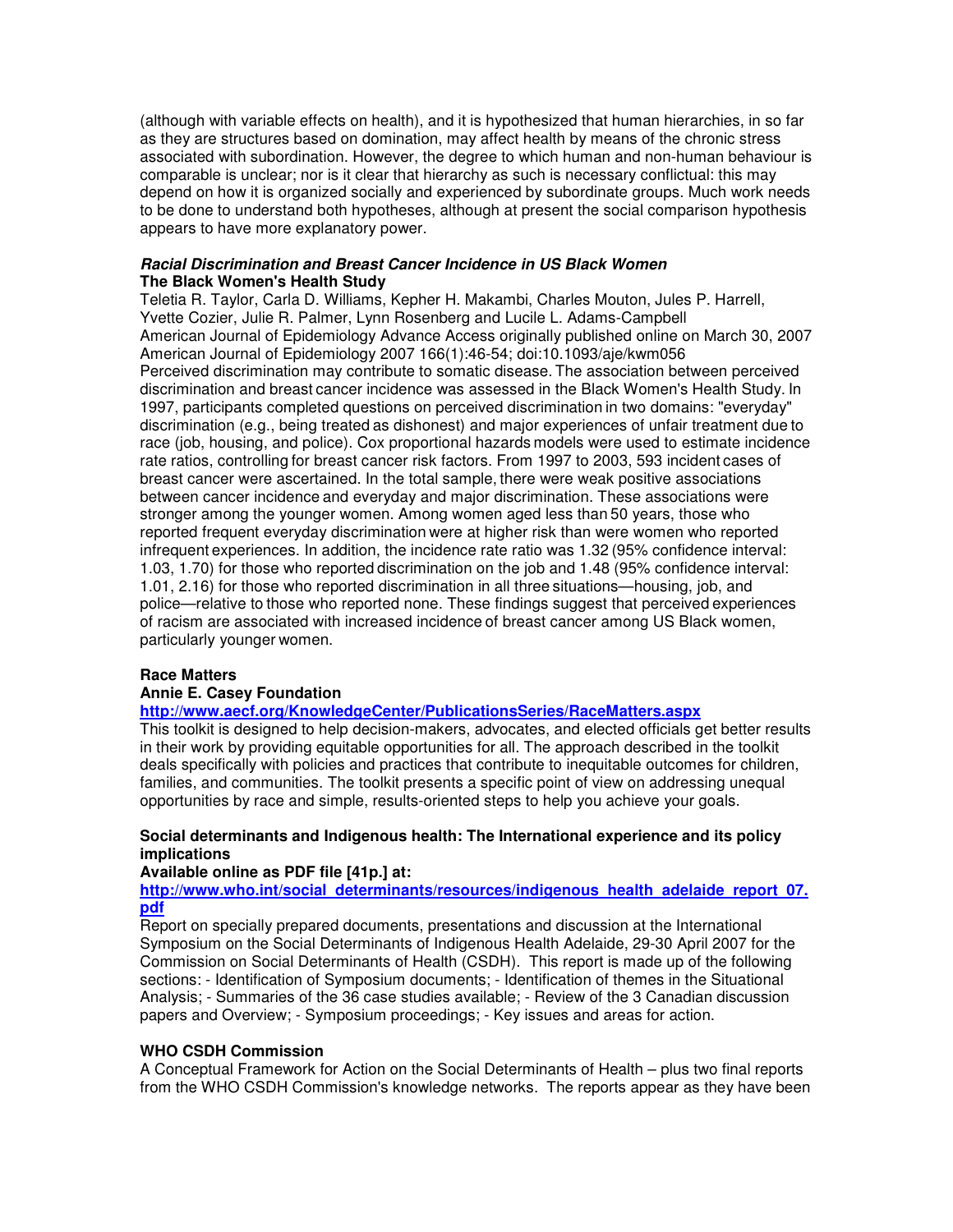submitted to the Commission. The views presented are those of the authors and do not necessarily represent the decisions, policy or views of WHO or the Commission.

#### *Early childhood development: A Powerful Equalizer Prepared by Lori G. Irwin, Arjumand Siddiqi, Clyde Hertzman, June 2007*

### *Available online as PDF [41p.] at:*

*http://www.who.int/social\_determinants/resources/ecd\_kn\_report\_07\_2007.pdf*

"….This report gives a synthesis of knowledge on available opportunities for improving the state of early child development globally. In keeping with international policy standards, it defines early childhood as the period from prenatal development to eight years of age. Within the work of the Commission, early child development has strong links to other social determinants of health, particularly urban settings, gender, globalization, and health systems. The report provides a framework for understanding the environments (and their characteristics) that play a significant role in influencing early development.

## *Towards health-equitable globalization: rights, regulation and redistribution - Globalisation Knowledge Network*

*by Ronald Labonté (Chair) Ted Schrecker (Hub Coordinator) June 2007 Available online PDF [197p.] at:*

*http://www.who.int/social\_determinants/resources/gkn\_report\_06\_2007.pdf*

"…..Globalization holds considerable potential for improving human health while presenting many challenges. The key challenge for the Commission is to understand how globalization affects people's access to social determinants of health (SDH). The Globalization Knowledge Network (GKN) approaches this subject by emphasizing the economic aspects of globalization since the 1970s.

# *A Conceptual Framework for Action on the Social Determinants of Health*

*Draft - May 2007 Available online as PDF file [77p.]*

*http://www.who.int/social\_determinants/resources/csdh\_framework\_action\_05\_07.pdf*

Framework prepared by WHO's Department of Equity, Poverty and Social Determinants of Health as a contribution to the work of the Commission. /It is not the official framework of the Commission. /

A first draft of this paper was prepared for the May 2005 Cairo meeting of the Commission on Social Determinants of Health by the Commission secretariat, based in the Department of Equity, Poverty and Social Determinants of Health, Evidence and Information for Policy Cluster, WHO Geneva. The principal writers were Orielle Solar and Alec Irwin. Valuable input to the original draft was provided by other members of the Commission secretariat, in particular Jeanette Vega. In the course of discussions in Cairo, Commissioners and the Chair contributed substantive insights. Commissioners recommended the preparation of a revised draft paper, which was completed in January 2007. The current version of the paper was submitted to CSDH Commissioners at their June 2007 meeting in Vancouver. In addition to the Chair and Commissioners of the CSDH, many colleagues have offered valuable comments and suggestions in the course of the revision process. Thanks are due in particular to: Joan Benach, Sharon Friel, Tanja Houweling, Ron Labonte, Carles Muntaner, Ted Schrecker, Sarah Simpson and Jeanette Vega.

The latest Commissioners'meeting report

**MEETING OF THE COMMISSION ON THE SOCIAL DETERMINANTS OF HEALTH 8TH MEETING VANCOUVER, CANADA JUNE 7-9, 2007 PDF [5p.] at: http://www.who.int/social\_determinants/links/events/8th\_meeting\_csdh\_report.pdf**

**Web sites**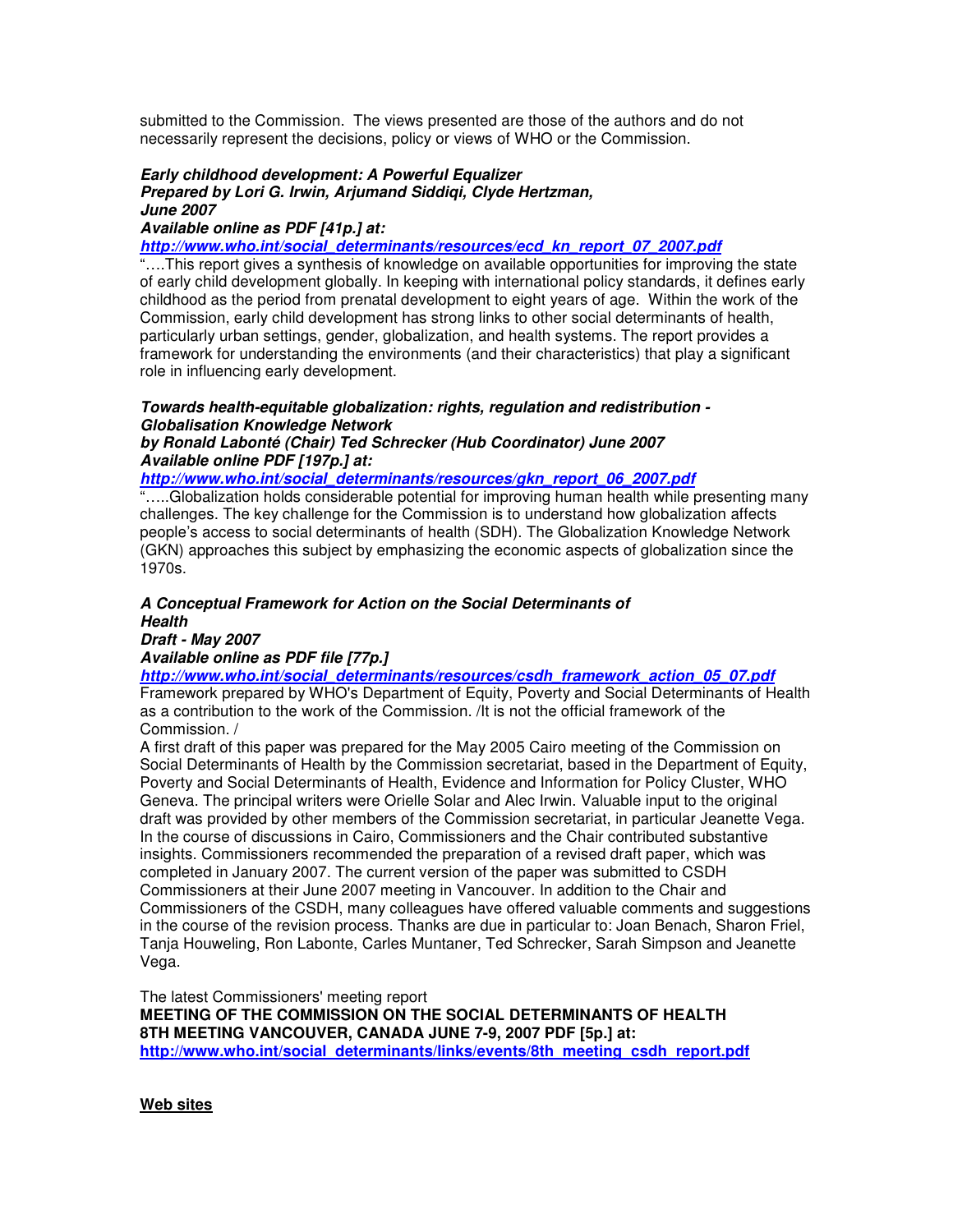#### **http://www.health08.org**

#### **Kaiser Family Foundation**

## **Sign up for the email at http://www.health08.org/email.**

Kaiser Family Foundation launches health08.org – which will be free of charge and not include advertising – serves as a hub for information about health care and the presidential campaign. This new Web site provides up-to-date polling, analysis, facts, news, video and interviews from Kaiser and a broad range of sources.

#### **www.inequality.org**

### **America's Growing Economic Divide – Resources for Journalists, Teachers, Policymakers, Citizens**

Inequality.org was created to serve as a dependable portal of information. Too much inequality, we believe, undermines democracy, community, culture and economic health. Because the problem is so important, accuracy is important, and we are committed to presenting the best and latest information.

## **http://www.hsls.pitt.edu/guides/histmed/researchresources/dissertations/index\_html**

Free database that lists recent doctoral dissertations world wide on a wide variety of medical humanities related topics. Several of the largest topics relate directly to public health issues and include AIDS, environmental concerns, international public health, and women's health care concerns. The site is maintained at the University of Pittsburgh School of Medicine and its Graduate School of Public Health. Please send comments/questions directly to Jonathon Erlen, PH.D., who runs the history of medicine programming and maintains the web site, at 412-648- 8927 or erlen@pitt.edu.

### **http://www.thinkculturalhealth.org/**

#### **Department of Health and Human Services, Office of Minority Health Think Cultural Health: Bridging the Health Care Gap Through Cultural Competency Continuing Education Programs**

With growing concerns about racial and ethnic disparities in health and the need for health care systems to accommodate increasingly diverse patient populations**,** cultural competence has become more and more a matter of national concern and attention. Providers can take the first step to improve the quality of health care services given to diverse populations. By learning to be more aware of their own cultural beliefs and more responsive to those of their patients, providers can think in ways they might not have before. That can lead to self-awareness, and over time, changed beliefs and attitudes that will translate into better health care. This site, sponsored by the Office of Minority Health (OMH), offers the latest resources and tools to promote cultural competency in health care. You may access free online courses accredited for continuing education credit as well as supplementary tools to help you and your organization promote respectful, understandable, and effective care to your increasingly diverse patients. **A Physician's Practical Guide to Culturally Competent Care**, is a free online educational program accredited for physicians, nurses, nurse practitioners, and pharmacists. **Culturally Competent Nursing Care: A Cornerstone of Caring**, is a free online educational program designed specifically for nurses and is accredited by the American Nurses Credentialing Center. **Health Care Language Services Implementation Guide**, is a Web-based interactive tool that can assist healthcare organizations in planning, implementing, and evaluating language access services to better serve their limited English proficiency patient population and decrease disparities in access to healthcare.

### **Other**

### **Audiofiles & Handouts from Call Series on Institutional Review Board (IRB) and Ethical Issues in Research Available Online!** T

he series, cosponsored by CCPH and the Tuskegee University National Center for Bioethics in Research and Health Care, covered such topics as "what is an IRB and what purpose does it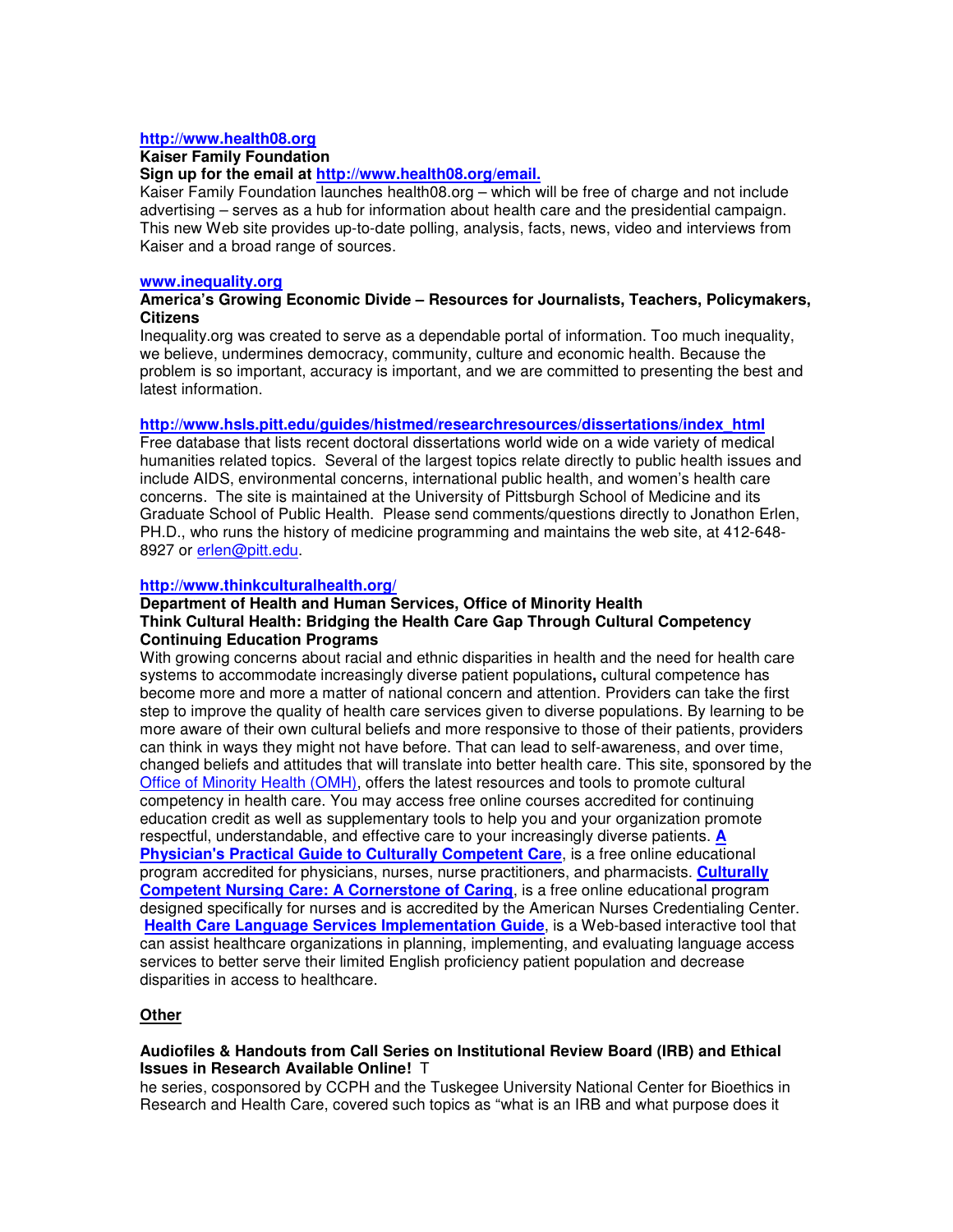serve" to "supplementing IRBs with community advisory boards" and "IRB reform: changing policy and practice to protect communities." For more information on the series, visit http://depts.washington.edu/ccph/irbcalls.html. Audiofiles & handouts are available at http://depts.washington.edu/ccph/pastpresentations.html.

## **NCRR LAUNCHES NATIONAL NETWORK TO CONNECT INVESTIGATORS BASED AT MINORITY INSTITUTIONS**

Award Will Facilitate Multi-Site Collaborative Clinical and Translational Research The National Center for Research Resources (NCRR), a part of the National Institutes of Health (NIH), announced today it will initially provide \$9.5 million over three years to launch a Translational Research Network that will increase the opportunity for multi-site clinical and translational research among minority and other collaborating institutions throughout the nation. Investigators at these institutions are focused on cancer, diabetes, renal disease, infant mortality, HIV/AIDS, and cardiovascular diseases, diseases that disproportionately affect minority populations. Translational research conducted in the network will range from those studies focused on applying discoveries generated during research in the laboratory to clinical trials, and then to developing and implementing best practices in disease prevention and intervention in local community settings. By providing computer-based tools for analyzing and managing clinical research data, recruiting for clinical trials, and sharing information with patients, the network will enable clinical and translational researchers to collaborate more efficiently with each other and their communities. The principal investigator leading the network is Keith Norris, M.D., an expert in kidney disease at Charles Drew University in Los Angeles, Calif. Other participating institutions are Morehouse School of Medicine, Atlanta, Ga; University of Hawaii, Honolulu, Hawaii; Hunter College, CUNY, New York; University of Puerto Rico, Medical Sciences Campus, San Juan, Puerto Rico; Meharry Medical College, Nashville, Tenn; Howard University, Washington, D.C.; and Jackson State University, Jackson, Miss. "The network will allow investigators to pool resources and expertise as they conduct high quality, collaborative, multi-center research that will increase the productivity and impact of each of the individual centers," said Norris. "It also is designed to integrate clinical, biomedical, and behavioral researchers with community health providers and community leaders into novel geographic and ethnically diverse research partnerships." The Data Technology and Coordinating Center for the network will be located at Jackson State University in Jackson, Miss. The center will provide a secure website, data management and data sharing tools, staff, hardware, and software for collection, analysis, storage, and exchange of clinical data for the multi-site studies. The institutions participating in the network are part of the Research Centers in Minority Institutions Program (RCMI). Funded by NCRR since 1985, the RCMI program enhances the research capacity and infrastructure at minority colleges and universities that award doctorates in the health and health-related sciences. In addition, the National Center on Minority Health and Health Disparities, another component of NIH, will contribute to the funding for the network. "The infrastructure, particularly informatics tools, provided by the network will allow RCMI investigators to leverage more effectively the resources that are in place at their institutions to provide greater opportunities for minority populations to participate in NIH-funded clinical trials," said NCRR Director Barbara Alving, M.D. The National Center for Research Resources (NCRR) provides laboratory scientists and clinical researchers with the environments and tools they need to understand, detect, treat, and prevent a wide range of diseases. Central to this effort, NCRR leads the Clinical and Translational Science Award (CTSA) program -- a national consortium of academic health centers that will transform the conduct of clinical and translational research to ensure that biomedical discoveries are rapidly translated into prevention strategies and clinical treatments for rare and common diseases. Through the CTSA consortium and other collaborations, NCRR connects researchers with one another, and with patients and communities across the nation. For more information, visit <http://www.ncrr.nih.gov>. This NIH News Release is available online at: <http://www.nih.gov/news/pr/jul2007/ncrr-24.htm>.

#### **University of Victoria Opens New Community-Based Research Office**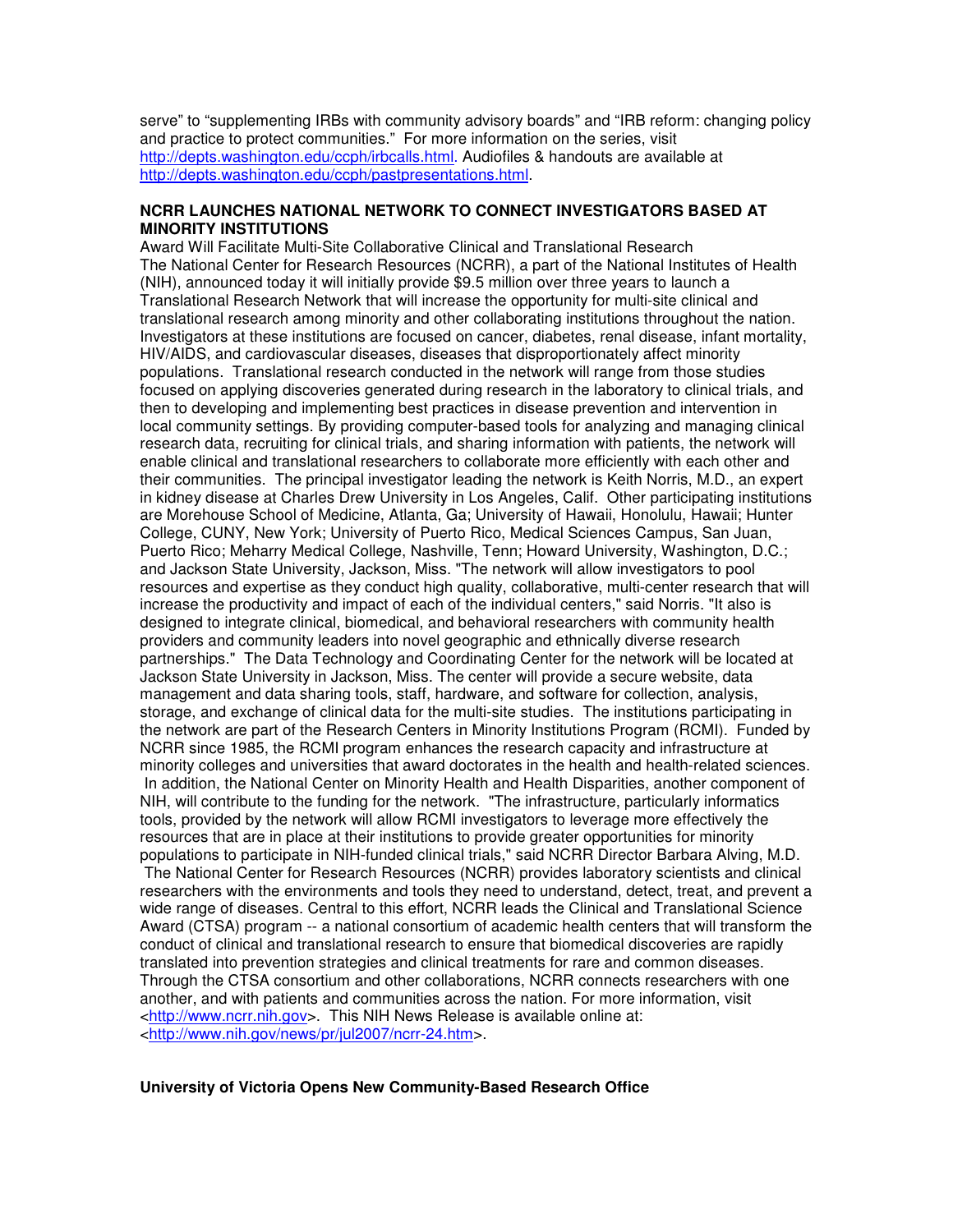University-community partnerships in Canada took a major step forward today with the official launch of an Office of Community-Based Research (OCBR) at the University of Victoria. The office is the first university-wide initiative of its kind in the country and is attracting national and international interest from other institutions seeking closer research ties with community groups. The OCBR will create and support research partnerships that enhance the social, environmental and economic well-being of communities. It will be a focal point for university faculty and students who are doing or wish to do community-based research, and an open door for community groups to access UVic research partners. It will also make evidence-based recommendations for new policies, programs and practices to meet community needs. In most academic research, the idea for the research comes from a scholar and is driven by questions of science and intellectual thought. Community-based research themes or questions originate in the communities themselves, are carried out collaboratively with community groups, and are focused on actionoriented solutions. UVic has a rich history of community engagement, says Dr. Valerie Kuehne, UVics vice-president external relations. This new research initiative affirms that commitment and places us in a national leadership role. It's an exciting opportunity to demonstrate what great things can be achieved when communities and universities work closely together. With many of the social, environmental, health and economic issues facing us today we need research that engages those who are working on the front lines, says Dr. Budd Hall, director of the OCBR. Issues in Victoria, such as homelessness or climate change, are best understood and acted upon when those working to find solutions are driving the research. The OCBR was created after two years of consultation with community groups and First Nations in the Victoria region and across Vancouver Island. It is guided by a 16-member steering committee composed equally of university and community members, and an 11-member advisory committee of national and international experts and practitioners. UVic has a large number of nationally and internationally respected leaders in community-based research in fields such as environmental studies, health promotion, coastal studies, assistive technologies, Indigenous and cultural studies, and education. The OCBR will have a special focus on partnerships with First Nations communities. Aboriginal studies at UVic and elsewhere is one of the fields where the commitment to community-based research is strongest, says Hall. Although the concept of community-based research is not new, universities and communities, as well as research funders and governments, are increasingly interested in mobilizing research knowledge to solve societal problems. UVic has made a commitment to civic engagement, placing it at the forefront of Canadian universities, says Hall. Were working with others across the country and around the world to promote communitybased research as a new source of energy for local, national and international well-being. For examples of successful UVic-community-based research partnerships, a list of upcoming OCBR activities, and information on two significant partnership agreements with the OCBR, see the attached backgrounders. For more information on the Office of Community-Based Research visit www.uvic.ca/ocbr. Backgrounders: Research in Action: Examples of CBR, http://communications.uvic.ca/releases/release.php?display=back&id=99; New Partnership

Agreements to be Signed, http://communications.uvic.ca/releases/release.php?display=back&id=100; Up Coming Activities of UVic's OCBR, http://communications.uvic.ca/releases/release.php?display=back&id=101.

#### **<><><><><><><><><><><><><><><><><><><><><><><><><><><><><><> A B O U T T H I S N E W S L E T T E R**

To contribute information, resources or announcements to Kellogg Connection, e-mail kelloggconnection@cfah.org. The Kellogg Connection is a monthly electronic newsletter that acts to connect W.K. Kellogg programs: Kellogg Health Scholars, Scholars in Health Disparities, Community Health Scholars, Kellogg Fellows in Health Policy Research and H. Jack Geiger Congressional Health Policy Fellows.

To SUBSCRIBE/UNSUBSCRIBE to Kellogg Connection, please e-mail scholars@cfah.org stating the e-mail address you would like added/removed.